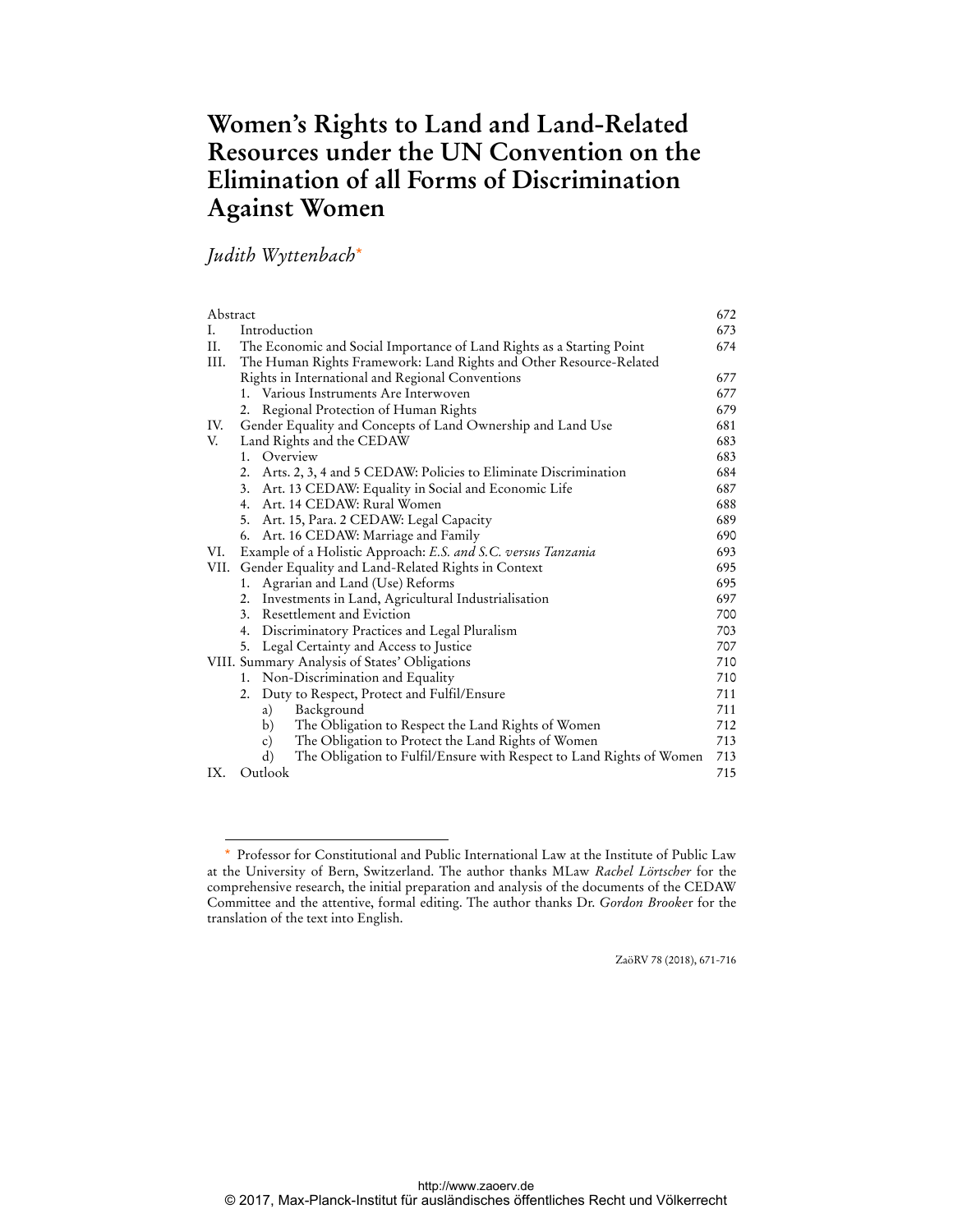## **Abstract**

This article addresses the most recent developments in international human rights law in connection with land rights from a gender equality perspective. It focusses on the United Nations (UN) Convention on the Elimination of all Forms of Discrimination Against Women (CEDAW) and places this in a broader, international legal context. Discriminatory laws, deficits in implementation and access to justice, and discriminatory attitudes and practices at the levels of both national institutions and society lead to the fact that until today, in many states, the access of women to land and other reproductive resources and the protection of existing property and usage rights are not guaranteed to the same degree as for men. This is shown namely in the weak protection of *de facto* usage rights, land reforms or in broader land policies, such as the management of large-scale land acquisitions (or land grabbing). Equal rights in relation to land use and other reproductive resources are important factors for the improvement of the economic independence and social equality of women in both the agrarian and urban context. The CEDAW contains no specific provision which addresses land rights comprehensively and coherently. Rather, the obligations of the States parties are derived from the mosaic of different rights associated with this topic, e.g. equality in marriage and family (Art. 16 CEDAW), economic rights (Art. 13 CEDAW), the recognition of legal capacity (Art. 15 CEDAW) or the rights of rural women (Art. 14 CEDAW). This implies that a holistic approach is required to define State obligations in relation to land rights. The three levels of obligation (to respect, to protect, and to fulfil/ensure) can be applied to land rights and linked to the principles of nondiscrimination and equality. This demarcates the States' obligations clearly. Formal legal equality alone is not enough, though: many problems lie in the implementation and establishment of substantive and transformative equality. To balance *de facto* discriminations, temporary special measures as per Art. 4 CEDAW may also be necessary, such as to facilitate access to land and credit. Furthermore, the problem of indirect discrimination is underestimated. Women are more affected by indirect than direct discrimination, e.g. in land reforms, as formal, neutrally maintained programs set conditions which many women cannot fulfil. In this regard, it must be considered that women are often confronted with multiple and intersectional discrimination in connection with land rights, e.g. owing to a combination of factors such as gender and civil status or ethnicity. With regard to transformative equality, the States parties are required to consider discriminations between private parties and to combat and overcome gender stereotypes. In addition,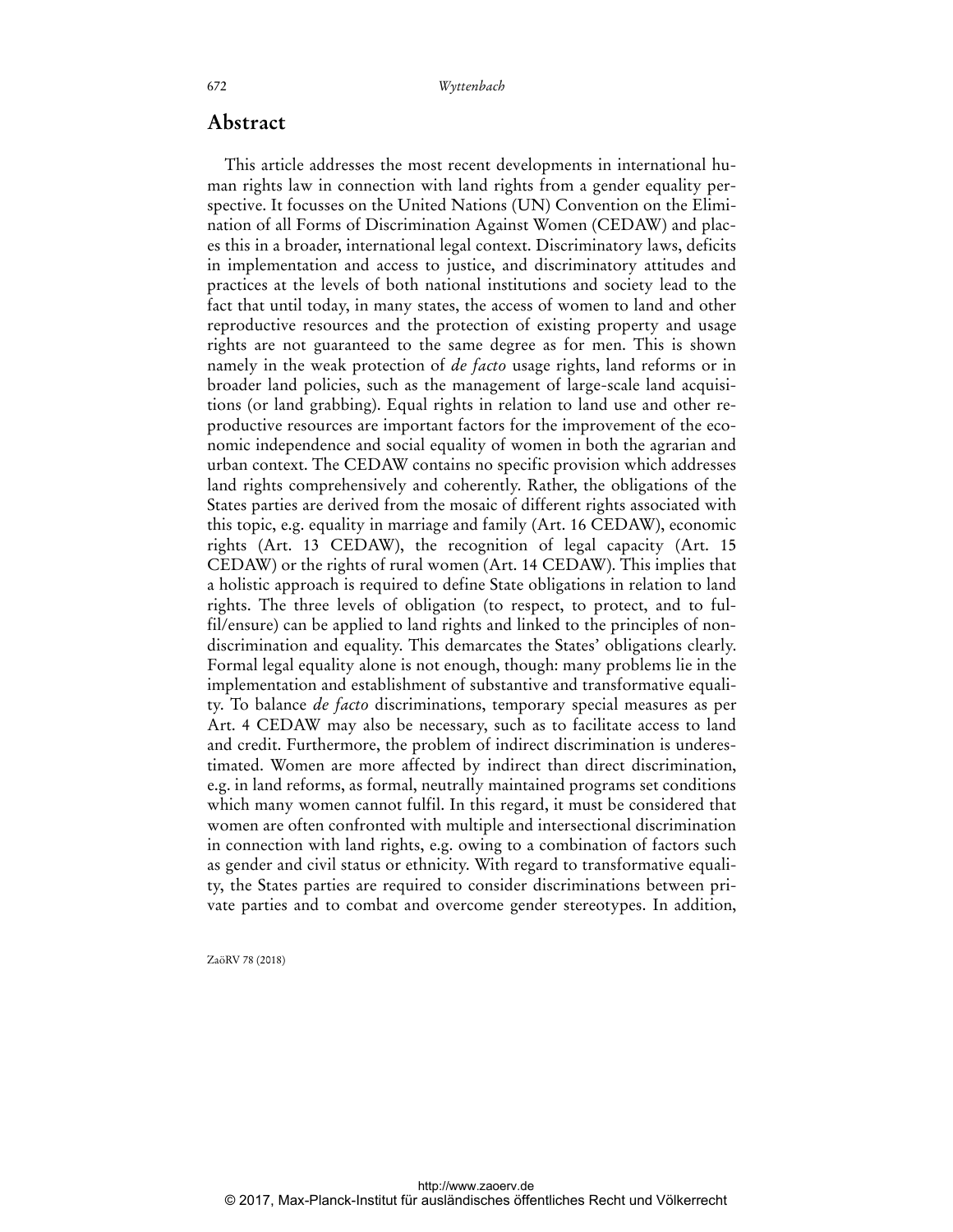measures in the field of land policy should be sustainably equality-related, i.e. take a longer-term perspective.

## **I. Introduction**

 $\ddot{ }$ 

On 8.5.2017, the *New York Times* published an article on the political fight of Moroccan women for land and land usage rights. According to customary law, Moroccan women only possess rights to traditionally used land in exceptional cases. As a consequence, they have no opportunity to defend themselves against the *de facto* expropriation, privatisation and sale of land.<sup>1</sup> Morocco ratified the Convention on the Elimination of all Forms of Discrimination Against Women<sup>2</sup> in 1993 and withdrew all reservations in December 2008; the State is thus fully bound to the obligations. Morocco is only one example of many that shows how far apart the normative treaty provisions and the legal reality in contracting States still lie. The reasons for this are complex: historical discrimination in land distribution, persisting gender role stereotypes and current inequality in land property and land use entitlements, weak legal protection of traditionally or informally used land and problems concerning access to justice.

This paper starts by demonstrating the interconnections between landrelated rights, the social situation and the economic advancement of women (section II). The article then addresses the general international and regional human rights framework concerning land and land-related resources (section III) and discusses gender equality aspects arising from different concepts of land ownership and land use (section IV). From this basis, the paper then focuses on non-discrimination and gender equality with respect to land rights according to the provisions of the CEDAW (sections V and VI), before exploring major challenges in securing the land rights of women, e.g. obstacles in access to justice, legal pluralism and gender role stereotypes (section VII). The paper concludes with a summary, linking the duties of States to respect, protect and ensure land-related human rights with their obligations regarding non-discrimination and gender equality (section VIII), before presenting a brief outlook (section IX).

<sup>1</sup> *A. Alami*, In a Fight for Land, a Women's Movement Shakes Morocco, The New York Times, 8.5.2017, A6.

<sup>2</sup> Convention on the Elimination of All Forms of Discrimination Against Women (CEDAW), 18.12.1979, 1249 UNTS, 13.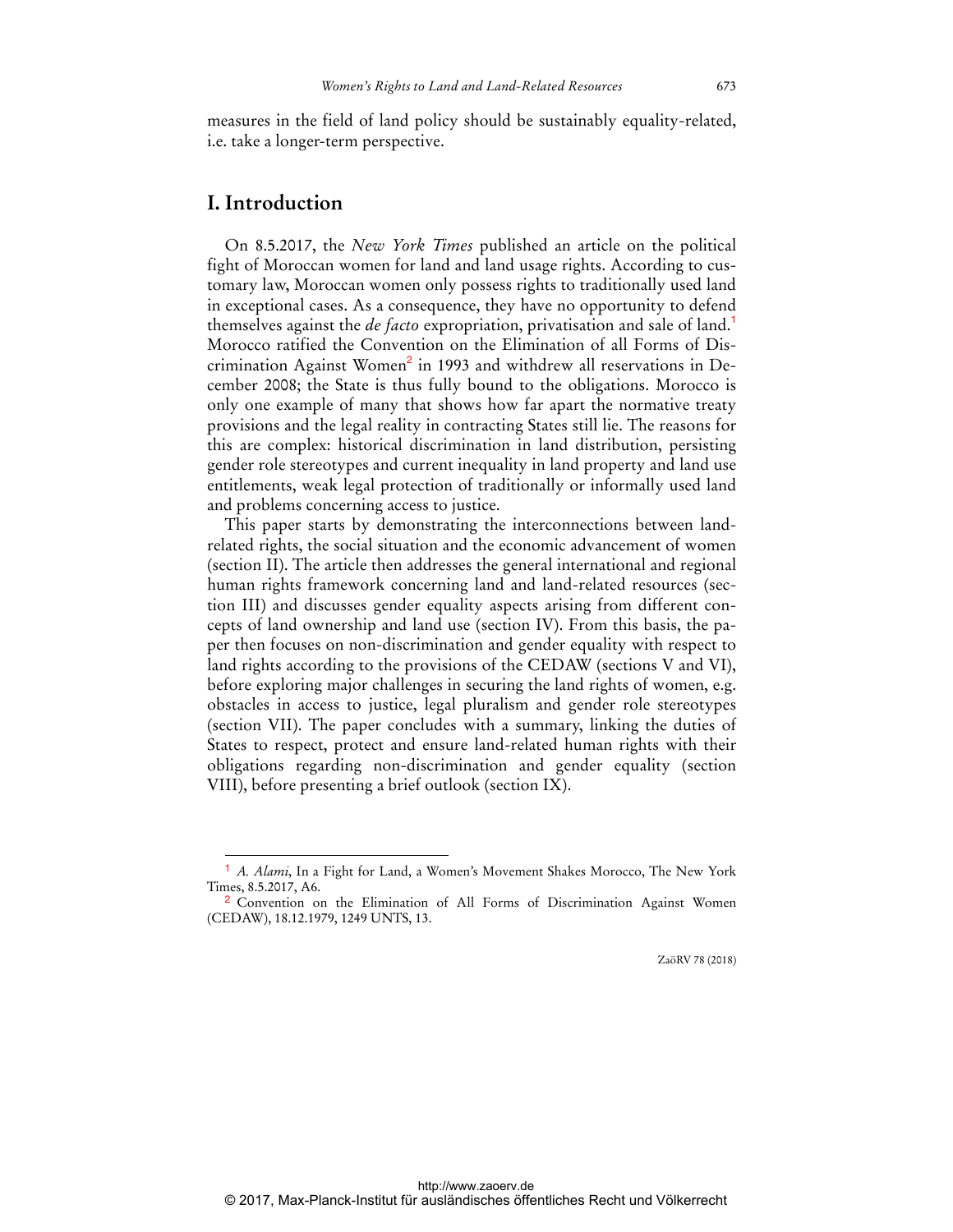## **II. The Economic and Social Importance of Land Rights as a Starting Point**

Land ownership, tenure and use are economically and socially important values. They are not only of importance for agrarian use, subsistence farming, secure housing and investment, but also as resources for culture and tradition.<sup>3</sup> Differences exist of course with regard to the specific relevance, such as between rural and urban areas or between rich industrial nations and poorer countries. Reliable figures for the distribution of assets between women and men in general, and of land ownership and associated resources in particular, are only partially available;<sup>4</sup> these generally concern specific sectors. Somewhat reliable data are available for some countries regarding plots of land used for agricultural purposes; however, these only describe the management and use of the land, not the actual (formal) ownership. Further, some data describe so-called *agricultural holders*, i.e. those persons who manage the land and who make decisions regarding its agricultural use. This may or may not imply formal ownership. Women form around 13 % of all landholders on average (from 0.8 % in Saudi Arabia to 51 % in Cabo Verde). The largest average *gender gap* is found in the Middle East and North Africa, while it is smallest in Europe.<sup>5</sup> In contrast, gender-segregated figures regarding *landowners* in the narrow sense are available for only a few countries; in addition, the indicators in the available statistics are highly heterogeneous.<sup>6</sup> Overall, this shows that we still know too little regarding

ZaöRV 78 (2018)

<sup>&</sup>lt;sup>3</sup> E.g. see United Nations High Commissioner for Human Rights (UNHCHR), Report on Land and Human Rights, E/2014/86 (2014), 3 et seq., 9; *S. Wiessner*, The Cultural Rights of Indigenous Peoples: Achievements and Continuing Challenges, EJIL 22 (2011), 121 et seq., 136 et seq.

<sup>4</sup> *A. P. de La O Campos/N. Warring/C. Brunelli, C. Doss/C. Kieran*, Gender and Land Statistics. Recent Developments in FAO's Gender and Land Rights Database, 2015, <http://www.fao.org>, 1 et seq.; see also *C. Doss/C. Kovarik/A. Peterman/A. R. Quisuming/ M. van den Bold*, Gender Inequalities in Ownership and Control of Land in Africa: Myth and Reality, Agricultural Economics 46 (2015); UN-HABITAT, Policy Makers Guide to Women's Land, Property and Housing Rights Across the World, 2007, 8.

<sup>5</sup> *A. P. de La O Campos/N. Warring/C. Brunelli, C. Doss/C. Kieran* (note 4), 7; see Food and Agriculture Organization of the United Nations (FAO), Gender and Land Rights Database, <http://www.fao.org>. FAO keeps separate statistics for agricultural holders and landowners. According to the FAO land rights database information on indicators, the "agricultural holder is the civil or juridical person who makes the major decisions regarding resource use and exercises management control over the agricultural holding. The agricultural holder has technical and economic responsibility for the holding", while the agricultural landowner is defined as "the legal owner of the agricultural land".

<sup>6</sup> *A. P. de La O Campos/N. Warring/C. Brunelli, C. Doss/C. Kieran* (note 4), 8.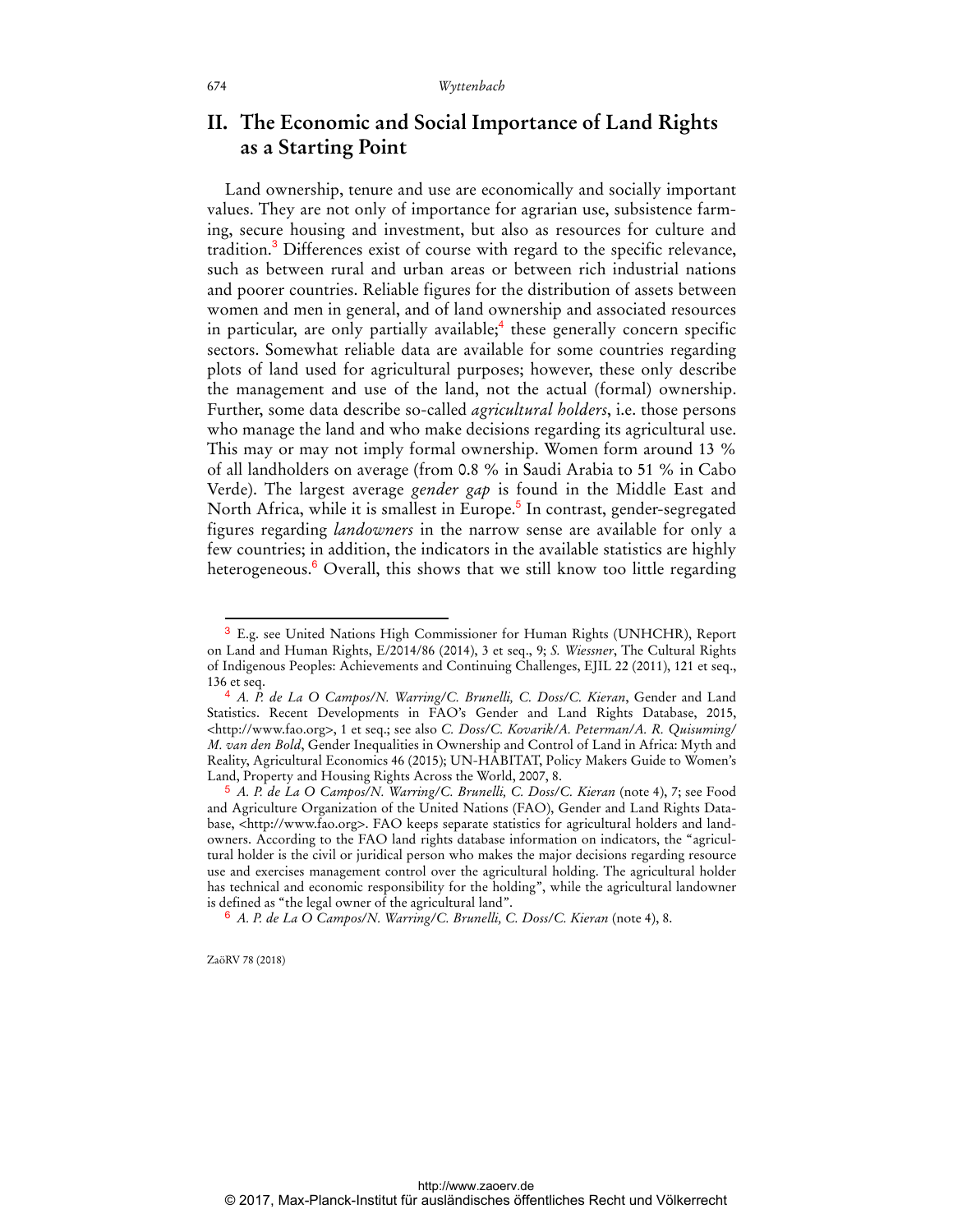the *de facto* inequality, i.e. the *gender gap* in relation to the actual ownership, tenure and use of land and resources.

The current distribution of the formal ownership and tenure titles in the narrow sense is partly due to the *systematic legal discrimination* of women in the past, which – as in the example of Morocco – continues in part today. *Structural discrimination* of women also contributed to inequality, with the consequence that women were in a disadvantaged position to acquire land. This includes a lower standard of education and lower independent socioeconomic status through *gender-specific work or role distribution*<sup>7</sup> (unpaid housework, care activities), dependence on subsistence economy and lower to non-existent political participation.<sup>8</sup> Until today, inequalities in relation to the actual distribution of and access to the land and the associated resources remain closely interwoven with various aspects of social and economic discrimination in many States.<sup>9</sup>

In some States, the land registry systems are still outdated and unsuitable. They are derived, for example, from colonial systems and do not take into account all forms of ownership and use, or are administered inconsistently.<sup>10</sup> Often, past land reforms – generally based on the construct of the "male head of the household" – also contributed little to the equalisation of the ownership ratios; on the contrary: in the initial land reforms in Africa, Asia and Latin America, 80 % of all individual land titles formally passed to men (over 90 % in some countries).<sup>11</sup> As the United Nations Human Settlements Programme (UN-HABITAT) illustrates in a comprehensive analysis, the transition to industrialised agriculture and from informal to formal ownership and tenure systems as well as urbanisation have actually led to the consolidation of the inequality in land rights to the benefit of men, for example in the Middle East (and elsewhere).<sup>12</sup>

 $\overline{a}$ 

<sup>7</sup> CEDAW, General Recommendation No. 21, A/49/38 (1994), para. 32.

<sup>8</sup> UN Department of Economic and Social Affairs, Division for the Advancement of Women (UN DAW), 2009 World Survey on the Role of Women in Development. Women's Control over Economic Resources and Access to Financial Resources, Including Microfinance, 2009, VII et seq.; regarding discrimination, also *I. Westendorp*, Rural Women's Right to Land and Housing in Times of Urbanization, in: I. Westendorp (ed.), The Women's Convention Turned 30: Achievements, Setbacks, and Prospects, 2012, 325 et seq.

<sup>&</sup>lt;sup>9</sup> Highly instructive regarding these connections, see UN DAW (note 8), 11 et seq., 27 et seq. and 41 et seq.

<sup>&</sup>lt;sup>10</sup> UN-HABITAT (note 4), 10 et seq.

<sup>11</sup> *R. Nielsen*, "If he asks me to leave this place, I will go." The Challenge to Secure Equitable Land Rights for Rural Women, in: H. de Soto/F. Chevenal (eds.), Realizing Property Rights, Swiss Human Rights Book I, 2006, 204 et seq., 212 et seq.; UN DAW (note 8), 44 with references to various studies.

<sup>12</sup> UN-HABITAT (note 4), 28.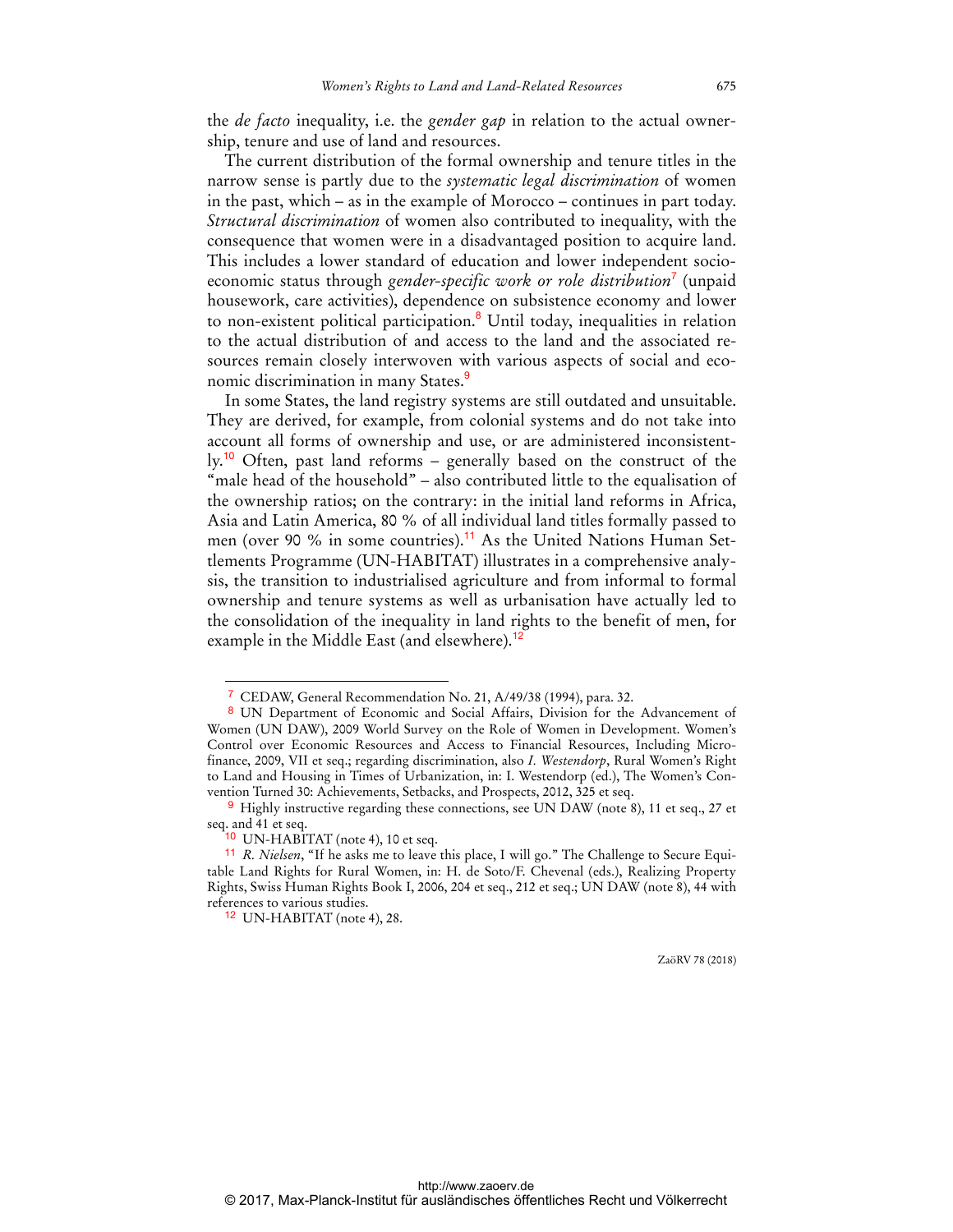Reduced access to land and land-related resources has a negative effect in turn on the economic security of women; they are significantly more dependent on men than *vice versa* in relation to land use and living, have fewer opportunities to participate when land tenure is a prerequisite for participation (e.g. in societies and communities) and are less credit-worthy.<sup>13</sup> If women possess only derived usage rights, they find themselves in a precarious position in the event of divorce, separation, sale of the land or the death of the formal owner. The unequal access to land further limits the economic productivity of women, particularly in non-industrialised or economically weaker States (Least Developed Countries  $-$  LDC)<sup>14</sup>, reduces the food security of families and is associated with poverty, migration, urbanisation, insecurity of tenure and increased risk of violence.<sup>15</sup> The CEDAW Committee also states that access of women to land would be central in reducing poverty and guaranteeing supply security: although women contribute significantly to agriculture and thus to food security, their work is often unpaid, they are barely recognised in agricultural policy and reforms and only marginally supported or assisted.<sup>16</sup> Conversely, improvements in access to land and its associated resources lead to more rights and autonomy for women in the family and an improved status in the community and economy.<sup>17</sup> Thus in a report from 2012 on the right to adequate housing, the UN Special Rapporteur stressed the importance of (legal) certainty with regard to housing and land (*security of tenure*) for the economic and social development of women.<sup>18</sup> Other UN bodies also recognise gender equality in *land tenure* as a strategy for combating hunger and poverty.<sup>19</sup> These documents primarily, but not only, address LDCs with a dominant agrarian sector. Gender ine-

ZaöRV 78 (2018)

<sup>13</sup> See *I. Westendorp* (note 8), 325 et seq.

<sup>14</sup> Least Developed Countries (LDC), categorisation as per United Nations Economic and Social Council, and according to the Committee for Development Policy (CDP), based on *per capita income*, *human assets* and *economic vulnerability*, see <www.unctad.org>.

 $15$  UN DAW (note 8), VII et seq.<br> $16$  CEDAW General Recommend

<sup>16</sup> CEDAW, General Recommendation No. 34, CEDAW/C/GC/34 (2016), paras. 63-66.

<sup>17</sup> Also of interest in this context is the study by *H. Swaminathan/R. Lahoti/J. Y. Suchitra*, Women's Property, Mobility and Decision Making: Evidence from Rural Karnataka, India, International Food Policy Research Institute, Discussion Paper No. 01188, 2012, <http://ebrary.ifpri.org>, 22 et seq.; also, Office of the High Commissioner of Human Rights (OHCHR)/UN Women, Realizing Women's Rights to Land and Other Reproductive Resources, 2013, 2 et seq.

<sup>&</sup>lt;sup>18</sup> Report of the Special Rapporteur on adequate housing as a component of the right to an adequate standard of living, and on the right to non-discrimination in this context, *R. Rolnik*, A/HRC/22/46 (2012), para. 16.

<sup>&</sup>lt;sup>19</sup> See for example FAO, Committee on World Food Security, Voluntary Guidelines on the Responsible Governance of Tenure of Land, Fisheries and Forests in the Context of National Food Security, 2012.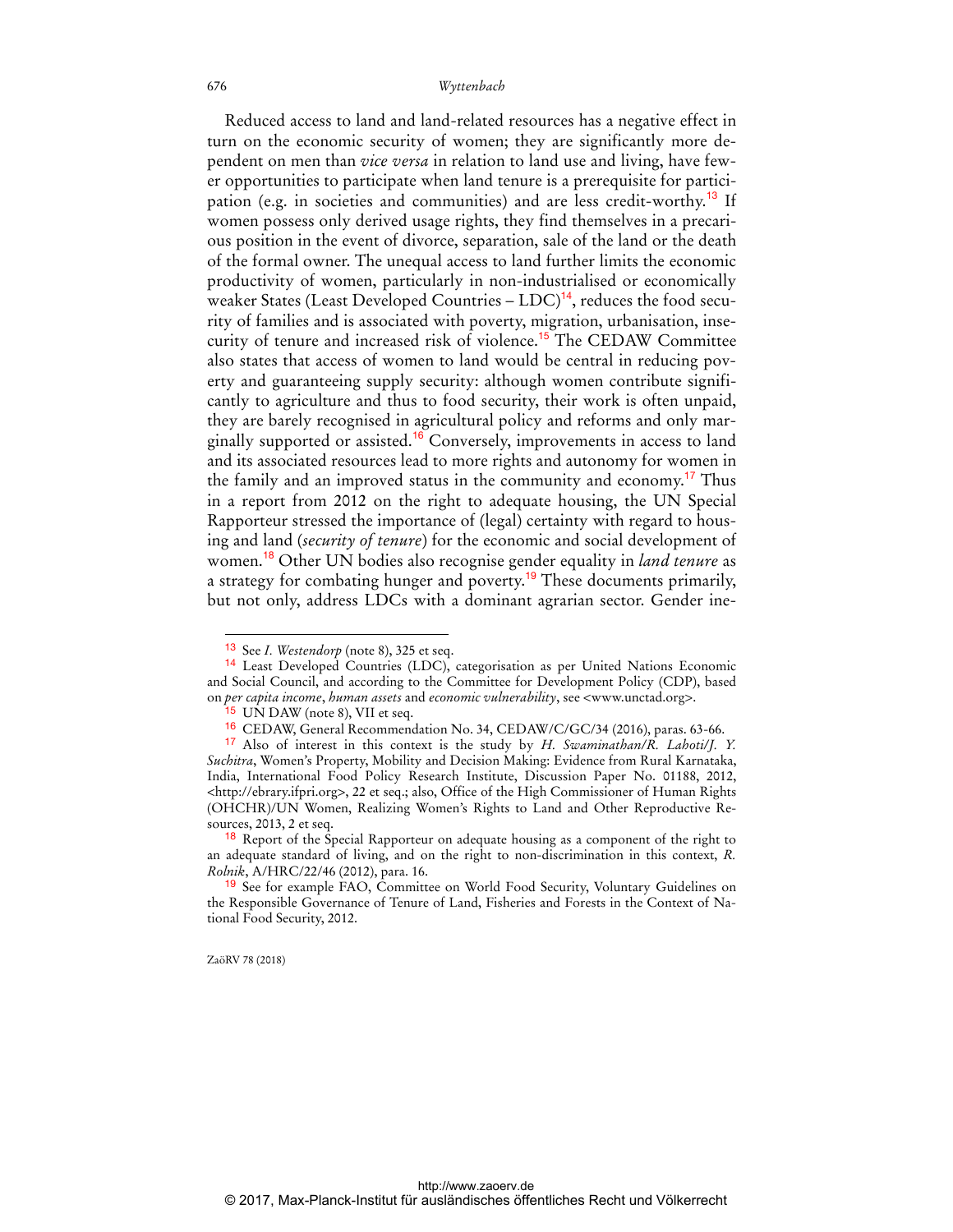quality with respect to agriculture and land may also be found in European countries: in its 2016 recommendations regarding Switzerland's State Party Report, the CEDAW Committee criticised that women farmers can find themselves in a precarious financial position after divorce or separation. It also complained that women are under-represented in agricultural associations, societies and similar bodies.<sup>20</sup>

## **III. The Human Rights Framework: Land Rights and Other Resource-Related Rights in International and Regional Conventions**

### **1. Various Instruments Are Interwoven**

 $\ddot{ }$ 

Art. 17 of the Universal Declaration of Human Rights<sup>21</sup> states that each person has the right to own property and that no one may be arbitrarily deprived of their possessions; however, the nine core international human rights conventions contain no specific guarantees which secure the respect, protection and ensuring of land ownership or land tenure and its associated resources in a comprehensive and coherent fashion *per se*. <sup>22</sup> The individual and collective protection of human rights arises rather through the *interaction of individual guarantees in various instruments*, whereby the literature in this area also assigns some aspects of customary international law to classic expropriation.<sup>23</sup>

<sup>20</sup> CEDAW, CO Switzerland, CEDAW/C/CHE/CO/4-5 (2016), paras. 44 et seq.; regarding the legal situation in Switzerland, see also *M. Caroni/F. DeWeck/N. Scheiber*, Umsetzung von Art. 14 in der Schweiz, in: E. Schläppi/S. Ulrich/J. Wyttenbach (eds.), CEDAW. Kommentar zum Übereinkommen der Vereinten Nationen zur Beseitigung jeder Form von Diskriminierung der Frau. Allgemeine Kommentierung – Umsetzung in der Schweiz – Umsetzung in Österreich, 2015, 1057 et seq., 1064 et seq. Problems in divorces arise for example as the women farmers are usually not property owners, see *F. A. Wolf*, Rechtliche Stellung der Partner und deren Kinder im landwirtschaftlichen Unternehmen. Landesbericht Schweiz, Europäischer Agrarrechtskongress – 11.-14.9.2013, <https://www.studer-law.com>, 24 et seq. <sup>21</sup> Universal Declaration of Human Rights, 10.12.1948, Res. 217 A (III).

<sup>22</sup> See also OHCHR, Land and Human Rights. Standards and Applications, 2015, 3.

<sup>23</sup> See also *S. Dischler*, Landvertreibung zu Zwecken der wirtschaftlichen Entwicklung in Postkonfliktstaaten. Eine Analyse der menschenrechtlich garantierten Land-, Eigentums- und Wohnrechte und der daraus abzuleitenden staatlichen Schutzpflichten. Dargestellt am Beispiel Kambodschas, Schweizer Studien zum Internationalen Recht 144 (2017), 96 et seq.; *C. Golay/I. Cismas*, Legal Opinion: The Right to Property from a Human Rights Perspective, Rights & Democracy, 2010, 10 with further references; *C. Golay/A. Bessa*, The Right to Land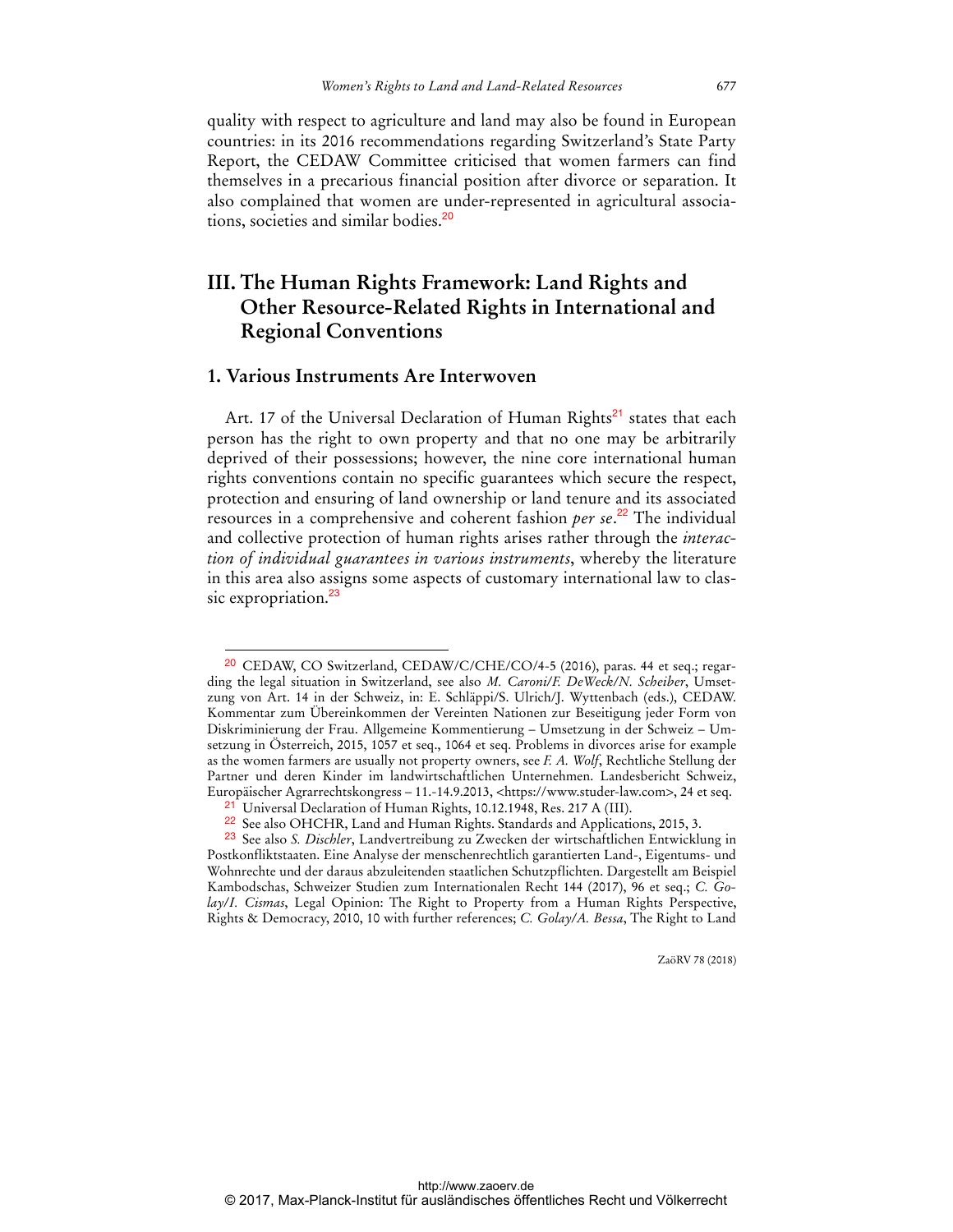For land rights, the general prohibitions on gender discrimination in Arts. 3 and 26 of the Covenant on Civil and Political Rights (CCPR),<sup>24</sup> Art. 3 of the Covenant on Economic, Social and Cultural Rights (CESCR)<sup>25</sup> and Art. 2 of the Convention on the Rights of the Child  $(CRC)^{26}$  are of initial note. Also relevant is the obligation for equality in marriage and family (in Art. 23, para. 4 CCPR), access to justice (in Art. 14, para. 1 CCPR) and the equal right of women and men to an adequate standard of living pursuant to Art. 11 CESCR in conjunction with Art. 3 CESCR, whereby the focus here is on aspects of food security and accommodation (*housing* and *security of tenure*).<sup>27</sup> There are provisions in other conventions for the protection of ownership and tenure for *certain groups of persons* or in *certain situations*: Art. 15 of the International Convention on the Rights of Migrant Workers  $(ICMW)<sup>28</sup>$  protects these from arbitrary dispossession and provides for claims on fair and appropriate compensation in the event of expropriation. Art. 5, clause d (v and vi) of the International Convention on the Elimination of All Forms of Racial Discrimination (ICERD)<sup>29</sup> obliges the States parties to guarantee the right to own or acquire property, without "differentiation on the basis of race, skin colour, national origin or ethnicity". Furthermore, assets and possessions are protected by provisions in international humanitarian law;<sup>30</sup> further instruments specifically address the protection from evictions and resettling (see below, Section VII. 3).

At the international level, Art. 27 CCPR should be mentioned with regard to the rights of *indigenous women.* In conjunction with Art. 3 CCPR, it addresses the right of women to manage their own cultural life without discrimination; this can include use of land. The 2007 UN Declaration on

ZaöRV 78 (2018)

and Other Natural Resources, Geneva Academy, Research Brief, 2017, <https://www.genevaacademy.ch>, 2 et seq.

<sup>24</sup> International Covenant on Civil and Political Rights (CCPR), 16.12.1966, 999 UNTS, 171.

<sup>25</sup> International Covenant on Economic, Social and Cultural Rights (CESCR), 16.12.1966, 993 UNTS, 3.

<sup>26</sup> Convention on the Rights of the Child (CRC), 20.11.1989, 1577 UNTS, 3.

<sup>27</sup> See CESCR, General Comment No. 16, E/C.12/2005/4 (2005), para. 28; CESCR, General Comment No. 7, E/1998/22 (1997); Council of Europe Commissioner for Human Rights, Recommendation on the Implementation of the Right to Housing, CommDH(2009)5; Special Rapporteur on Adequate Housing, Basic Principles and Guidelines on Developmentbased Evictions and Displacement, A/HRC/4/18 (2007); Special Rapporteur on the Right to Food, Women's Rights and Right to Food, A/HRC/22/50 (2012).

<sup>&</sup>lt;sup>28</sup> International Convention on the Protection of the Rights of All Migrant Workers and Members of Their Families (ICMW), 18.12.1990, 2220 UNTS, 3.

<sup>29</sup> International Convention on the Elimination of All Forms of Racial Discrimination (ICERD), 21.12.1965, 660 UNTS, 195.

<sup>&</sup>lt;sup>30</sup> An overview is provided in OHCHR (note 22), 85 et seq.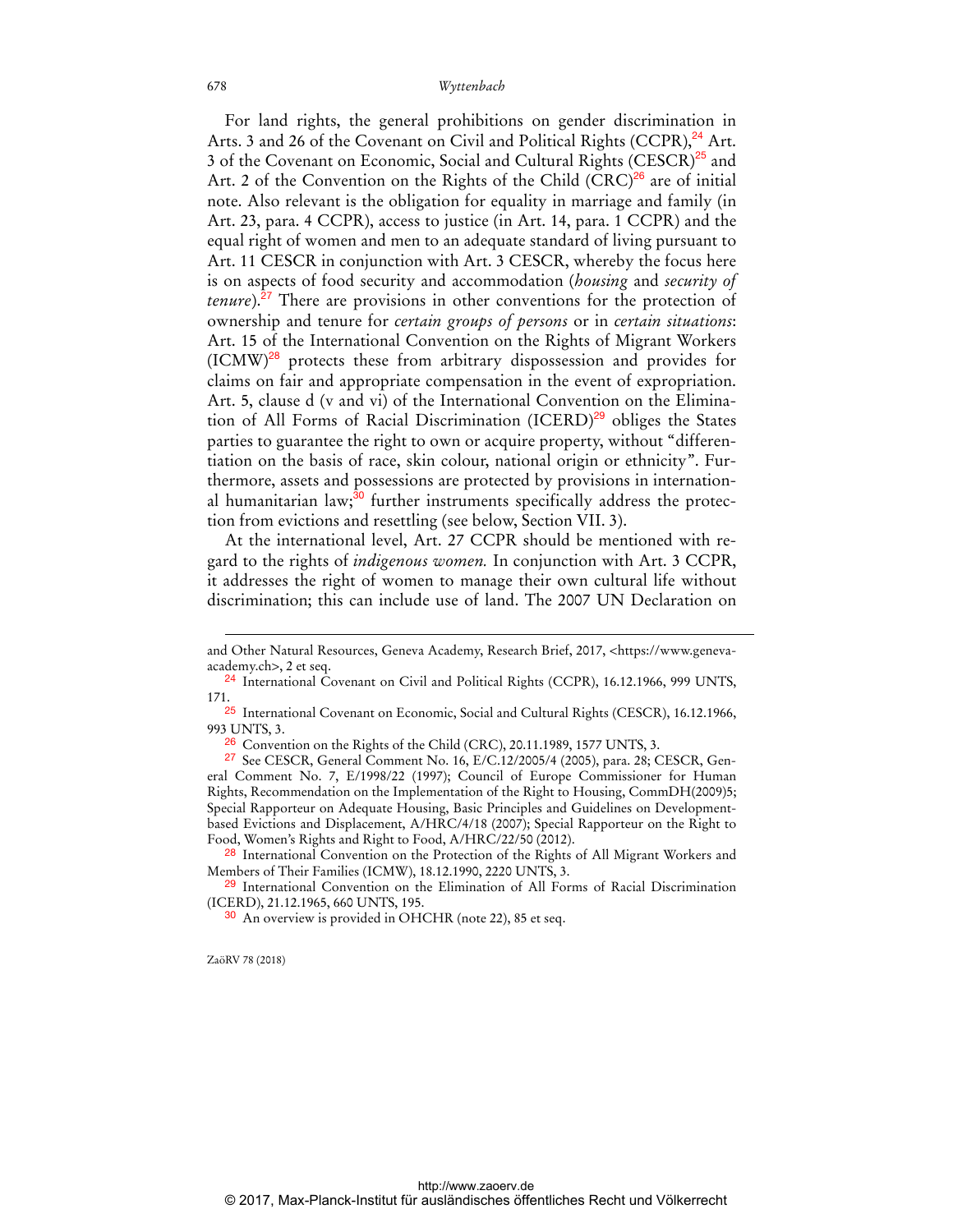the Rights of Indigenous Peoples<sup>31</sup> comments on the protection from dispossession of land and other property and from eviction (Art. 8, para. 2, clause b and Art. 10). The special relationship between indigenous peoples and their land and its traditional use are to be protected and recognised in law (Arts. 25 et seq.). The Declaration contains no specific non-discrimination clauses; rather it urges States to pay particular respect to the interests and rights of women (Arts. 21 and 22). Likewise, the International Labour Organization (ILO) Convention 169 from 1989 on indigenous and tribal peoples<sup>32</sup> contains provisions regarding the protection of land rights (Arts. 13 et seq.). The basic principles in Art. 3, para. 1 state that the provisions of the convention "are to be applied to male and female members of these peoples without discrimination".

The non-discrimination clauses in these treaties contain various status and identity factors (including sex and gender, civil or social status, religion, ethnic origin, age or disability). Therefore, States have an additional obligation to combat multiple and intersectional discrimination due to a combination or interaction<sup>33</sup> of several discrimination grounds, e.g. gender and economic status (see wording of Art. 2, para. 2 CESCR and Art. 2, para. 1  $CCPR)^{34}$ .

### **2. Regional Protection of Human Rights**

Property-related guarantees are generally found in the regional human rights instruments. These also apply to land. Common to these provisions is that they guarantee the individual property rights on the one hand, and recognise the social function of property with restriction clauses on the other. Art. 1 of the first additional protocol to the European Convention on Human Rights (ECHR)<sup>35</sup> guarantees the peaceful enjoyment of possessions. According to this provision, confiscations, expropriation or other restrictions on property are only permissible if they are "in the public interest and subject to the conditions provided for by law and by the general principles of international law". Art. 21, para. 2 of the American Convention on

<sup>&</sup>lt;sup>31</sup> UN Declaration on the Rights of Indigenous Peoples, 13.9.2007, GA Res. 61/295.

<sup>32</sup> ILO Convention Concerning Indigenous and Tribal Peoples in Independent Countries, 27.6.1989, C169. The convention has so far been ratified by only 22 states.

<sup>33</sup> See Section V. 2.

<sup>34</sup> See also CESCR, General Comment No. 20, E/C.12/GC/20 (2009), para. 25.

<sup>&</sup>lt;sup>35</sup> Protocol to the European Convention for the Protection of Human Rights and Fundamental Freedoms, 20.3.1952, ETS 5.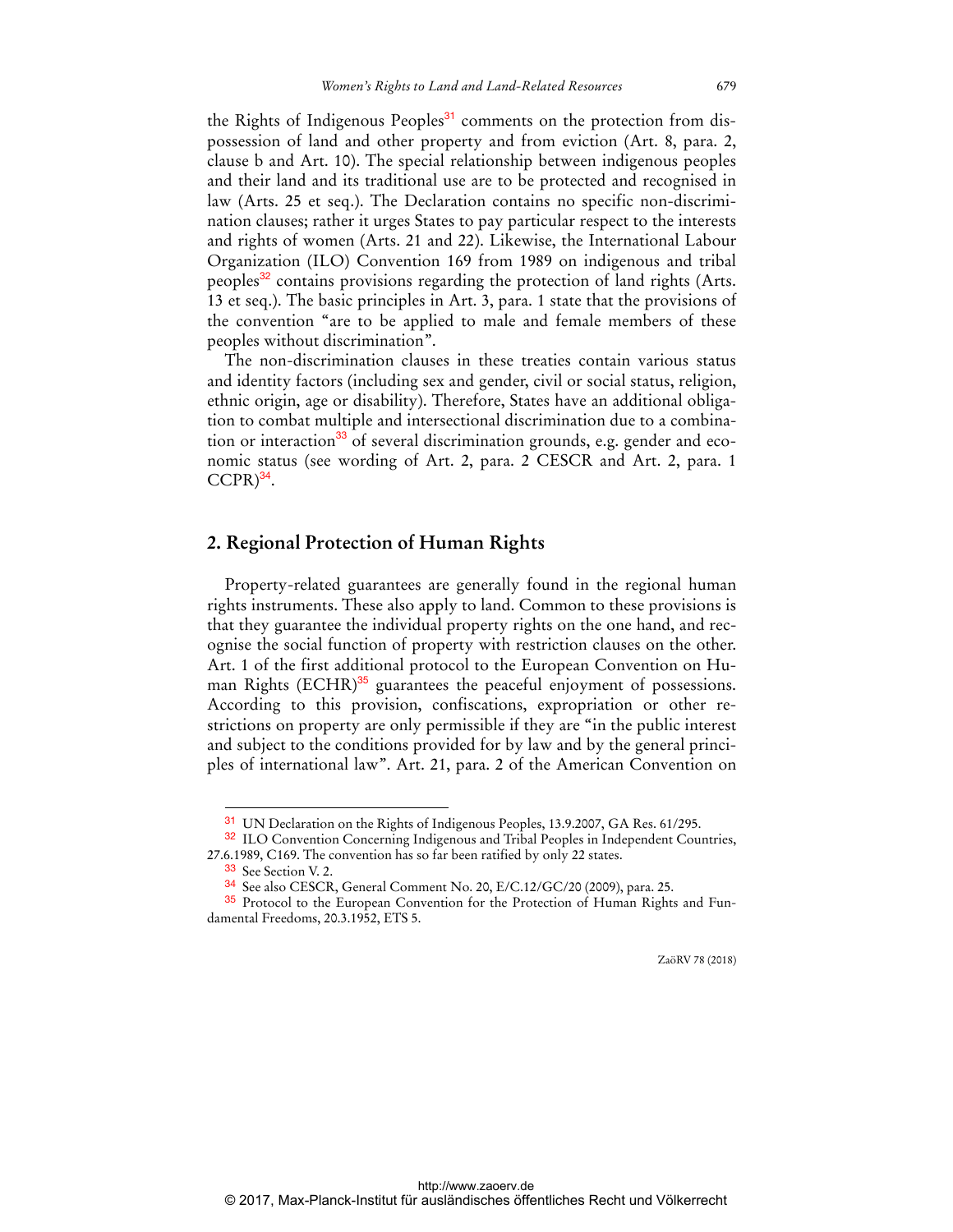Human Rights<sup>36</sup> gives each person the right to enjoy property and protects from illegal, uncompensated expropriation. The guarantee of property rights is also contained in Art. 31 of the Arab Charter on Human Rights<sup>37</sup> and Art. 14 of the African Charter on Human and Peoples' Rights.<sup>38</sup> All of these instruments contain general prohibitions on gender discrimination.<sup>39</sup> The first additional protocol to the African Charter is explicit: Art. 19 obliges the contracting States to ensure the access of women to land and other resources and to guarantee their property rights.<sup>40</sup>

The European Court of Human Rights (ECtHR) and the Inter-American Court of Human Rights (IACtHR) have adjudicated on land-related claims. While those judgements do not focus on gender discrimination, they are still relevant to women's rights as they contributed to the interpretation of *land rights* and granted protection not only for formal property titles, but also for informal or traditional possessions or use of land. For example, in *Doğan and others v. Turkey*, the ECtHR held that the protection enshrined in Art. 1 of the 1<sup>st</sup> Protocol to the ECHR was not only afforded to persons holding formal property titles. Rather, the protection extends to other forms of land possession, e.g. cultivating ancestral land and traditional use of common land.<sup>41</sup> The ECtHR has also heard land-related claims based on the right to respect for private life (Art. 8 ECHR); however, these cases do not focus on gender discrimination.<sup>42</sup> The judgements of the IACtHR, based on the Inter-American Convention on Human Rights, contributed substantially to the protection of land rights of indigenous peoples; these judgements also addressed the protection of informal possession and traditional use.<sup>43</sup>

ZaöRV 78 (2018)

 $\ddot{ }$ 

<sup>36</sup> American Convention on Human Rights, 22.11.1969, 1144 UNTS, 123.

<sup>37</sup> League of Arab States, Arab Charter on Human Rights, 15.9.1994, reprinted in International Human Rights Report 12 (2005), 893.

<sup>38</sup> African [Banjul] Charter on Human and Peoples' Rights, 27.6.1981, 1520 UNTS, 217.

<sup>39</sup> Art. 14 ECHR; Art. 1 ACHR; Art. 2 African Charter on Human and Peoples' Rights; Art. 3 Arab Charter on Human Rights.

<sup>&</sup>lt;sup>40</sup> [Maputo] Protocol to the African Charter on Human and Peoples' Rights on the Rights of Women in Africa, 7.11.2003, CAB/LEG/66.6.

<sup>41</sup> Appl. Nos. 8803-8811/02, 8813/02 and 8815-8819/02 (2004), ECHR 2004-VI.

<sup>42</sup> Lack of procedural safeguards against the evictions of Roma travelers as a violation of Art. 8 ECHR, ECtHR, *Connors v. UK*, Appl. No. 66746/01 (2004).

<sup>43</sup> E.g. Inter-American Court of Human Rights (IACtHR), *Mayagna (Sumo) Awas Tingni Community v. Nicaragua* (2001), Series C, No. 79; *Moiwana Community v. Suriname* (2005), Series C, No. 124; *Yakye Axa Community v. Paraguay* (2005), Series C, No. 125; *Sawhoyamaxa Community v. Paraguay* (2006), Series C, No. 146; *Saramaka People v. Suriname* (2007), Series C, No. 172; *Xákmok Kásek Community v. Paraguay* (2010), Series C, No. 214; *Kichwa People of Sarayaku v. Ecuador* (2012), Series C, No. 245.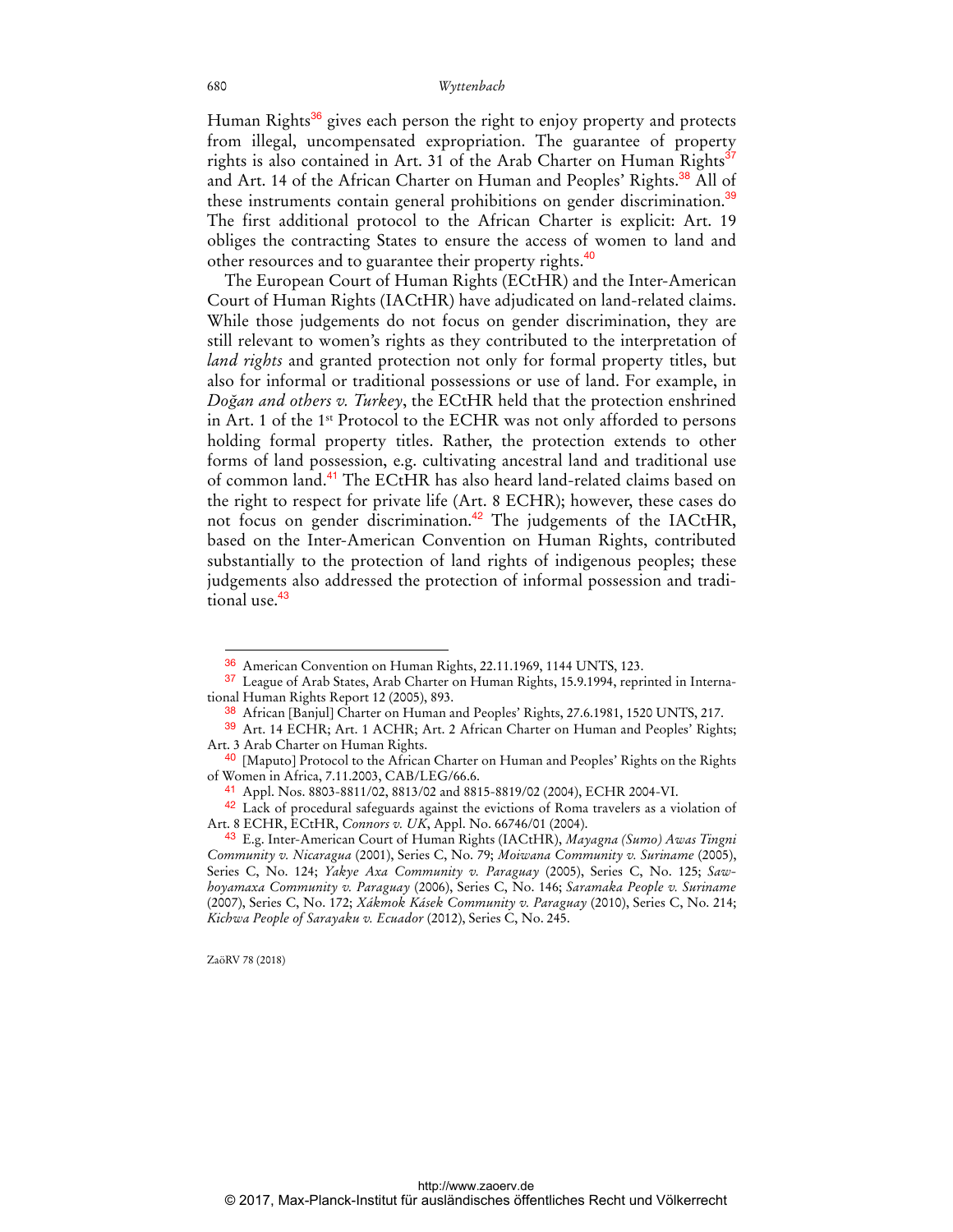## **IV. Gender Equality and Concepts of Land Ownership and Land Use**

The right to property, as enshrined in the regional human rights instruments, is ambivalent from the perspective of substantive equality. On the one hand, property rights have to be guaranteed for men and women equally. On the other hand, the protection of individual property titles can, under certain circumstances, perpetuate *de facto* inequalities which have arisen through discriminatory regulations in the past. There is also a certain ambivalence shown in the promotion of formal registration of individual property titles for women (e.g. in the course of land reforms) as individual registration may decrease the amount of collectively usable land and increase the commercialisation of parcels. The liberal concept of land or soil assumes that land and all its associated resources can, in principle, be objects of formal ownership and tenure titles, have an investment value and can be sold, traded, gifted, inherited, leant, privatised and expropriated (this last by the state). This contrasts with other forms of tenure and use, for example traditional-collective forms (such as seasonal pasturage or wood collection rights), which see the land as a shared resource that should not be divided and privatised.<sup>44</sup> It is difficult to allocate the property individually in such cases and it often makes little sense to do so.<sup>45</sup>

In contrast to property rights in the narrow sense, the human rights protection of *de facto* or *informal forms of land use* is less clear,<sup>46</sup> even though the aforementioned jurisprudence of the regional human rights courts has improved protection, especially for indigenous peoples (see section III. 2). As women often use or possess land without holding a formal ownership title,<sup>47</sup> they are particularly affected by so-called *de facto expropriations*. 48 This may concern: sales or leases of land traditionally used in a collective way (but not registered by the State or by *communities*) to national or international companies/investors; or land reforms, in which traditionally used land is newly redistributed and allocated individually.<sup>49</sup> If the State

 $\overline{a}$ 

<sup>44</sup> See OHCHR/UN Women (note 17), 3.

<sup>45</sup> *O. de Schutter*, The Role of Property Rights in the Debate on Large-Scale Land Acquisitions, in: Large-Scale Land Acquisitions: Focus on South-East Asia, International Development Policy Series 6 (2015), 53 et seq., margin No. 30 et seq.

<sup>46</sup> See *T. Xu/W. Gong*, Communal Property Rights in International Human Rights Instruments: Implications for De Facto Expropriation, in: T. Xu/J. Allain (eds.), Property and Human Rights in a Global Context, 2015, 225 et seq., 235 et seq.

<sup>47</sup> UN-HABITAT (note 4), 4 and 13.

<sup>48</sup> For terminology, see *T. Xu/W. Gong* (note 46), 225 et seq.

<sup>49</sup> *T. Xu/W. Gong* (note 46), 226 et seq., with examples (Africa, Asia).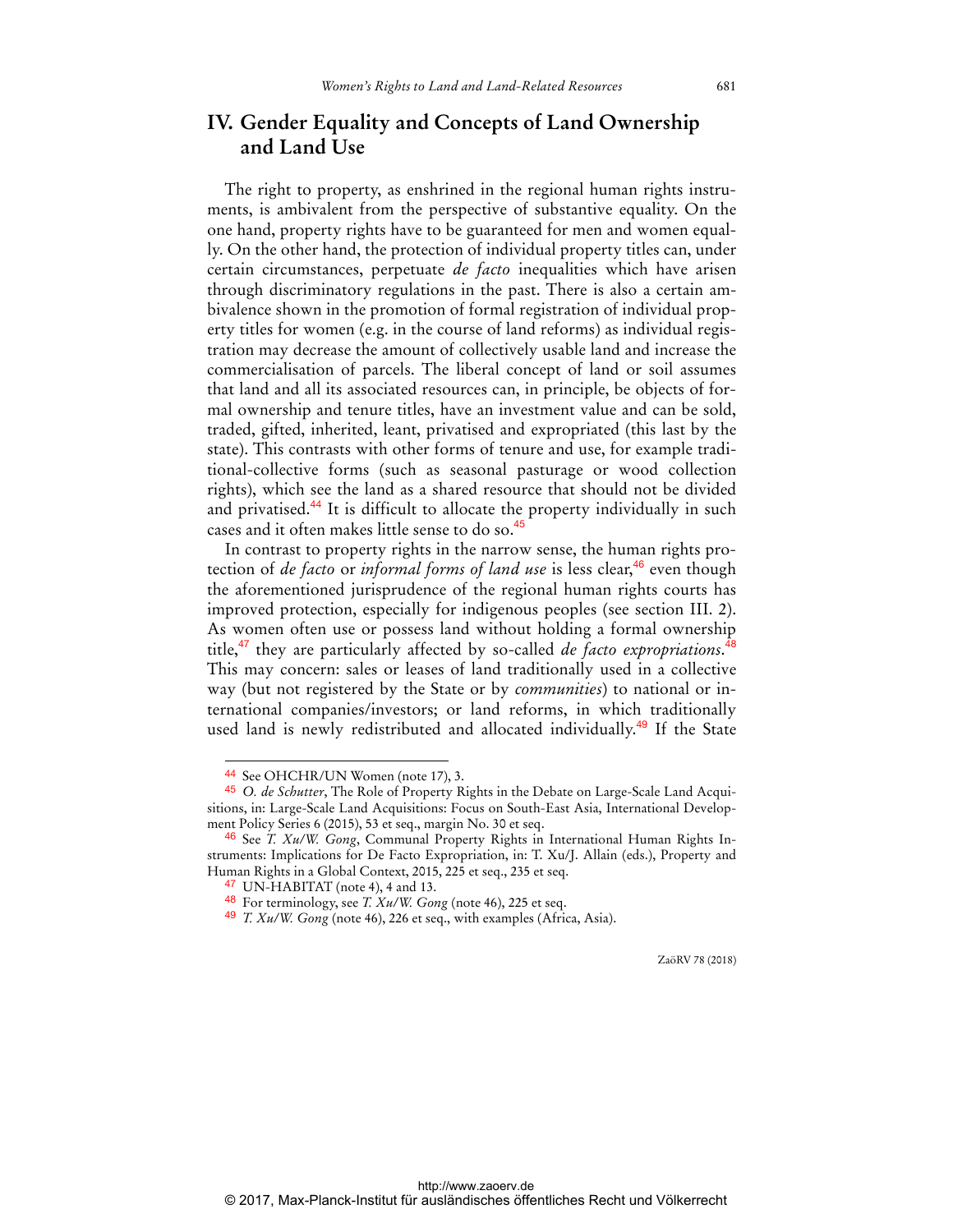qualifies land as "formally unregistered", it raises the question of how traditional or collective uses are to be managed. As the Inter-American Court of Human Rights and the African Commission on Human and Peoples' Rights have stated, the obligations to respect and protect can extend beyond formal land ownership and tenure titles to the traditional forms of use by indigenous peoples and other local communities who must be protected from and, where required, compensated for *de facto* expropriations.<sup>50</sup> The respect and protection of these traditional usage rights are to be guaranteed in equal manner for female and male members of these communities.

In addition, pre-existing property and tenure title relationships in the narrow sense and other forms of use can overlap and even collide (e.g. for informal settlements or for renting and leasing). As women are particularly affected by land-related conflicts, it is important to consider the individual functions of land ownership (i.e. the protection of individual property titles) and the social/collective components (e.g. the protection of long-term and/or traditional and informal forms of use) *holistically* from a gender equality perspective. In some rural regions especially, women are less often the formal title holders but, at the same time, form the majority of land users (see above, section II).

Consequently, the forms of tenure and use can be highly varied: individual or collective, formal or informal, legal or customary, unlimited or limited in time, commercial or non-commercial.<sup>51</sup> Furthermore, a consideration cannot be limited to areas put to agricultural use: urbanisation – and with it the number of people who live in urban environments and informal settlements – is steadily increasing.<sup>52</sup> In the following, the term "land rights" is to be broadly understood using a definition from UN-HABITAT: these include all "socially or legally recognised entitlements to access, use and control areas of land and related natural resources".<sup>53</sup> This terminology is interwoven with the protection of tenure, i.e. the granting of security in relation to possession, which can – but need not – include formal ownership rights. According to the Special Rapporteur, security of tenure denotes a

<sup>50</sup> IACtHR, judgments quoted in note 43; African Commission on Human and Peoples' Rights (ACHPR), *Centre for Minority Rights Development (Kenya) and Minority Rights Group International (on behalf of Endorois Welfare Council) v. Kenya*, No. 276/2003, 25.11.2009 and further references in *T. Xu/W. Gong* (note 46), 241 et seq.

<sup>51</sup> OHCHR (note 22), 6; see also UN-HABITAT (note 4), 9, with an overview. UN-HABITAT, 25, further references new, flexible forms of possession, which combine formal and informal elements, for example. See also CESCR, General Comment No. 4 on the Right to Adequate Housing, E/1992/23 (1991).

<sup>&</sup>lt;sup>52</sup> UN-HABITAT (note 4), 4 and 13; see also UNHCHR (note 3), para. 6.

<sup>53</sup> UN-HABITAT, Secure Land Rights for All, 2008, <http://www.gltn.net>, 5.

ZaöRV 78 (2018)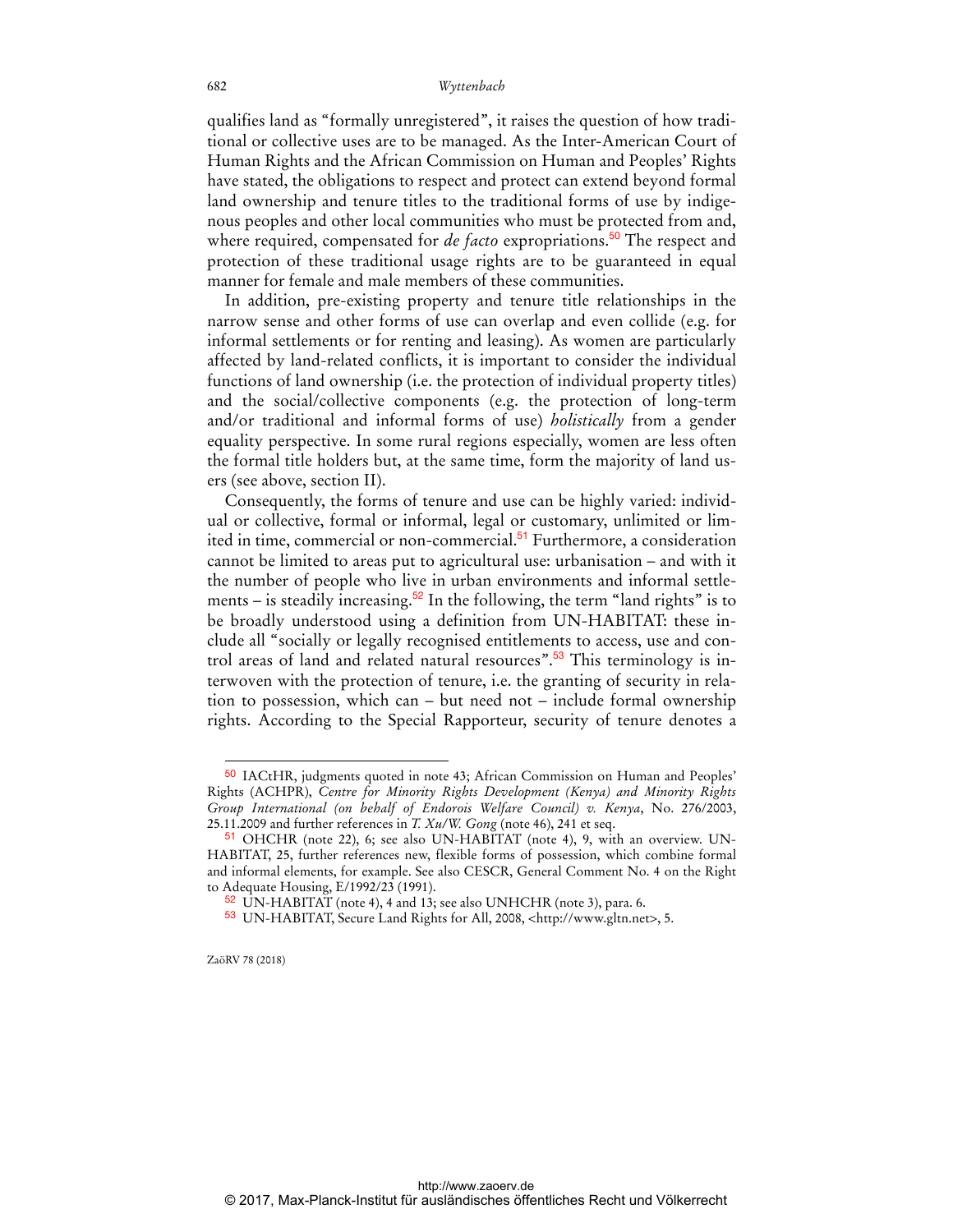"set of relationships with respect to housing and land, established through statutory or customary law or informal or hybrid arrangements, that enables one to live in one's home in security, peace and dignity".<sup>54</sup> In conclusion, a comprehensive perspective has to take into account *non-discrimination and gender equality with regard to ownership, tenure and use of land as well as land-related resources (such as springs or forests)*<sup>55</sup> *in a broad sense*, i.e. from formal property and tenure rights up to informal forms of tenure and use, such as the customary or subsidiary use of land or the *de facto* recognition of tenure in informal settlements.

## **V. Land Rights and the CEDAW**

## **1. Overview**

 $\overline{a}$ 

The CEDAW contains no coherent and independent provision with respect to land or land-related rights. However, some of its guarantees protect central aspects of land and resource rights. This is reflected in the latest general recommendation of the CEDAW Committee which focused on Art. 14 CEDAW and thus on land ownership and land use in the *rural context*. 56 Under the heading "*Land and natural resources*", the Committee stated that the right of women to equal access to land, natural resources, water, seeds, forests and fisheries is a *fundamental human right*. <sup>57</sup> The Committee refers in this respect to Art. 14, para. 2, clause g in conjunction with Art. 13 CEDAW, i.e. to those provisions of the Convention which concern the rights of women in rural areas on the one hand, and economic and social rights on the other. Other CEDAW provisions also play a role, namely Art. 2 (policy of eliminating discrimination), Art. 3 (general duty to implement), Art. 4 (temporary special measures for the establishment of *de facto* equality), Art. 5 (gender role stereotypes), Art. 15 (equality in relation to legal capacity and ability to contract) and Art. 16 (equality in marriage and family).

<sup>54</sup> Report of the Special Rapporteur on adequate housing as a component of the right to an adequate standard of living, and on the right to non-discrimination in this context, including the Guiding Principles on Security of Tenure for the Urban Poor, *R. Rolnik*, A/HRC/ 25/54 (2013), 3, para. 5.

<sup>55</sup> The interpretative documents of the CEDAW Committee include the right to possess and use land related resources, for example CEDAW, General Recommendation No. 34*,* (note 16).

<sup>&</sup>lt;sup>56</sup> CEDAW, General Recommendation No. 34 (note 16), paras. 55 et seq.

<sup>57</sup> CEDAW, General Recommendation No. 34 (note 16), para. 56; see section title.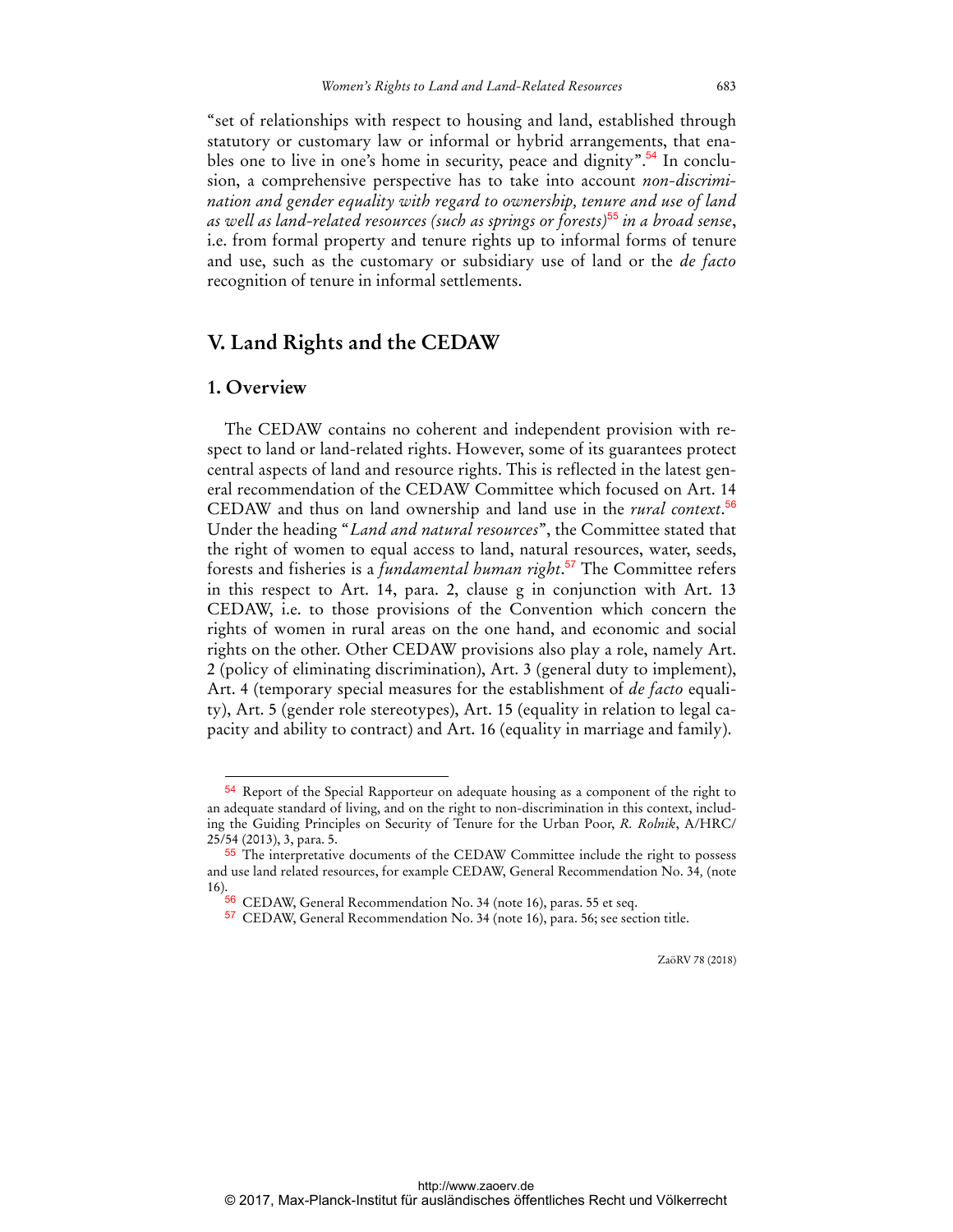Only France had, upon ratification, deposited a reservation on the rights of women in rural areas (Art. 14 CEDAW); this was withdrawn in 2013. However, several States parties have deposited reservations regarding other articles (especially Arts. 2, 15 and 16 CEDAW) which may have massive effects on the property and land rights of women; these include Bangladesh, Egypt and Iraq with a general reference to Islamic law; or Jordan and Algeria with reference to personal or family law.<sup>58</sup> Reservations of this kind may have a negative impact on legal capacity or the opportunities of (married) women to exercise that capacity, and impede their ability to conclude contracts over land and administer their property. In its General Recommendation No. 28 on access of women to justice, the Committee has criticised in particular the various reservations regarding legal capacity in family and other civil matters.<sup>59</sup>

## **2. Arts. 2, 3, 4 and 5 CEDAW: Policies to Eliminate Discrimination**

The introductory provisions of the Convention contain the general implementation obligations of the States parties. As a standard norm, Art. 2 CEDAW obliges the adoption of constitutional or legal measures and a coherent policy for the elimination of all forms of discrimination (letters a, b and d) and to guarantee access to justice (clause c). Furthermore, all appropriate measures are to be taken for the elimination of the discrimination by persons, organisations and companies (clause e) and for the amendment or abolishment of discriminatory traditions and practices (clause f). According to the Committee's General Recommendation No. 28, the States have a duty to eliminate discriminatory laws and practices and to harmonise the national legal system. $60$  This means, for one, that the CEDAW requires the revision of incompatible statutory laws, administrative practices and court practice regarding access to or use of land. It is also incompatible with Art. 2 for the State to recognise discriminatory customary or religious rules related to land ownership, land transmission and land use (such as through

ZaöRV 78 (2018)

<sup>58</sup> See the analysis in *R. Nielsen* (note 11), 207 et seq. The scope of the reservations and declarations and their current status may be found at United Nations Treaty Collection Database, <https://treaties.un.org>.

<sup>59</sup> CEDAW, General Recommendation No. 28, CEDAW/C/GC/28 (2010), para. 65.

<sup>60</sup> CEDAW, General Recommendation No. 28 (note 59), para. 31; regarding Art. 2, clause f CEDAW see *A. Byrnes*, Article 2, in: M. A. Freeman/C. Chinkin/B. Rudolf (eds.), The UN Convention on the Elimination of All Forms of Discrimination Against Women. A Commentary, 2012, 71 et seq., 90 et seq.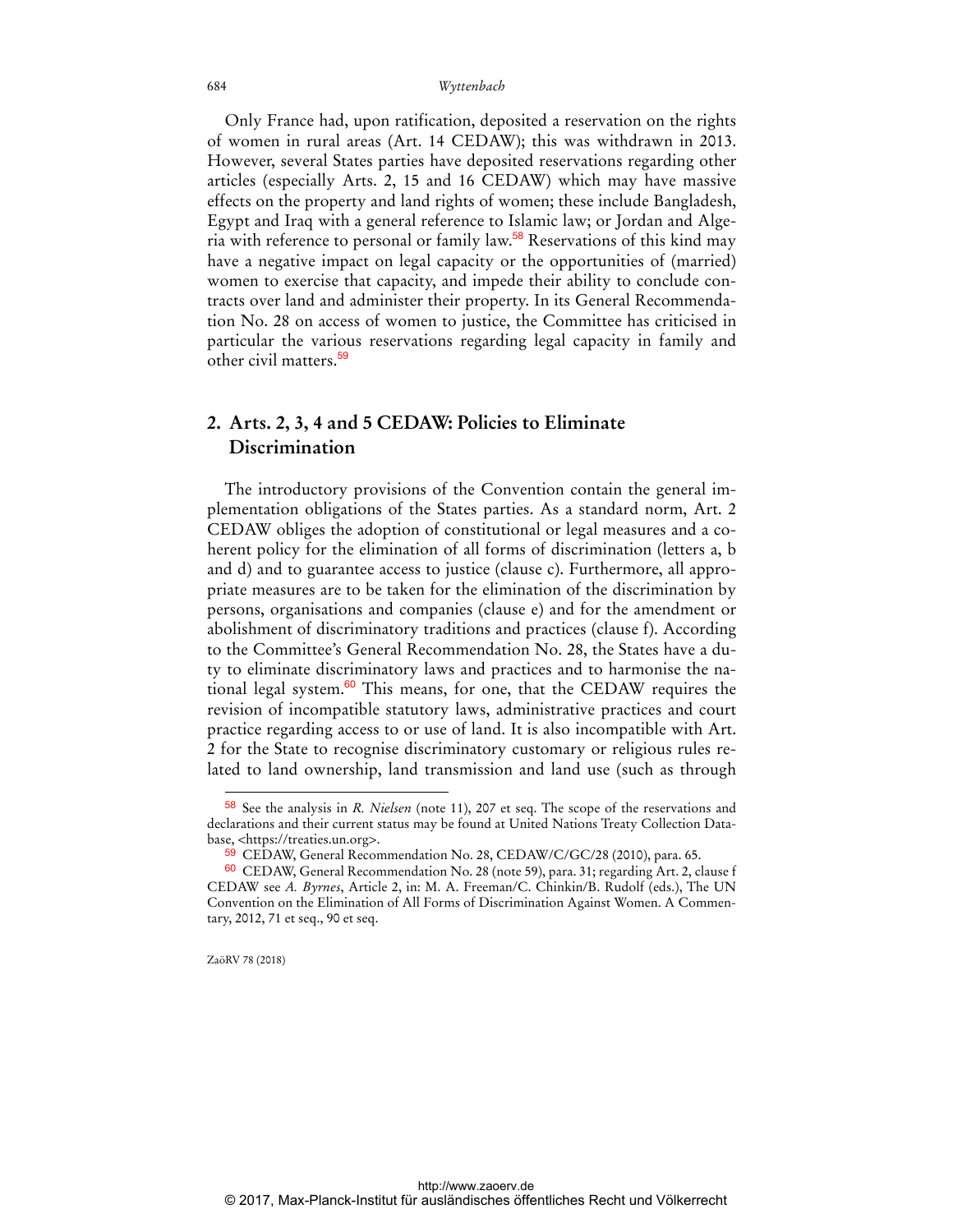corresponding references or *exemption clauses* in the legal system) or to protect claims based on such rules administratively or judicially. Lastly, women are often affected by *multiple* or *intersectional discrimination*, such as from a combination of disadvantages based on gender, their economic situation or their civil status (single, divorced, widowed). Multiple or intersectional discrimination in connection with land rights can, for example, affect indigenous women, Roma women, national minorities or single mothers,<sup>61</sup> refugee women or older women.<sup>62</sup> In its General Recommendation No. 28, the Committee has stressed States parties' obligations to combat multiple and intersectional discrimination.<sup>63</sup>

According to Art. 3, all necessary measures especially in the political, social, economic and cultural areas are to be taken so that women can equally exercise and enjoy their "human rights and fundamental freedoms". As stated in section II, there are close connections between land rights and the general economic and social status of women. Using the categories developed by *Fredman* for economic and social rights, substantive equality in the area of land rights depends on several aspects: the balancing of substantial and social inequalities through support and temporary special measures (*redistribution*), the dismantling of gender-specific stereotypes and the elimination of vilification and violence which prevent women from obtaining equal access to land and its use (*recognition*), the adaptation of structures to the needs and realities of women (*transformation*) and the inclusion or participation of women (*agency and voice*).<sup>64</sup> The CEDAW Committee suggests the States draft an overall policy for the achievement of substantive equality with regard to land rights in order to combat discriminatory attitudes and practices.<sup>65</sup> Thus, for example, Ethiopia has been urged to develop a strategy to address its various challenges in the area of property rights and the

 $\overline{a}$ 

<sup>61</sup> See also Report by the Special Rapporteur on adequate housing as a component of the right to an adequate standard of living and on the right to non-discrimination, *M. Kothari*, Women and Adequate Housing, E/CN.4/2006/118 (2006), paras. 47 et seq.; as well as the Report of the Special Rapporteur *R. Rolnik* (note 54), paras. 50 and 60 et seq.

<sup>62</sup> UN-HABITAT (note 4), 8; on the Rights to Land and Property of Older Women see CEDAW, General Recommendation No. 27, CEDAW/C/2010/47/GC.1 (2010), paras. 47 et seq.

<sup>63</sup> CEDAW, General Recommendation No. 28 (note 59), para. 18.

<sup>64</sup> *S. Fredman*, Engendering Socio-Economic Rights, in: A. Hellum/H. Sinding Aasen (eds.), Women's Human Rights. CEDAW in International, Regional and National Law, 2013, 217 et seq.

<sup>65</sup> CEDAW, General Recommendation No. 34 (note 16), para. 57.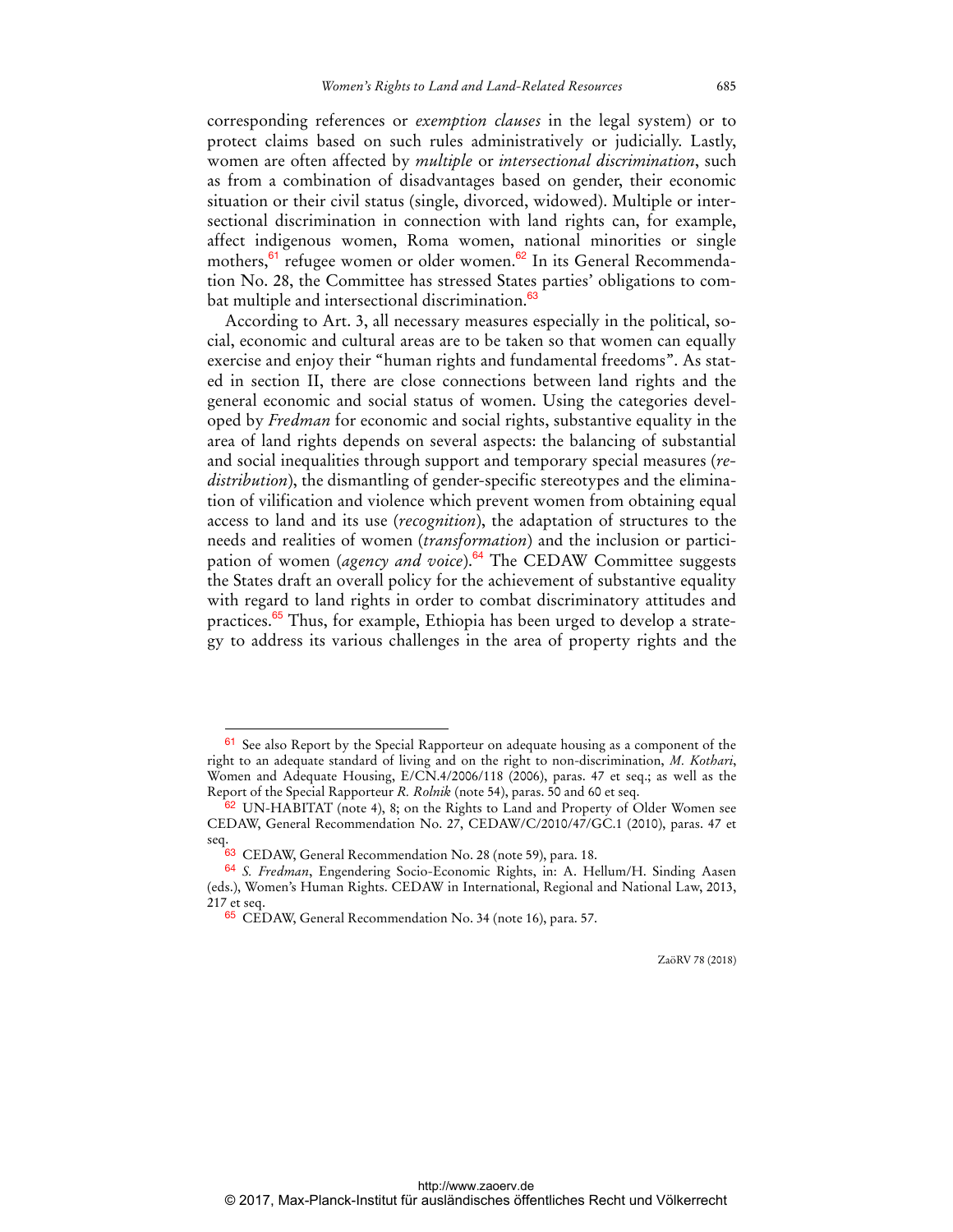access of women to land.<sup>66</sup> The Committee considers it important to promote a broader understanding of equality in society and to involve civil society.<sup>67</sup> According to Art. 4, para. 1 CEDAW, adopting *temporary special measures* for the rapid establishment of *de facto* or substantive equality with regard to land rights is permissible and does not represent discrimination against men. Such measures include quotas and targets or specific supportive measures.<sup>68</sup>

Art. 5, clause a CEDAW, in close connection with Art. 2, clause f, obliges the States parties to combat stereotypes and all other practices "which are based on the idea of the inferiority or the superiority of either of the sexes or on stereotyped roles for men and women". This primarily concerns measures for the establishment of *transformative equality*. Social discrimination and stereotypical perceptions often present obstacles to land rights of women; these affect the status of women in the family and their right to inherit, as well as of ownership and tenure.<sup>69</sup> For example, this is the case when ownership is formally linked to the male "head of the household" or property is *de facto* inherited patrilineally. Such practices, even if no longer rooted in national regulations but in private, social concepts, are to be overcome and women protected from the associated disadvantages. Thus the Committee has criticised Bangladesh because the access of women to land ownership is impeded on the basis of traditional gender roles and a lack of awareness by public officials and institutions.<sup>70</sup> Furthermore, discriminatory stereotypical concepts are widespread among authorities, hence the States parties are encouraged to provide education, training and sensibilisation. Thus, for example, the Committee asked Cameroon to ensure that the customary authorities and courts hold the requisite knowledge regarding the rights of women.<sup>71</sup>

<sup>&</sup>lt;sup>66</sup> See the Committee's Concluding Observations in response to Ethiopia's sixth and seventh periodic reports in 2011, CEDAW, CO Ethiopia, CEDAW/C/ETH/CO/6-7 (2011), paras. 19(a) and 19(b).

<sup>&</sup>lt;sup>67</sup> CEDAW, General Recommendation No. 34 (note 16), para. 23.

<sup>68</sup> CEDAW, General Recommendation No. 25, CEDAW/C/GC/25 (2004), para. 25.

<sup>69</sup> See *J. Wyttenbach*, Allgemeine Kommentierung von Art. 5 CEDAW, in: E. Schläppi/S. Ulrich/J. Wyttenbach (note 20), 385 et seq., 402 et seq.

<sup>70</sup> CEDAW, CO Bangladesh, CEDAW/C/BGD/CO/7 (2011), paras. 33 et seq.

<sup>71</sup> CEDAW, CO Cameroon, CEDAW/C/CMR/CO/4-5 (2014), para. 11(c).

ZaöRV 78 (2018)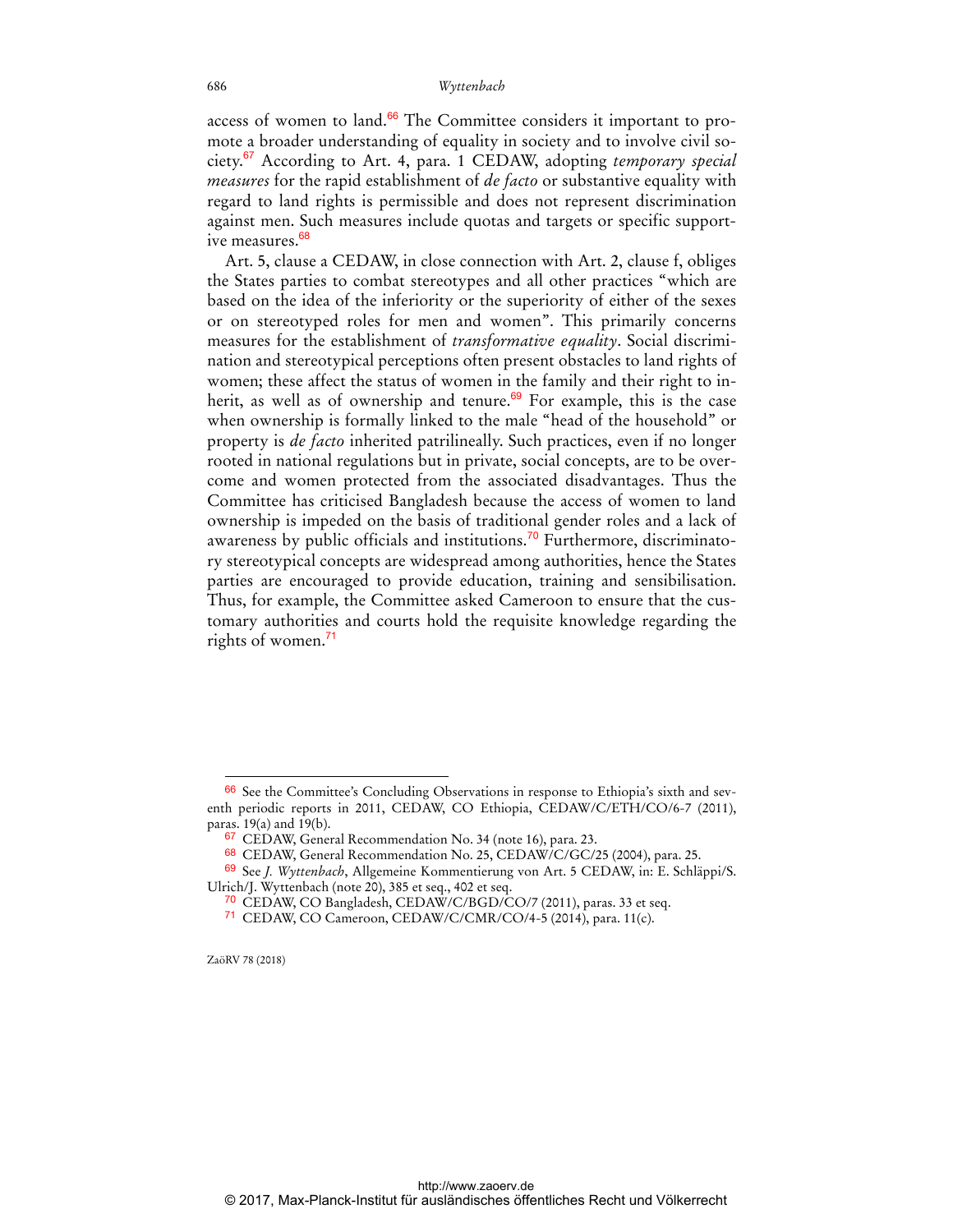### **3. Art. 13 CEDAW: Equality in Social and Economic Life**

According to Art. 13 CEDAW, the States parties must combat discrimination against women in economic and social life using appropriate methods and specifically guarantee the equal right of women to receive bank loans, mortgages and other financial credit instruments. Art. 13 CEDAW is closely connected with Art. 14 (rural women), and Art. 3, which obliges the States parties to adopt measures in the social and economic areas (among others). The formal status as owners on the one hand, and access to the use of (collective) land on the other, such as to pastures, firewood, springs or forestry products, clearly advances the economic development of women.<sup>72</sup> Art. 13 CEDAW extends to all economic and social rights which are not included in other, specific CEDAW guarantees, i.e. the right to food and the right to housing.<sup>73</sup> Ownership, tenure and use of land can be important for both rights. Finally, supporting the access of women to land is seen by the Committee as a means of strengthening the economic power of women and, in this way, of combating the roots of human trafficking (as stated in the recommendations to Ethiopia).<sup>74</sup>

There are further connections to Art. 15 CEDAW (legal capacity): in General Recommendation No. 34, the Committee criticised that women in some States cannot independently apply for mortgage credit, hold a bank account or close contracts.<sup>75</sup> For access to credit, women are often discriminated against on the basis of their economic and social status and owing to prevailing gender stereotypes, for example because they are primarily active in the informal sector, cannot contribute the requisite financial securities, are less experienced professionally or are not considered to be independent and are thus categorised as not creditworthy. There is a highly negative correlation in this regard between land/real estate ownership as security for access to financial services and – *vice versa* – the financial services as a prerequisite for the acquisition of secure legal positions on land. This usually concerns services from private credit institutes and, as a consequence, the obligations of the State to address *de facto* discrimination, as based on Art. 13 and – in the rural context – Art. 14, para. 2, clause g CEDAW.<sup>76</sup> In informal credit systems, the situation is often made more difficult owing to

 $\overline{a}$ 

<sup>72</sup> CEDAW, General Recommendation No. 34 (note 16), para. 59.

<sup>73</sup> *B. Rudolf*, Article 13, in: M. A. Freeman/C. Chinkin/B. Rudolf (note 60), 335 et seq., 339 et seq. and 344 et seq.

<sup>74</sup> CEDAW, CO Ethiopia (note 66), para. 25(c).

<sup>75</sup> CEDAW, General Recommendation No. 34 (note 16), para. 67.

<sup>76</sup> See also *F. Banda*, Article 14, in: M. A. Freeman/C. Chinkin/B. Rudolf (note 60), 357 et seq., 374.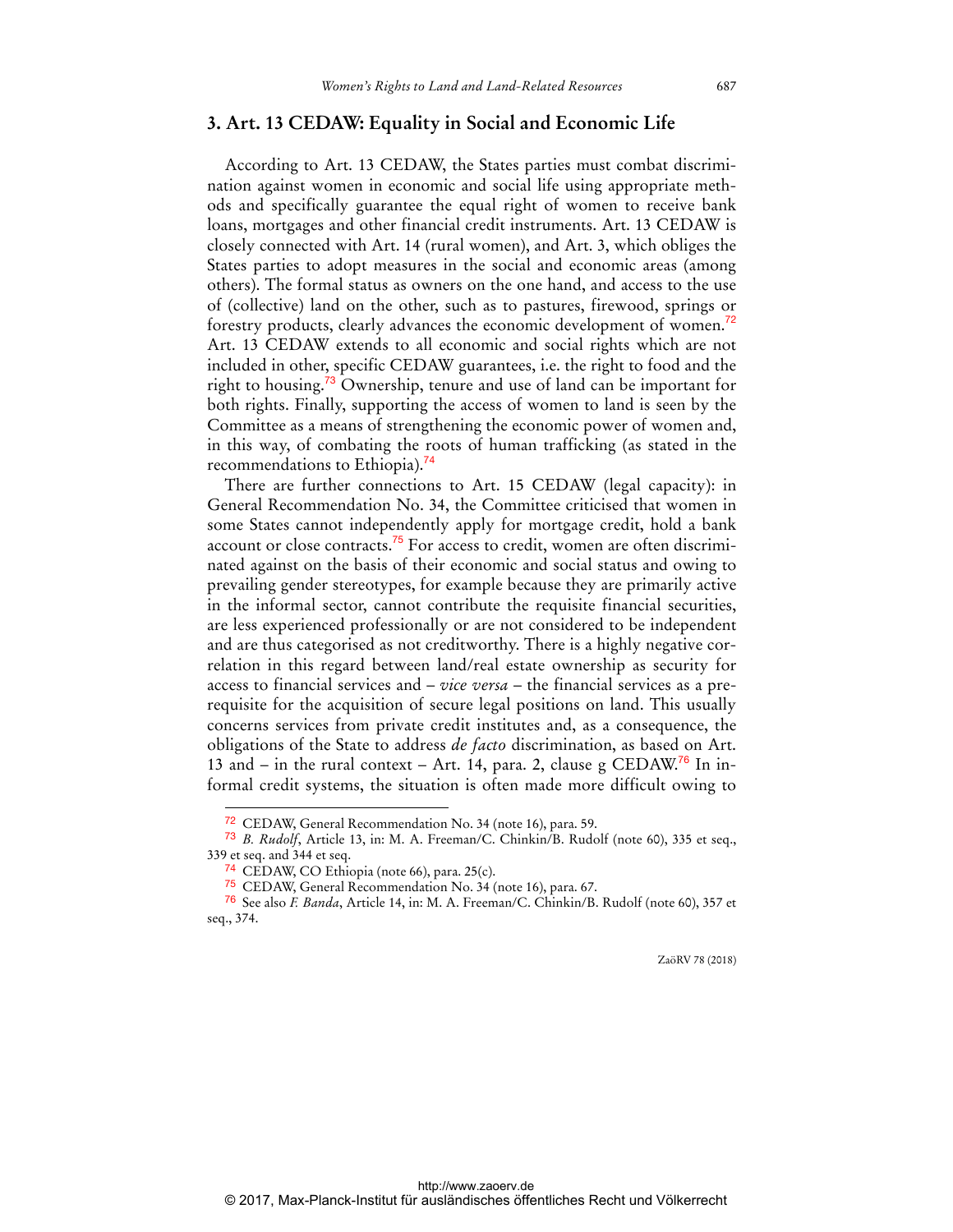negative gender role stereotypes, hence the CEDAW Committee recommends the change to more formal services. In addition, the Committee raises awareness of the fact that credit systems should also take into account the needs of women and that appropriately prepared information material should be made available.<sup>11</sup>

### **4. Art. 14 CEDAW: Rural Women**

According to Art. 14, para. 1 CEDAW the States have to take into account the "particular problems faced by rural women and the significant roles which rural women play in the economic survival of their families, including their work in the non-monetized sectors of the economy" and to ensure the implementation of the (other) Convention rights of these women. Art. 14 therefore obliges States parties to consider those discriminations which are connected to the geographic and socio-economic situation or the rural context.<sup>78</sup> Urbanisation has indeed led to a decrease in the rural population; however, numerous women continue to live largely from agricultural work or subsistence farming, especially in poorer countries.<sup>79</sup>

Various aspects of Art. 14 CEDAW relate to land rights: para. 2 urges the States parties to adopt all appropriate measures so that women can participate equally in agricultural development. For this they must be able to participate in the elaboration and implementation of development planning at all levels (clause a). They must be able to use all educational facilities, especially for the improvement of their technical knowledge, and they should benefit from all community and other services (clause d). Access to technology and infrastructure is central for the exploitation of the land's potential and thus for economic development:<sup>80</sup> owing to their under-representation in cooperatives, women may have less access to irrigation systems and other collectively used facilities (such as electricity and transport possibilities; ag-

<sup>77</sup> CEDAW, General Recommendation No. 34 (note 16), para. 68.

 $78$  With regard to the criticism of Art. 14 which highlights rural women as a special group and the question of how this group of women is to be defined, see *L. R. Pruitt*, Deconstructing CEDAW's Article 14: Naming and Explaining Rural Differences, William and Mary Journal of Women and the Law 17 (2011), 347, 389 et seq. with further references to the literature, also *M. Caroni/N. Scheiber*, Allgemeine Kommentierung von Art. 14 CEDAW, in: E. Schläppi/S. Ulrich/J. Wyttenbach (note 20), 1027 et seq., 1031 et seq., and *F. Banda* (note 76), 359 et seq.

<sup>79</sup> UN DAW (note 8), 41 et seq.

<sup>80</sup> CEDAW, General Recommendation No. 34 (note 16), para. 73.

ZaöRV 78 (2018)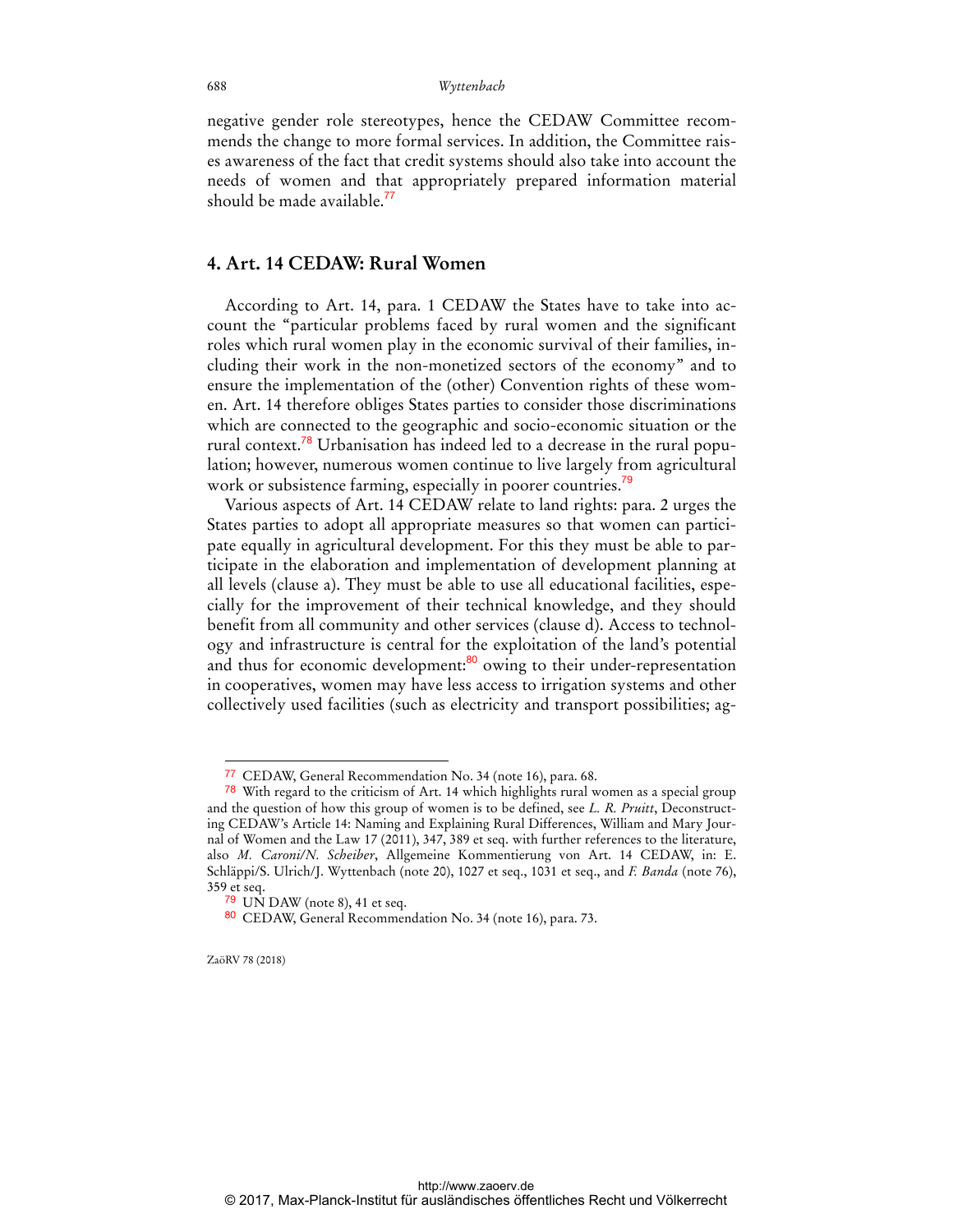ricultural machinery).<sup>81</sup> Access to information technology can also improve the (agricultural) economic development of women.<sup>82</sup> Furthermore, the appropriate representation of women in agricultural cooperatives and similar facilities is important for the economic advancement of women.<sup>83</sup> Clause e states in this regard that the States parties must grant women the possibility for self-organisation and cooperative organisation. Finally, women should have equal access to agricultural credits and loans, marketing institutions and suitable technologies, and be treated equally in the context of land and agrarian reforms and rural resettlement actions (clause g). On a number of occasions the Committee has addressed the rights of indigenous women in the context of Art. 14 CEDAW: the States parties must ensure that these women receive equal access to property and the use of land-related resources and are protected from dispossessions.<sup>84</sup> Thus, for example, the Mexican government is urged to adopt temporary special measures to eliminate inequalities which impede indigenous women's access to land and property.<sup>85</sup>

## **5. Art. 15, Para. 2 CEDAW: Legal Capacity**

According to Art. 15, para. 2 CEDAW, women must be granted equal legal capacity; this also refers to the *concluding of contracts* regarding ownership and tenure of land and its use, the *recognition of the legal status* as owner, proprietor or user and *the right to manage* ownership and tenure of land. However, land rights are not explicitly mentioned in Art. 15. In order for women to acquire and possess land and exercise land-related claims, their *legal capacity* – independent of civil status – must be recognised in law and also needs to be guaranteed or protected *de facto*. While the situation is particularly difficult in countries not granting equal legal capacity to women,<sup>86</sup> it may *de facto* be difficult for women to claim their rights even in States where women are granted equal legal capacity as men. In addition,

 $\overline{a}$ 

<sup>81</sup> UN DAW (note 8), VII et seq.

<sup>82</sup> UN DAW (note 8), VII et seq.

<sup>83</sup> CEDAW, General Recommendation No. 34 (note 16), para. 59.

<sup>84</sup> CEDAW, General Recommendation No. 34 (note 16), para. 59; see also General Assembly (GA), Resolution and Declaration on the Rights of Indigenous Peoples, A/RES/61/ 295 (2007); International Labour Organization (ILO), Convention No. 169, Indigenous and Tribal Peoples, C169 (1989).

<sup>85</sup> CEDAW, CO Mexico, CEDAW/C/MEX/CO/7-8 (2014), paras. 34 et seq.

<sup>86</sup> CEDAW, General Recommendation No. 28 (note 59), paras. 24-25, 43-44; *W. E. Goonesekere Savitri*, Article 15, in: M. A. Freeman/C. Chinkin/B. Rudolf (note 60), 392 et seq.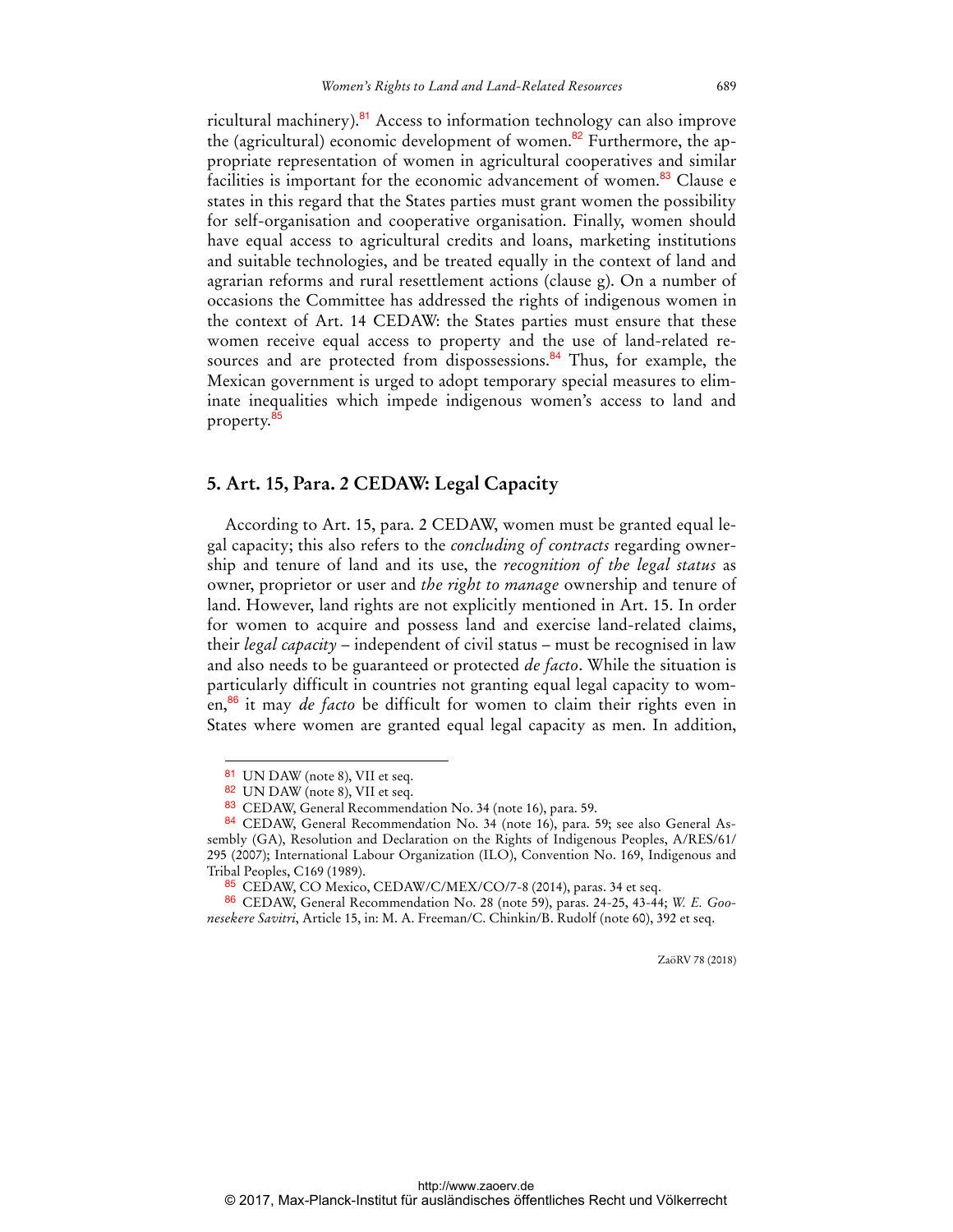tribal, customary or religious law can oppose the independent management of land.<sup>87</sup> The State is obliged to eliminate such obstacles, to confer on women the independent capacity to take legal action and to guarantee access to justice.<sup>88</sup> In an assessment of an individual complaint in 1998, the UN Human Rights Committee determined that it was a violation of the CCPR when matrimonial property could only be represented in a court by the husband.<sup>89</sup> Equal legal capacity and capacity to act not only include the entitlement to acquire, own and dispose of property, but also the recognition of the equal inheritance status of women and men.<sup>90</sup> There are close connections in this regard to equality in marriage and family (see below).

### **6. Art. 16 CEDAW: Marriage and Family**

According to Art. 16 CEDAW, States parties have to take all appropriate measures to eliminate discrimination against women in all matters relating to marriage and family relations. To be guaranteed are namely equal rights with regard to the acquisition, exploitation, management and use of assets (para. 1, clause h);<sup>91</sup> in many States this continues *de jure* or *de facto* not to be the case.<sup>92</sup> Even in States which recognise formal equality in marriage and other family matters, care models with traditional role distributions, unpaid care work and the economic and social discrimination of women still lead *de facto* to significant dependencies and power imbalances which cause further inequalities in the event of separation. This particularly affects the rights and interests of women in connection with land and housing. The obligation to eliminate discrimination extends not only to statutory law, but also to customary, tribal or religious laws, that are (indirectly) recognised by the State. Teleologically, the elimination of discrimination in "marriage and family" should extend to all forms of relationships resembling marriage, namely to *de facto* life partnerships with children. Whether this understand-

ZaöRV 78 (2018)

<sup>87</sup> *W. E. Goonesekere Savitri* (note 86), 387 et seq., 396 et seq., which draws a more differentiated picture.

<sup>88</sup> *R. Kägi-Diener*, Allgemeine Kommentierung von Art. 15 para. 1-3 CEDAW, in: E. Schläppi/S. Ulrich/J. Wyttenbach (note 20), 1099 et seq., 1106; *W. E. Goonesekere Savitri* (note 86), 400 et seq.

<sup>89</sup> *Avellanal v. Peru*, Comm. No. 202/1986 (1988), CCPR/C/34/D/202/1986.

<sup>90</sup> *R. Kägi-Diener* (note 88), 1105; an overview of inheritance regulations with regard to land is found in UN-HABITAT (note 4), 18.

<sup>&</sup>lt;sup>91</sup> Comprehensively covered in CEDAW, General Recommendation No. 29, CEDAW/C/ GC/29 (2013), paras. 37 et seq.

 $92$  See also the above recommendation of the CEDAW Committee (note 91) and UN-HABITAT (note 4), 20 et seq.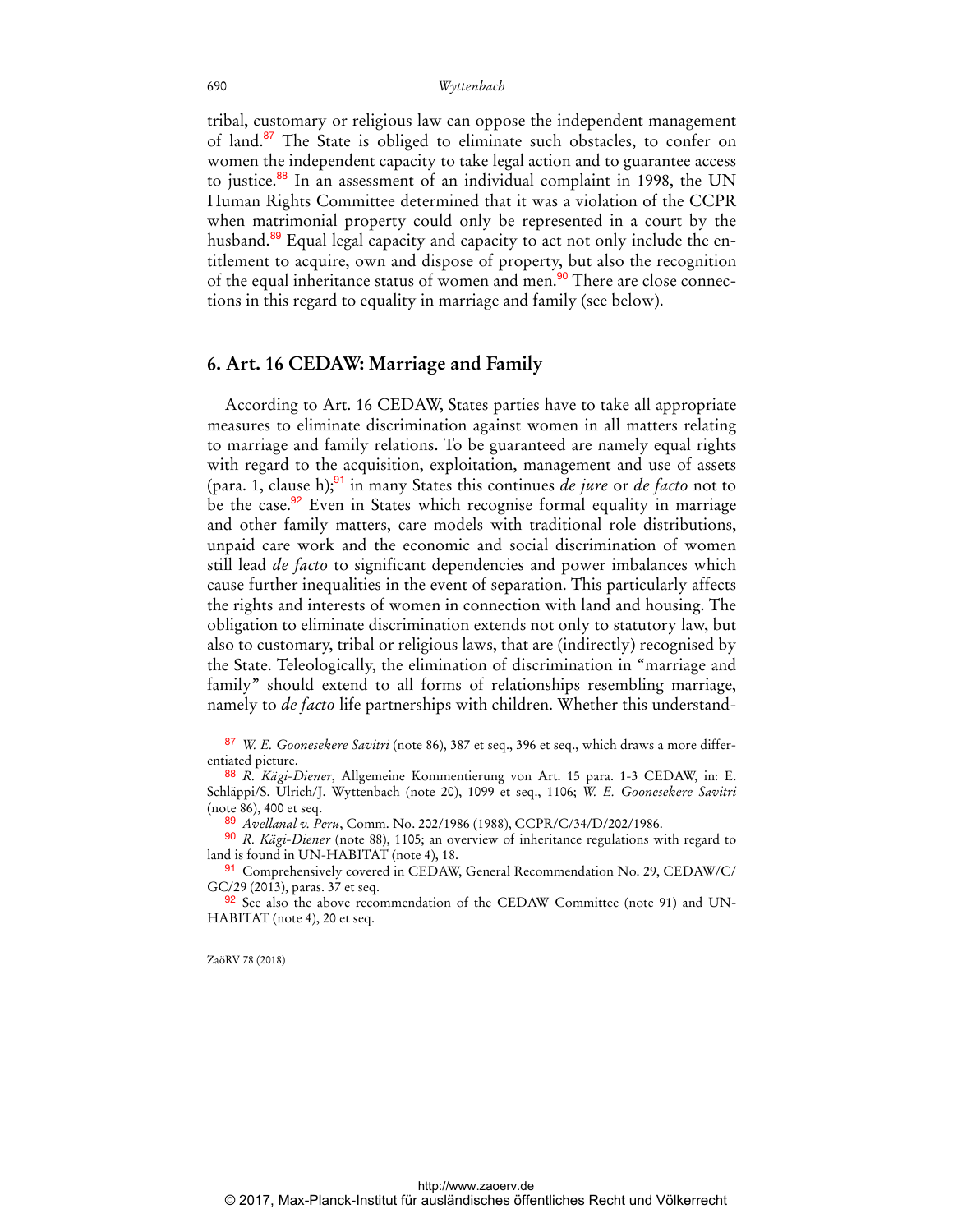ing derives from an extensive interpretation of the concept of marriage or not is in fact irrelevant, as the concept of family may be interpreted to cover such forms of relationship.<sup>93</sup>

With regard to land rights, the *formal equality* in all matters of family law and the *elimination of concepts such as the "head of the household"* are crucial factors. The obligation for equality relates to all *(marital) estate ownership and possession systems*, i.e. in particular to (customary) usage entitlements, for example to *community land*. The matrimonial property regime has a strong impact on the economic advancement and independence of women. For example, division of property is not ideal for women if they primarily provide unpaid care work or if they work on the marital farm; property partitioning or collective property also provide better security to women in these situations in relation to access to and use of land after separation or divorce. Furthermore, the right to equal participation in direct usage rights of property which provides a livelihood, or to compensations with which these livelihoods can be replaced, must be recognised.<sup>94</sup>

Customary law or traditions which exclude women from the acquisition and management of property during and after marriage must be revised.<sup>95</sup> This also applies to States with plural legal systems*,* where the applicability of regulations and practices is dependent on the ethnic or religious affiliation of those concerned. The Committee has urged Sri Lanka, for example, to enact a uniform family law and to guarantee equal rights with regard to land and inheritance.<sup>96</sup> In rural regions of various African, Asian and South American States, it is primarily women who work small parcels of land. Nonetheless, these women often hold *no secure land ownership or usage titles*. If access to the land depends on male relatives, women often exercise only secondary or subordinate rights; this makes them vulnerable in the event of divorce, separation or dispositions by the formal title holder, or

 $\overline{a}$ 

<sup>93</sup> CEDAW, General Recommendation No. 21 (note 7), para. 18; regarding the economic rights of women in life partnerships see CEDAW, General Recommendation No. 29 (note 91), paras. 15, 16 et seq., 30-31; regarding the notion of family (in CEDAW and other treaties) in general and the division of property upon dissolution of *de facto* relationships in particular see *M. A. Freeman*, Article 16, in: M. A. Freeman/C. Chinkin/B. Rudolf (note 60), 409 et seq., 416 et seq., 433 et seq.

<sup>94</sup> CEDAW, General Recommendation No. 29 (note 91), para. 47.

<sup>95</sup> See CEDAW, General Recommendation No. 29 (note 91), paras. 2, 10, 12 et seq., 49 et seq.

<sup>96</sup> CEDAW, CO Sri Lanka, CEDAW/C/LKA/CO/7 (2011), paras. 44 et seq., see also para. 16.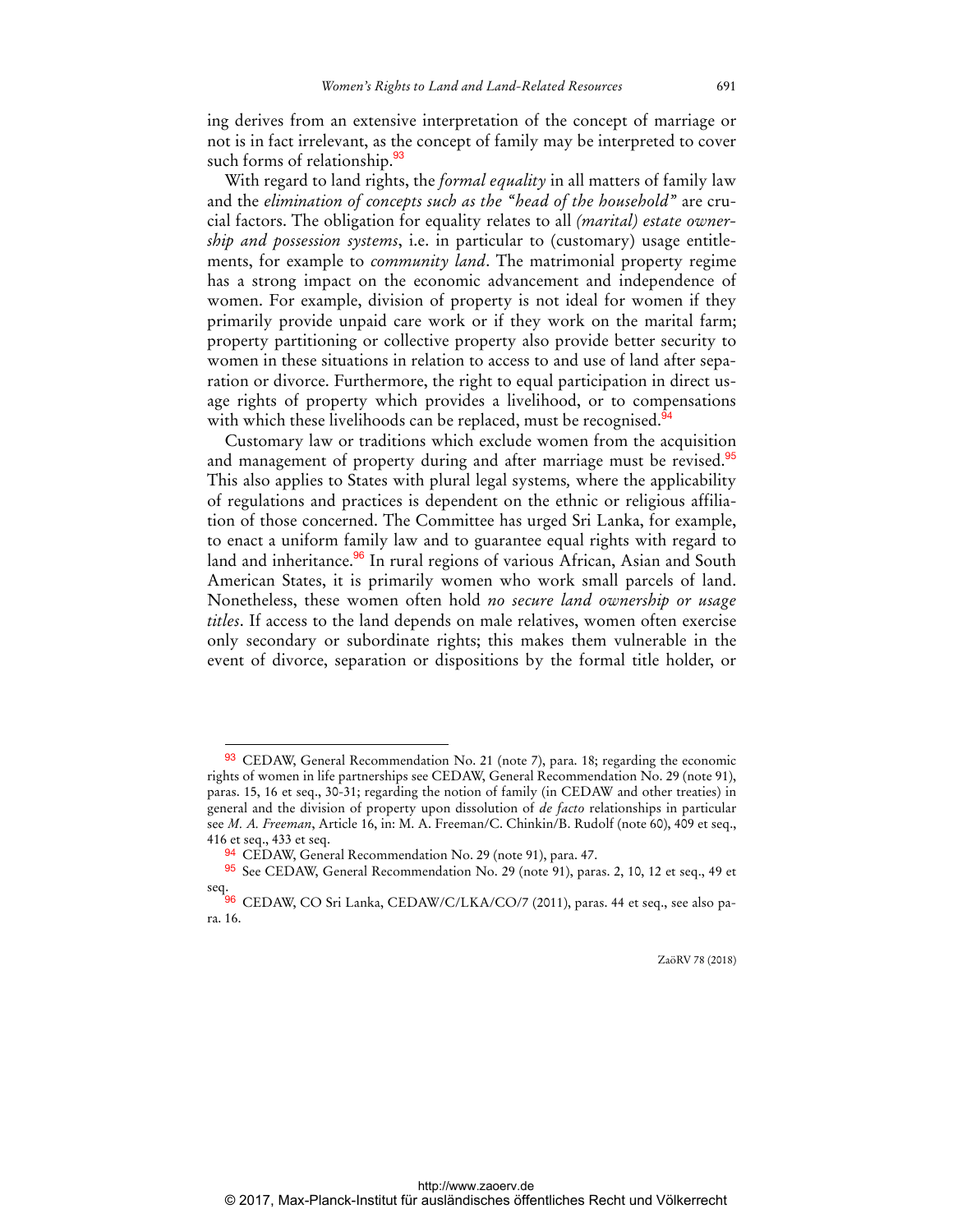highly vulnerable with regard to mortgaging or sales, for example.<sup>97</sup> The recognition of women as formal owners or beneficial owners through *individual land titles* can bring improvements in this regard: the CEDAW Committee thus recommended to Ethiopia to enforce the rights of women through systematic inclusion in land ownership certificates.<sup>98</sup> Security can be improved if *both spouses/partners* are recognised as entitled parties and are registered (*joint titling*) and if the *consent* of the other partner is required for sales and liabilities/borrowings. Ownership, tenure and usage rights (including residential rights) of women must also be secured in *de facto* relationships, in marriages/relationships concluded according to customary law or religious custom or in polygamous relationships.<sup>99</sup> The question of securing land rights of women in non-formal relationships is highly relevant, as the proportion of women living in customary-law or *de facto* relationships is above 40 % in many countries.<sup>100</sup> Special note must be made of such family forms if they include children and do not enjoy the formal legal protection of family law.<sup>101</sup> In particular, the States parties must ensure that women and men are treated equally during the *division* of real estate or usage rights acquired during the marriage or *de facto* relationship.<sup>102</sup> In some regions of China, the land returns to the original acquirer during a divorce; in the view of the Committee this has an indirectly discriminatory impact on women. In addition, in some cases land ownership titles are not issued to women, which increases the risk that they lose their (portion) of land in the event of a separation or divorce.<sup>103</sup>

Also important is *equality in inheritance law* (of husband and wife, of sons and daughters) and the *prohibition on disinheritance of widows*. In many countries, discriminatory legal regulations or customary practices and gender stereotypes which disadvantage women with respect to inheritance still persist. Thus the CEDAW Committee criticises Tuvalu that the laws and customs do not grant women equal opportunities to inherit real estate or other assets.<sup>104</sup> The Committee also urges Congo to combat practices

ZaöRV 78 (2018)

<sup>97</sup> *J. Quan*, Natural Resources Institute, University of Greenwich, Land Access in the 21st Century: Issues, Trends, Linkages and Policy Options (UN FAO), Livelihood Support Programme (LSP), LSP Working Paper 24, 2006, 25 et seq.; *R. Nielsen* (note 11), 204 et seq.

<sup>98</sup> CEDAW, CO Ethiopia (note 66), paras. 36 et seq.

<sup>99</sup> OHCHR/UN Women (note 17), 37 et seq.

<sup>100</sup> UN-HABITAT (note 4), 27.

<sup>101</sup> *A. Varley*, Gender and Property Formalization. Conventional and Alternative Approaches, World Development, 35 (2007), 1739 et seq., 1742; also UN DAW (note 8), 43 et seq.

<sup>&</sup>lt;sup>102</sup> CEDAW, General Recommendation No. 29 (note 91), para. 46.

<sup>103</sup> CEDAW, CO China, CEDAW/C/CHN/CO/7-8 (2014), paras. 44 et seq.

<sup>104</sup> CEDAW, CO Tuvalu, CEDAW/C/TUV/CO/3-4 (2015), paras. 33 et seq.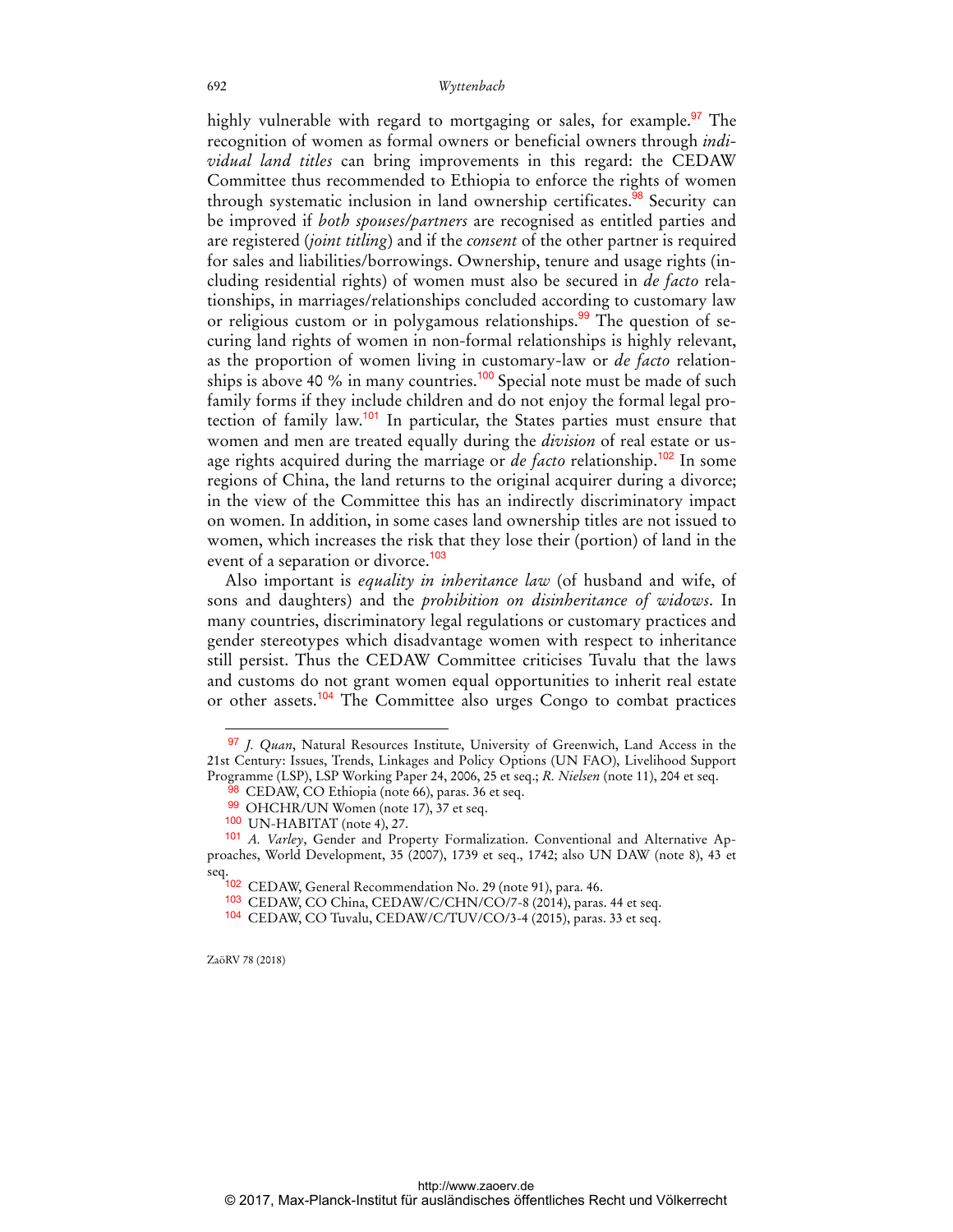which prevent women from inheriting or claiming an inheritance.<sup>105</sup> Sierra Leone is required to amend social and cultural practices to ensure that widows can indeed exercise their right to ownership and inheritance.<sup>106</sup> For inheritances according to customary law, the transition of the property or usage right must not depend on whether the widow enters a marriage with the brother of the deceased or whether or not there are children.<sup>107</sup> These situations often concern the State's obligation to protect: E.g. the Committee urges that the misappropriation of land by relatives of the deceased or in the event of separation or divorce (so-called *property grabbing*) which continues to be practised in many States is combated and punished.<sup>108</sup>

Regulations on the purchase of real estate, inheritance or property division in case of divorce which aim to prevent the subdivision of agriculturally used land and which provide, for example, for certain priorities and privileges to the advantage of the self-manager, may indeed follow legitimate aims. However, it must be carefully verified that these do not have indirect discriminatory effects.

## **VI. Example of a Holistic Approach:** *E.S. and S.C. versus Tanzania*

The CEDAW Committee addressed land rights in an individual complaint procedure. In 2015 it considered the complaints from two Tanzanian widows.<sup>109</sup> Both claimed that they had been disadvantaged by customary law in the inheritance process. After the death of her husband, E.S. lost the jointly acquired house to her brother-in-law. S.C. had to leave the house her deceased husband had built; the jointly purchased car was sold by the brother-in-law. Patrilineal customary law was applied in both cases. These customary rules determine that, for example, the ownership of the land and houses primarily passes to or is managed by the male relatives of the deceased. In return, the male inheritor must provide for the widow of the deceased. With regard to the inheritance of clan land, the oldest son is first in line to inherit, the remaining sons are second and the daughters third. Wid-

 $\overline{a}$ 

<sup>105</sup> CEDAW, CO Republic of Congo, CEDAW/C/COG/CO/6 (2012), para. 44 (b).

<sup>106</sup> CEDAW, CO Sierra Leone, CEDAW/C/SLE/CO/6 (2014), paras. 36 et seq.

<sup>&</sup>lt;sup>107</sup> CEDAW, General Recommendation No. 29 (note 91), para. 53.

<sup>108</sup> CEDAW, CO Ethiopia (note 66), para. 41; see also the principles in *Cecilia Kell v. Canada*, Comm. No. 19/2008 (2012), CEDAW/C/51/D/19/2008.

<sup>109</sup> CEDAW, *E.S. and S.C. v. United Republic of Tanzania*, Comm. No. 048/2013 (2015), CEDAW/C/60/D/48/2013.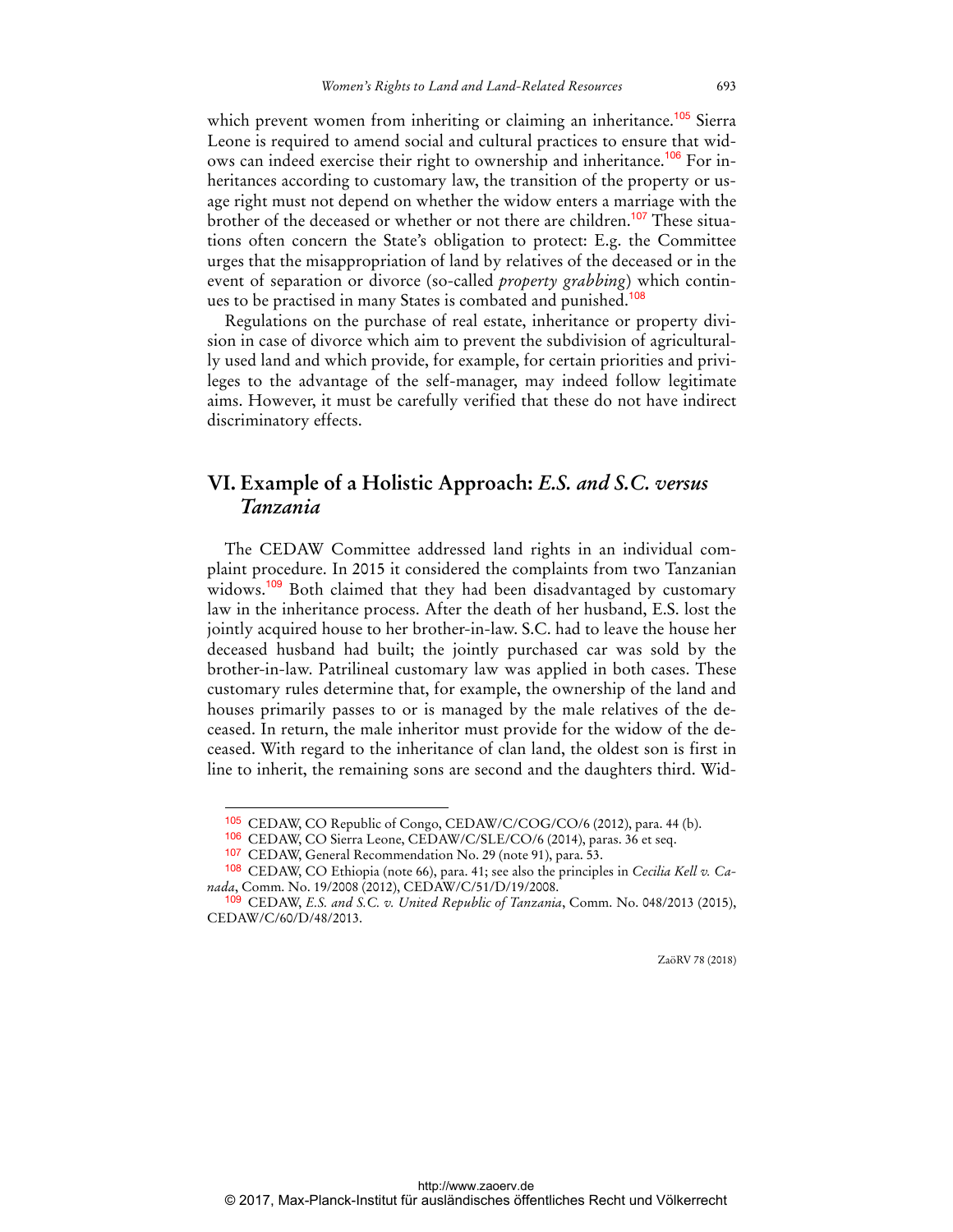ows only inherit if there are no children or siblings of the deceased and if his father is also dead (para. 2). What followed in this case can be described as a classic example of denial of access to justice: the Tanzanian High Court recognised the discriminatory nature of these provisions in 2006. However, it refused to annul them: customary law "ought not to be revised by court decision" and the High Court did not want to "open Pandora's box".<sup>110</sup> The court was indeed of the opinion that it would be best to urge the local authorities to apply the customary law in a non-discriminatory way; however, a corresponding regulatory request has not been issued. Several petitions by the complainants to other bodies remained ignored or unanswered. Four years later, their complaint was rejected by the Court of Appeal as the deed of the contested High Court judgement showed two different dates. The complainants were urged to obtain a correct deed from the High Court, but several attempts to obtain such a document failed.

The CEDAW Committee stated a violation of Art. 2, clause f and Art. 5, clause a CEDAW: Tanzania had not fulfilled its obligation to revise or annul customary law which discriminated against women.<sup>111</sup> Furthermore, the Committee found a violation of Art. 16, para. 1 CEDAW which obliges that women be granted equal rights during and after dissolution of marriage (through divorce or death). The States parties have the duty to treat widows and widowers equally with regard to inheritance law and to forbid the disinheritance of female partners.<sup>112</sup> The Committee also found a violation of Art. 15, para. 2 CEDAW which grants women the same rights for the management of assets as the ones for men.<sup>113</sup> Of particular interest are the statements regarding Art. 13 CEDAW: the Committee determined that the eviction of the women from the houses placed them in an economically insecure and vulnerable position. The discriminatory practices had restricted their economic self-determination and advancement, which is incompatible with Art. 13 CEDAW.<sup>114</sup> The Committee thus stressed the importance of ownership as a starting point for economic equality. Tanzania has not yet implemented the recommendation of the Committee to amend customary

ZaöRV 78 (2018)

<sup>110</sup> Details on the High Court procedure, see *N. J. Bourdon*, Opening Pandora's Box: Human Rights, Customary Law and the "Communal Liberal Self" in Tanzania, in: R. Sieder/J.-A. McNeish (eds.), Gender Justice and Legal Pluralities. Latin American and African Perspectives, 2015, 180 et seq., 192 et seq.

<sup>111</sup> *E.S. and S.C. v. Tanzania* (note 109), para. 7.6.

<sup>112</sup> The Committee refers in this point to its comments in *E.S. and S.C. v. Tanzania* (note 109), para. 7.4 and para. 7.6.8.

<sup>113</sup> *E.S. and S.C. v. Tanzania* (note 109), para. 7.3.

<sup>114</sup> *E.S. and S.C. v. Tanzania* (note 109), para. 7.8.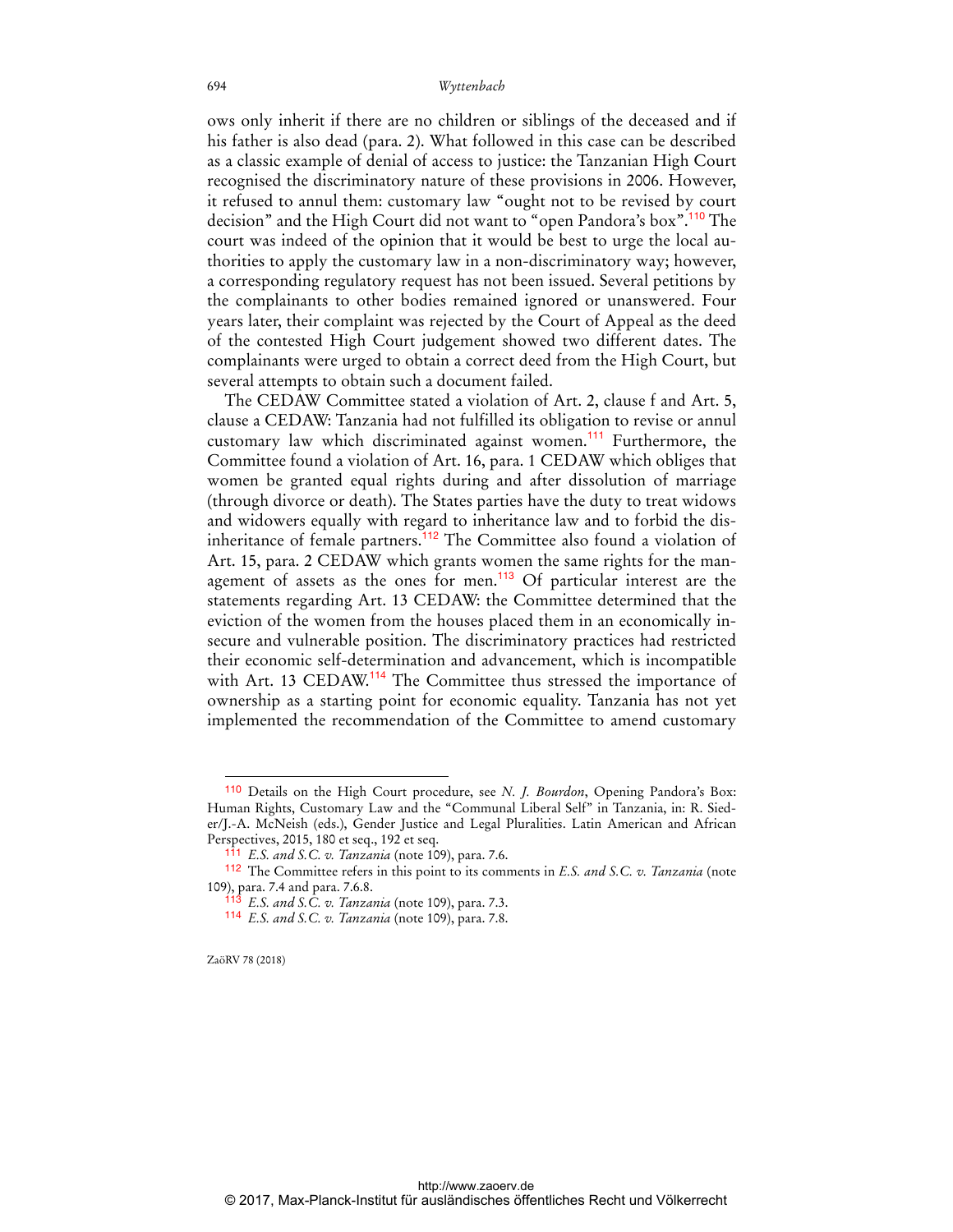law<sup>115</sup> as the documents regarding Tanzania's last State Reporting Procedure demonstrate. The Committee thus reminded Tanzania again to provide for compensation to the complainants and to amend the customary law.<sup>116</sup>

## **VII. Gender Equality and Land-Related Rights in Context**

## **1. Agrarian and Land (Use) Reforms**

Land reforms with an initial or re-distribution of property and possessions, amendments of the form of land use or the change from a system of customary use rights to formal registration can serve various political purposes and come correspondingly in complex and heterogeneous forms. Early reforms in the 20<sup>th</sup> century primarily concerned redistribution or new allocations and registration of land; programs for rezoning or use in connection with advancing urbanisation have long been the focus as well.<sup>117</sup> As described above, in the first land reforms in Africa and Latin America, the governments distributed large land holdings to smallholders, whereby in Latin America, for example, men were registered as the title holders of between 87 % and 96 % of the distributed land.<sup>118</sup> In the 1990s and early 2000s there was a further, broader formalisation of tenure titles in the course of land reforms in East and Central Asian, Latin American and African States. This usually concerned individual property titles to agriculturally used land, partly, however, also the formalisation of tenure in urban areas; here also those who profited were primarily men.<sup>119</sup>

The lesson drawn from the initial waves of formalisation was that the formal linking of the land titles to male "heads of households" had highly direct and indirect discriminatory consequences for women. One possible remedy is seen in a system of *joint titling* for couples and the requirement for the consent of both entitled parties for liabilities and sales of land.<sup>120</sup> However, even formal legal titles or equality in family law do not guarantee security for women if they are denied the *de facto* control of land, for ex-

 $\overline{a}$ 

<sup>115</sup> *E.S. and S.C. v. Tanzania* (note 109), para. 9.

<sup>116</sup> CEDAW, CO Tanzania, CEDAW/C/TZA/CO/7-8 (2016), paras. 50 and 51.

<sup>117</sup> See UN-HABITAT (note 4), 28 et seq.

<sup>118</sup> *R. Nielsen* (note 11), 212 et seq.

<sup>119</sup> *A. Varley* (note 101), 278 et seq., with further references.

<sup>120</sup> *A. Varley* (note 101), 284 et seq.; for details on the systems practised regarding joint titling see UN-HABITAT (note 4), 22 et seq.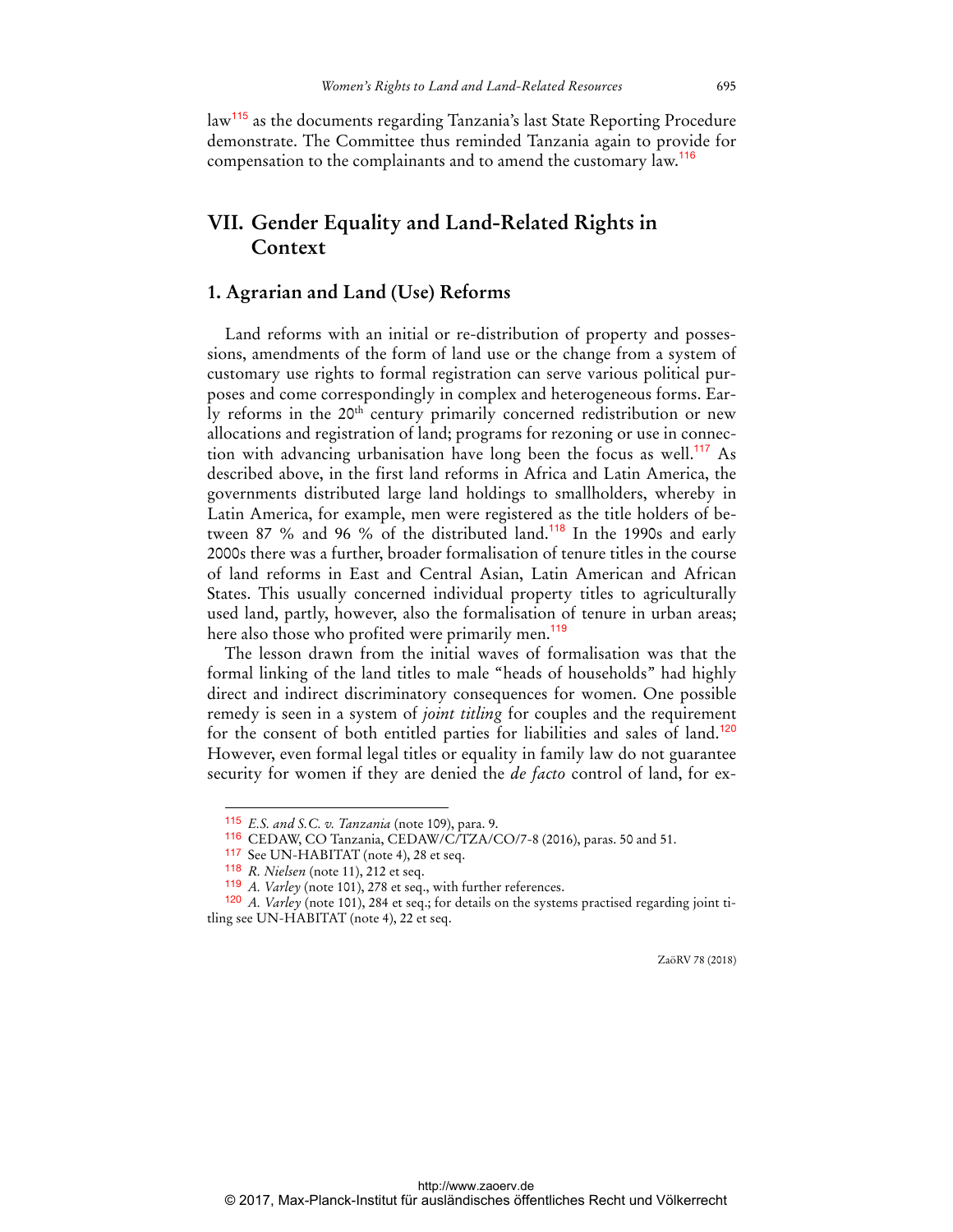ample. It seems from previous experience that formalisation with individual land titles for women is only advantageous under certain conditions, namely if social integration is ensured at the same time.<sup>121</sup> As shown by *Varley*, the land titling concepts are also generally criticised and alternative approaches proposed which are supposed to be more sustainable, e.g. collective/group titles.<sup>122</sup> If the parcels are registered in the name of the collective (e.g. cooperatives) or village communities in the context of land reforms or when registering informal settlements (*group titling/community titling*), it must be ensured that women and men equally participate and benefit. For example, memberships in cooperatives and similar bodies should be transferred equally to female and male heirs.<sup>123</sup>

Although comprehensive land reforms offer the opportunity to improve women's access to land, this chance has until today rarely been used systematically.<sup>124</sup> The provisions of CEDAW require that during the distribution (privatisation) of national land reserves, be it in a rural or urban context, women receive the same possibilities as men *de jure* and *de facto*; substantive equality is to be targeted by applying temporary special measures pursuant to Art. 4 CEDAW. The corresponding programs must not be indirectly or directly discriminatory. Furthermore, reforms which replace the customary and/or collective use of land with parcelling and individual allocation must take the rights of women into account. Thus, attention must be paid so that pre-existing discriminations against women in the customary law system are not perpetuated. Indeed this danger also exists if the land reforms occur with the inclusion of, or under the responsibility of, the local authorities. It is therefore important to understand local decision-making processes and the position of women in these processes.<sup>125</sup> Further, the effects of privatisation of *community land* on women must be clarified, for example the loss of traditional forms of use (collecting wood, pastures, fisheries or the access to springs or wells).<sup>126</sup>

The type of property or land use rights most suitable to counter the disadvantages faced by women depends on the specific conditions: individual property and tenure titles can improve the economic and social status of women, for example in the event of separation or divorce, or for access to

ZaöRV 78 (2018)

<sup>121</sup> *A. Varley* (note 101), 278 et seq. and 282 with references to the literature.

<sup>122</sup> *A. Varley* (note 101), 278 et seq. and 282; *R. Nielsen* (note 11), 214 et seq.

<sup>123</sup> UN-HABITAT (note 4), 24 et seq.

<sup>124</sup> CEDAW, General Recommendation No. 34 (note 16), para. 78; the Committee indicates that there are also opportunities here to improve the access of indigenous women to land resources; see also UN DAW (note 8), VII et seq.

<sup>125</sup> *A. Varley* (note 101), 288 with references.

<sup>126</sup> *R. Nielsen* (note 11), 214 et seq.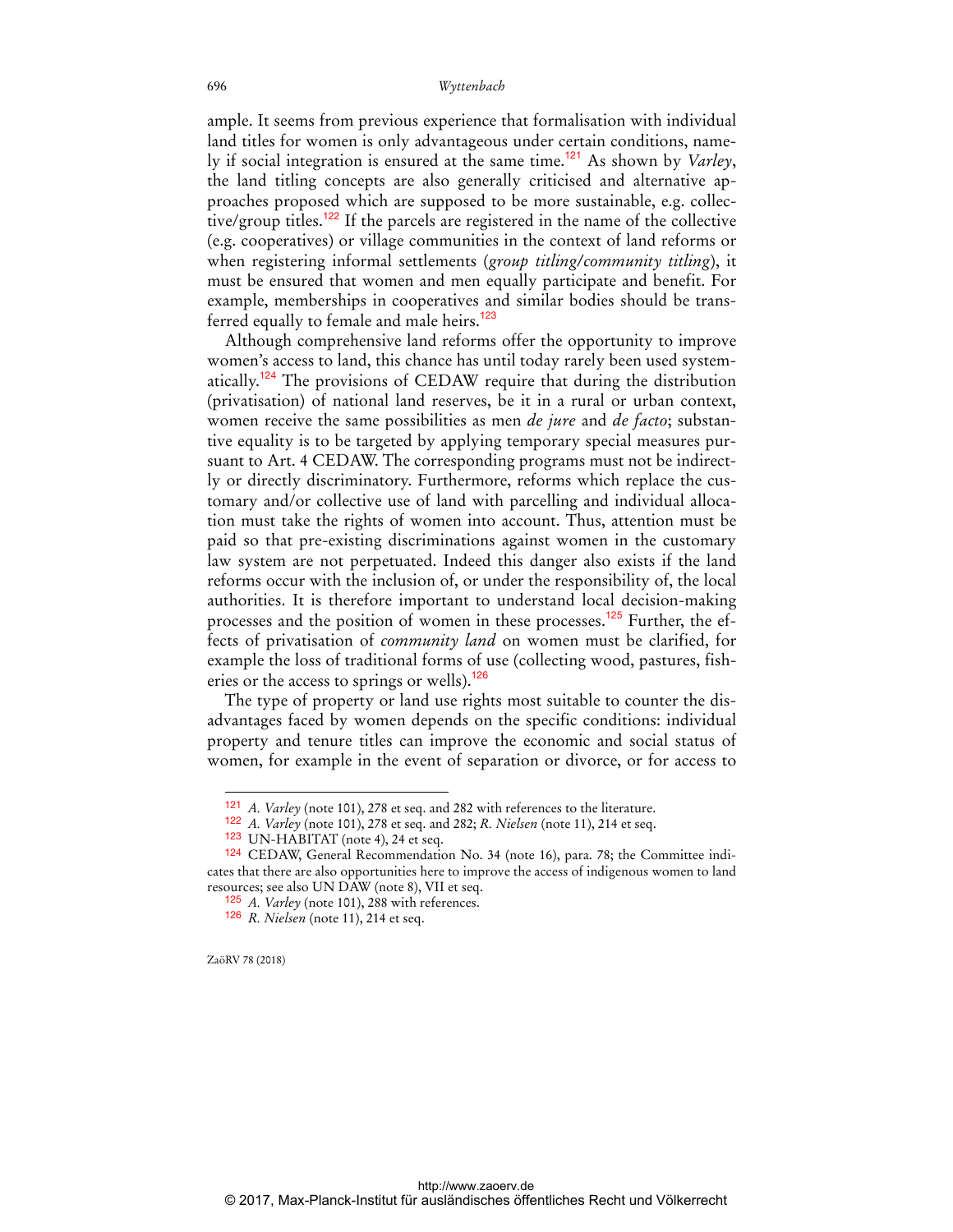credit and mortgages. Depending on the context, however, collectively held titles (*joint titling*) or the collective or jointly held property of several women to specifically agriculturally used land can indeed bring improvements by, for example, simplifying investments. The protection of usage rights to community land may also represent a good solution in other situations.<sup>127</sup>

The same applies for policies regarding so-called informal settlements which are used without legal title and authorisation, or the parcels and units which are rented informally.<sup>128</sup> In informal settlements a male household member is often considered to be the *de facto* owner (as the "head of the family"). However, many single mothers also live in informal settlements in urban areas. If such settlements are regularised, be it temporarily or longterm, attention must be paid so that the usage rights or land titles (in whatever form) are granted equally and that women can participate in the formation of such processes from the beginning. Temporary special measures (Art. 4 CEDAW) in the area of bank lending and mortgages can also contribute to improving the access of women to such parcels and residential units, as well as their security of tenure.

Finally, it is important that a gender perspective is included in agricultural and land policies. Firstly, it must be clarified which forms of ownership and use by women currently exist and the effects a reform could have on the basis of the social and economic status of women. Secondly, it requires that women are specifically educated and informed so that they can participate in such processes. Thirdly, it is important that the authorities regulating *land governance* are sensibilised and trained with regard to gender issues. Fourthly, it must be clarified which temporary measures pursuant to Art. 4 CEDAW would be suitable for improving the access of women to land in the context of land reforms (quota systems, special access to mortgages, etc.).

### **2. Investments in Land, Agricultural Industrialisation**

Complex land rights issues may arise when States or private parties sell large amounts of land or grant broad usage rights to local, national or foreign investors. These large-scale land acquisitions, investments or deals or long-term leases can have positive effects on the local population; however, outcomes can also be ambivalent and the disadvantages often outweigh the

 $\overline{a}$ 

<sup>127</sup> In comprehensive detail, see *B. Agarwal*, Are We Not Peasants Too? Land Rights and Women's Claims in India, 2002.

<sup>128</sup> UN-HABITAT (note 4), 32.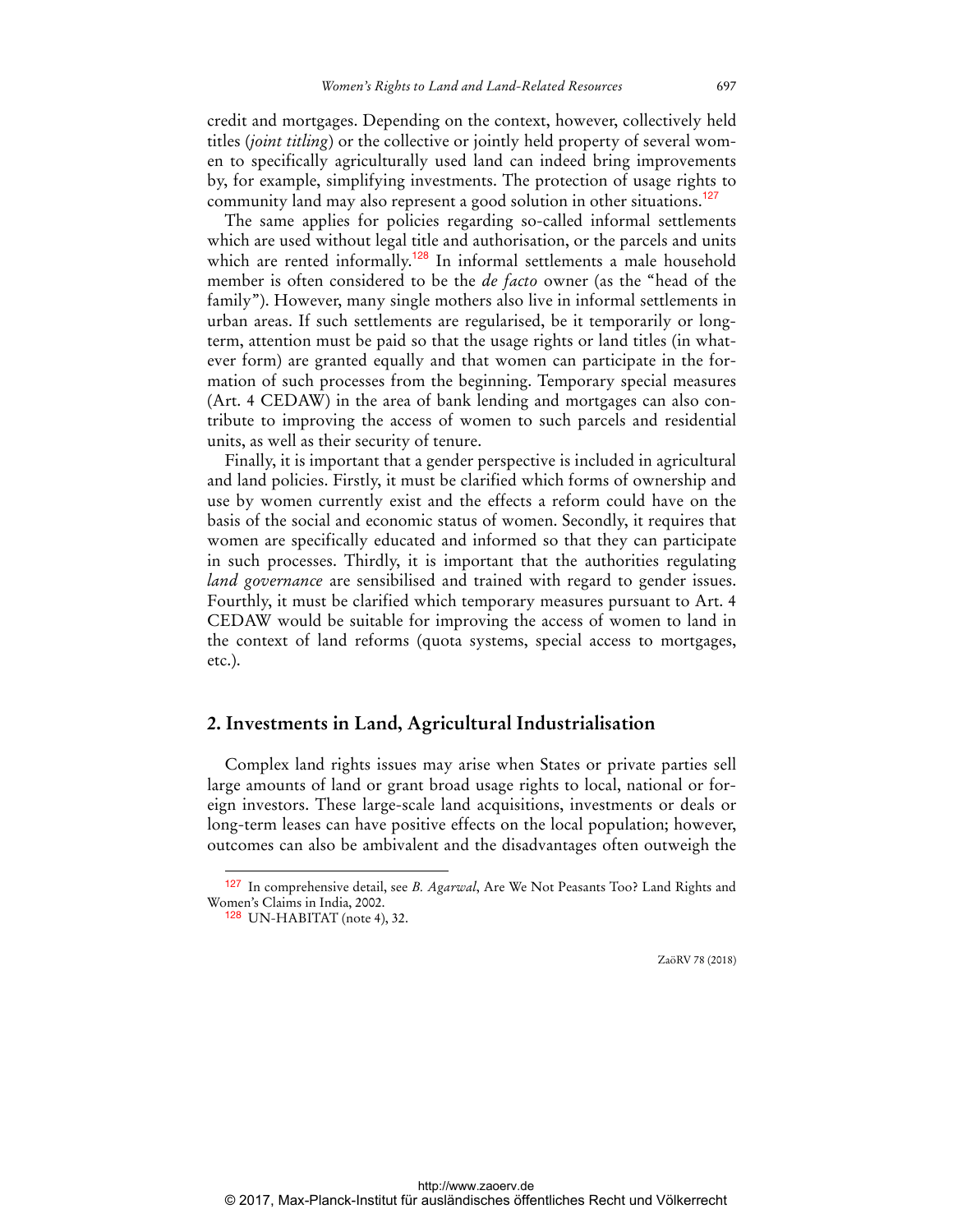advantages. If the State sells or leases land which is not formally registered, traditional forms of use by the local population may be disregarded.<sup>129</sup> In other cases, traditionally used land is newly registered to local private entities and thus becomes an investment item.<sup>130</sup> Various authors indicate that the recognition, respect and implementation of individual land-related claims or of customary and traditional usage rights is generally underdeveloped with regard to more recent trends like large scale land acquisitions in poorer countries.<sup>131</sup> The population usually finds itself in an unfavourable negotiating position; exploitation and emergency sales owing to the economic situation can occur.<sup>132</sup> Approaches to responsible and sustainable *land governance* which anticipate, and not only react, to the consequences of a structural change or to land grabbing*,* are needed. The States can orient themselves, for example, to the 2012 Food and Agriculture Organization of the United Nations (FAO) guidelines on responsible governance of tenure of land, fisheries and forests. The guidelines summarise the human rights obligations and also consider the special situation of women.<sup>133</sup> Further efforts, such as the inclusion and (self-) obligation of private parties have until now been rather slow.<sup>134</sup>

ZaöRV 78 (2018)

<sup>129</sup> *C. Gironde/C. Golay*, Large-Scale Land Acquisitions, Livelihoods and Human Rights in South-East Asia, in: Large-Scale Land Acquisitions: Focus on South-East Asia, International Development Policy Series 6 (2015), 275 et seq.

<sup>130</sup> *O. de Schutter* (note 45), margin No. 39 et seq.; regarding economic and social rights and land as a capital investment see *D. Cowan/S. Wheeler*, The Reach of Human Rights, in: T. Xu/J. Allain (eds.), Property and Human Rights in a Global Context, 2015, 197 et seq., 212 et seq. (using the example of England).

<sup>131</sup> *W. Anseeuw/L. Alden Wily/L. Cotula/M. Taylor*, Land Rights and the Rush for Land, International Land Coalition, 2012, <http://www.landcoalition.org>, 47 et seq.; *T. Cottier/K. Gehne/M. Schultheiss*, The Protection of Property in International Law: The Missing Pieces, in: H. P. Hestermeyer/D. König (eds.), Coexistence, Cooperation and Solidarity. Liber Amicorum Rüdiger Wolfrum. Vol. I, 2012, 367 et seq., margin No. 7 et seq. (for South East Asia); *T. Xu/W. Gong* (note 46), 225 et seq.; *O. de Schutter* (note 45), margin No. 2 et seq. (in general).

<sup>132</sup> *S. Dischler* (note 23), 195 et seq. and 200 et seq., with further references; *W. Anseeuw/L. Alden Wily/L. Cotula/M. Taylor* (note 131), 4 and 30 et seq., with a comprehensive analysis of case studies.

<sup>&</sup>lt;sup>133</sup> FAO (note 19), paras. 4, 4.6, 5.4, 5.5, 7.1, 7.4, 9.2, 9.6, 15.5, 15.6., 15.10, 17.3, 21.1, 23.2; see also *J. von Bernstorff*, "Land Grabbing" und Menschenrechte: Die FAO Voluntary Guidelines on the Responsible Governance of Tenure, Studie des Instituts für Entwicklung und Frieden (INEF) im Auftrag des Bundesministeriums für wirtschaftliche Zusammenarbeit und Entwicklung, Forschungsreihe Menschenrechte, Unternehmensverantwortung und nachhaltige Entwicklung 11/2012, 42 et seq.

<sup>134</sup> See regarding the voluntary commitment of companies and investors, the Principles of UN Global Compact, <https://www.unglobalcompact.org>, as well as the United Nations Principles of Responsible Investment dated 2006 (UNPRI), <https://www.unpri.org>. Further, see Guiding Principles on Business and Human Rights. Implementing the United Na-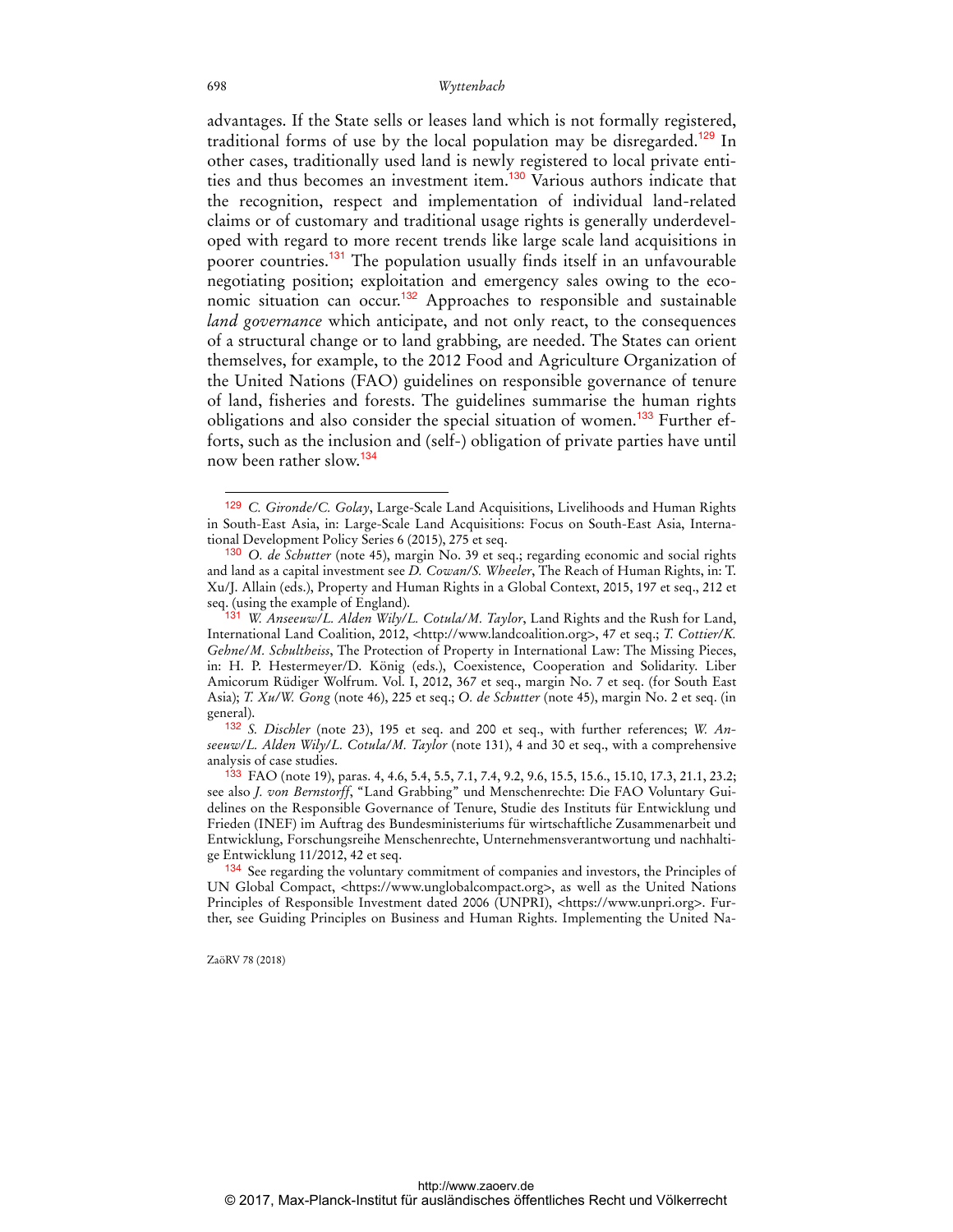Based on country studies from different regions, *Daley* has shown that pre-existing socio-economic, political and legal discriminations can lead to the increased vulnerability of women during land acquisitions or Statesupported land development measures.<sup>135</sup> According to the CEDAW Committee they are often disadvantaged in such projects, specifically in areas in which women traditionally manage small parcels for their selfsufficiency and the local market, or collectively use community land.<sup>136</sup> Thus, for example, compensations (provided they occur at all) are paid much more frequently to men as the formal title holders, or the compensations are calculated on the basis of land-related economic activities of men, but not of those of women.<sup>137</sup> The Committee criticised Peru because women do not have equal rights to participate in agricultural policy, gendersensitive land development measures are absent and the concerns of women in land acquisitions by multinational enterprises are often not taken into consideration.<sup>138</sup> Ethiopia was urged to prevent land-leasing contracts with foreign corporations leading to resettlements and evictions. In addition, the government of Ethiopia must ensure that the affected persons and communities receive compensation or are assigned other parcels of equal value.<sup>139</sup> In Sierra Leone, women were particularly negatively affected by land acquisitions (primarily for mining); the Committee stated that women were evicted and not compensated, and especially urged the government to improve the enforcement of the law.<sup>140</sup> The Committee recommended that Colombia respect the land rights of women in the context of large agricultural or mining projects and to protect and ensure that women receive appropriate compensation for expropriations.<sup>141</sup>

For large-scale land investments and comparable projects, the obligations from CEDAW require that the States parties must first clarify how a struc-

 $\overline{a}$ 

tions "Protect, Respect and Remedy" Framework, UN Human Rights Council Resolution 17/4 of 16.6.2011 (A/HRC/17/31 Ruggie Principles). Critical in relation to the assurance of land rights *D. Cowan/S. Wheeler* (note 130), 199 et seq.

<sup>135</sup> *E. Daley*, Gendered Impacts of Commercial Pressures on Land, Study Commissioned by International Land Coalition/CIRAD/MOKORO, 2011, <http://www.landcoalition.org>, 4 et seq., and with further references.

<sup>136</sup> CEDAW, General Recommendation No. 34 (note 16), para. 60; *M. Manuchehri*, Large-Scale Land Acquisitions and Applying a Gender Lens to Supply Chain Reform, Washington International Law Journal 25 (2016), 365 et seq.; see also *W. Anseeuw/L. Alden Wily/L. Cotula/M. Taylor* (note 131), 44.

<sup>&</sup>lt;sup>137</sup> CEDAW, General Recommendation No. 34 (note 16), para. 77.

<sup>138</sup> CEDAW, CO Peru, CEDAW/C/PER/CO/7-8 (2014), paras. 37 et seq.

<sup>139</sup> CEDAW, CO Ethiopia (note 66), paras. 36 et seq.

<sup>140</sup> CEDAW, CO Sierra Leone (note 106), paras. 34 et seq.

<sup>141</sup> CEDAW, CO Colombia, CEDAW/C/COL/CO/7-8 (2013), para. 32.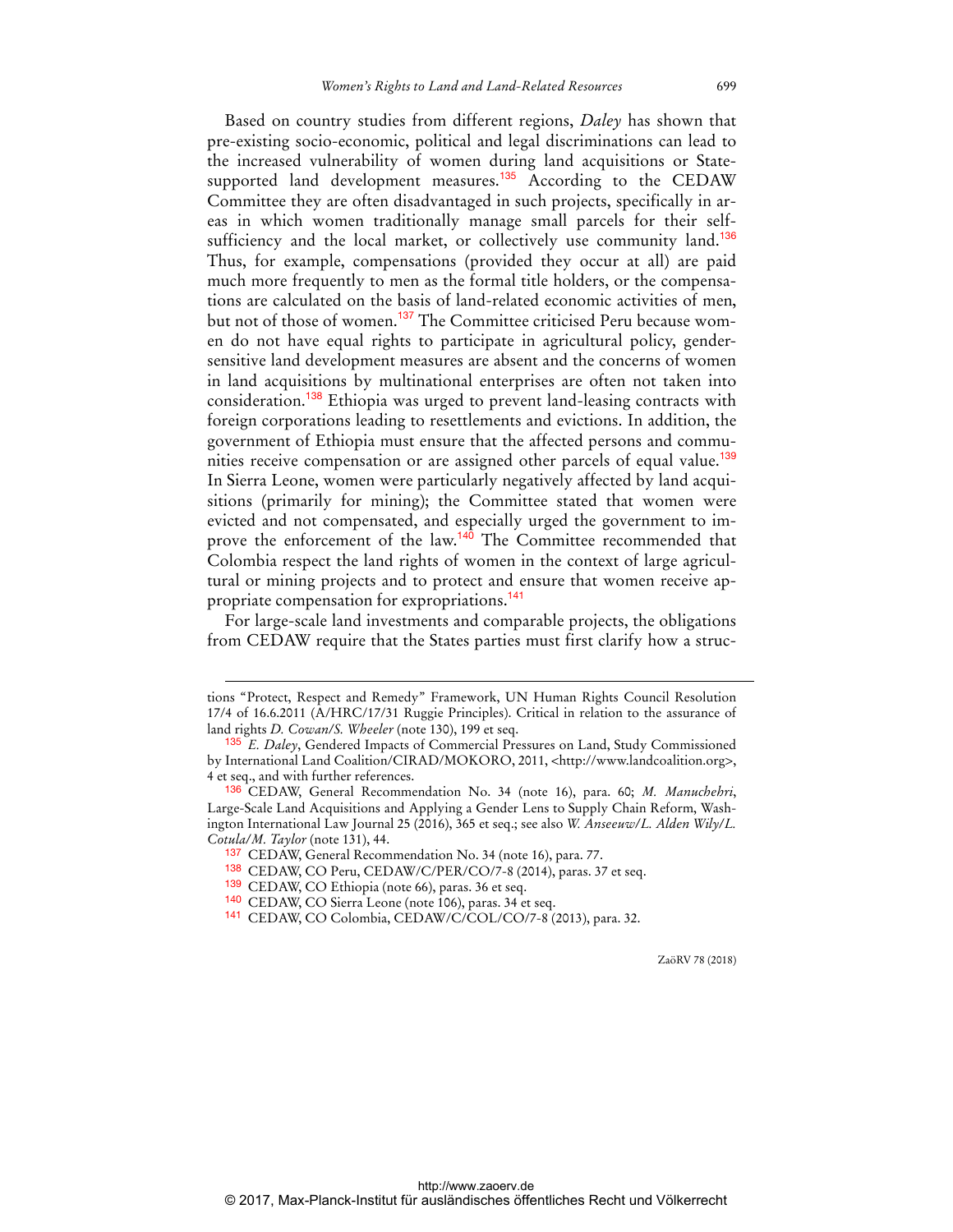tural change from the perspective of existing ownership or land usage and the socio-economic situation could affect women. If women receive employment or work as an out-grower (contract farmer) as a consequence of investment projects, this can on the one hand include positive economic opportunities.<sup>142</sup> On the other hand, long-term disadvantages may arise as women lose their former livelihood basis and, for example, become dependent on the market trends. These and similar aspects are to be clarified from a gender perspective. Secondly, formal property titles and traditional forms of use by women are to be respected and protected in the same way as those of men. Thirdly, the authorities must ensure that women are in fact included in negotiations and that their negotiating power is strengthened. They have to provide their consent freely on an informed basis and they have to be protected from arbitrary *de jure* and *de facto* expropriations. Finally, compensations must be appropriate, also for compulsory purchases, and access to justice must be guaranteed in law and in fact.<sup>143</sup>

Confronted with increasing large-scale land acquisitions, the Food and Agriculture Organization of the United Nations (FAO) adopted voluntary guidelines for the responsible management of land (2012). The guidelines refer to international human rights conventions and contain minimum standards for land management for investments, expropriation processes and compensation, as well as agrarian reforms.<sup>144</sup> Further, to improve women's land rights at the national level, FAO published a legal assessment tool for gender-equitable legal frameworks for land tenure.<sup>145</sup> Offering clear legal indicators, these kinds of tools are useful for "translating" international human rights obligations into a national context.

## **3. Resettlement and Eviction**

Forced evictions and displacement have the consequence that persons are forced to leave their homes and land against their will, be it temporarily or permanently.<sup>146</sup> The causes and forms are heterogeneous. The causes range

ZaöRV 78 (2018)

<sup>142</sup> *J. Behrman/R. Meinzen-Dick/A. Quisumbing*, The Gender Implications of Largescale Land Deals, Journal of Peasant Studies 39 (2012), 49 et seq., 71 et seq.

<sup>143</sup> See also CEDAW, General Recommendation No. 34 (note 16), para. 62.

<sup>144</sup> FAO Voluntary Guidelines (note 19).

<sup>145</sup> *N. Kenney/A. P. de la o Campos*, Developing Gender-Equitable Legal Frameworks for Land Tenure. A Legal Assessment Tool, Food and Agriculture Organization of the United Nations, FAO Legal Papers No. 98, Rome 2016.

<sup>146</sup> CESCR*,* General Comment No. 7 (note 27), para. 4, defines forced evictions as follows: "the permanent or temporary removal against their will, of individuals, families and/or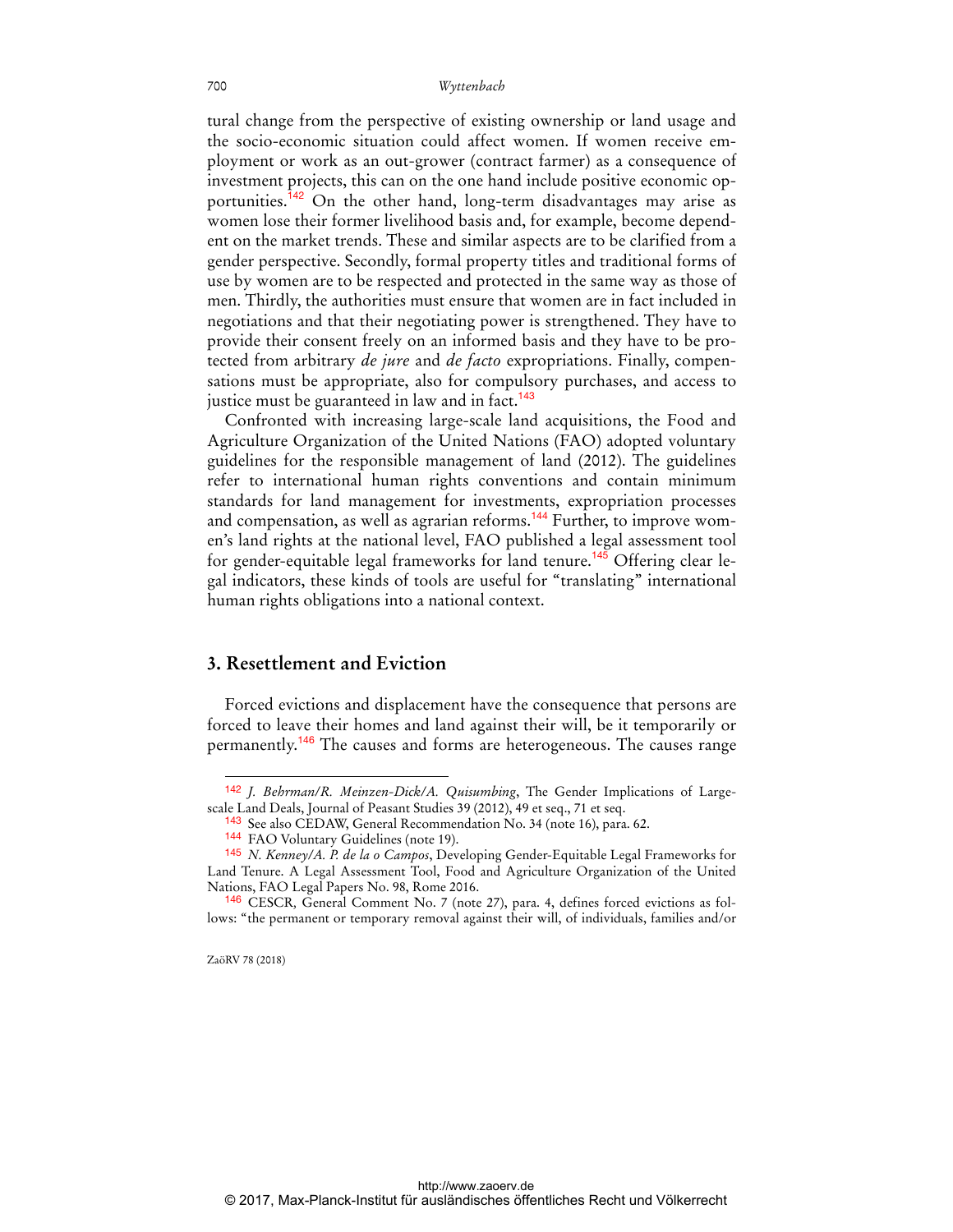from armed conflicts, to land development measures, settlement planning, investment and infrastructure projects to environmental dangers.

The 1998 UN guiding principles regarding internally displaced persons primarily concern individuals or groups who leave their homes because of armed conflict, situations of generalised violence, violations of human rights or natural or human-made disasters.<sup>147</sup> Art. 4 contains a discrimination clause and urges the states to ensure special protection for "*female heads of households"*. According to Art. 9, particular attention must be paid to groups of persons with a special connection to or dependency on the land, namely members of indigenous peoples or farmers. Art. 21 enshrines the principle that no-one may be arbitrarily dispossessed of property and possessions and that the owners are to be protected from eviction. The authorities have the responsibility of assisting returned or resettled persons to recover, to the extent possible, their property and possessions, or, when this is not possible, assist these persons in obtaining appropriate compensation or another form of just reparation (Art. 29). Armed conflicts can lead to women losing access to land which either formally belongs to them or which they have traditionally used. For example, the CEDAW Committee states in its recommendations to Syria that women often have a heavy burden in conflict zones as their access to land is curtailed and thus their productivity and livelihood are endangered.<sup>148</sup> This can combine with the loss of male relatives (e.g. husbands or fathers), provided the women are not themselves the title holders. The literature also indicates that it is central to recognise the equal rights of women to restitution and to use the post-conflict situation for gender-equitable reforms so that women can be registered or regain access to traditional land use.<sup>149</sup> The 2005 UN Principles on housing and property restitution for refugees and displaced persons provide specific guidance with respect to women's rights. According to the principles, States have to ensure the equal right of men and women to housing, land and property restitution, legal security of tenure, property ownership and equal access to inheritance. In particular, States should ensure that restitution pro-

 $\overline{a}$ 

communities from the homes and/or land which they occupy, without the provision of, and access to, appropriate forms of legal or other protection". See also UNHCHR (note 3), paras. 5, 7.

<sup>147</sup> OHCHR Representative on Internally Displaced Persons, Guiding Principles on Internal Displacement, E/CN.4/1998/53/Add.2 (1998), Introduction, para. 2.

<sup>148</sup> CEDAW, CO Syria, CEDAW/C/SYR/C/2 (2014), para. 43.

<sup>149</sup> For example *S. S. Mohan*, The Battle after the War: Gender Discrimination in Property Rights and Post-Conflict Property Restitution, Yale J. Int'l L. 36 (2011), 461 et seq., with further references.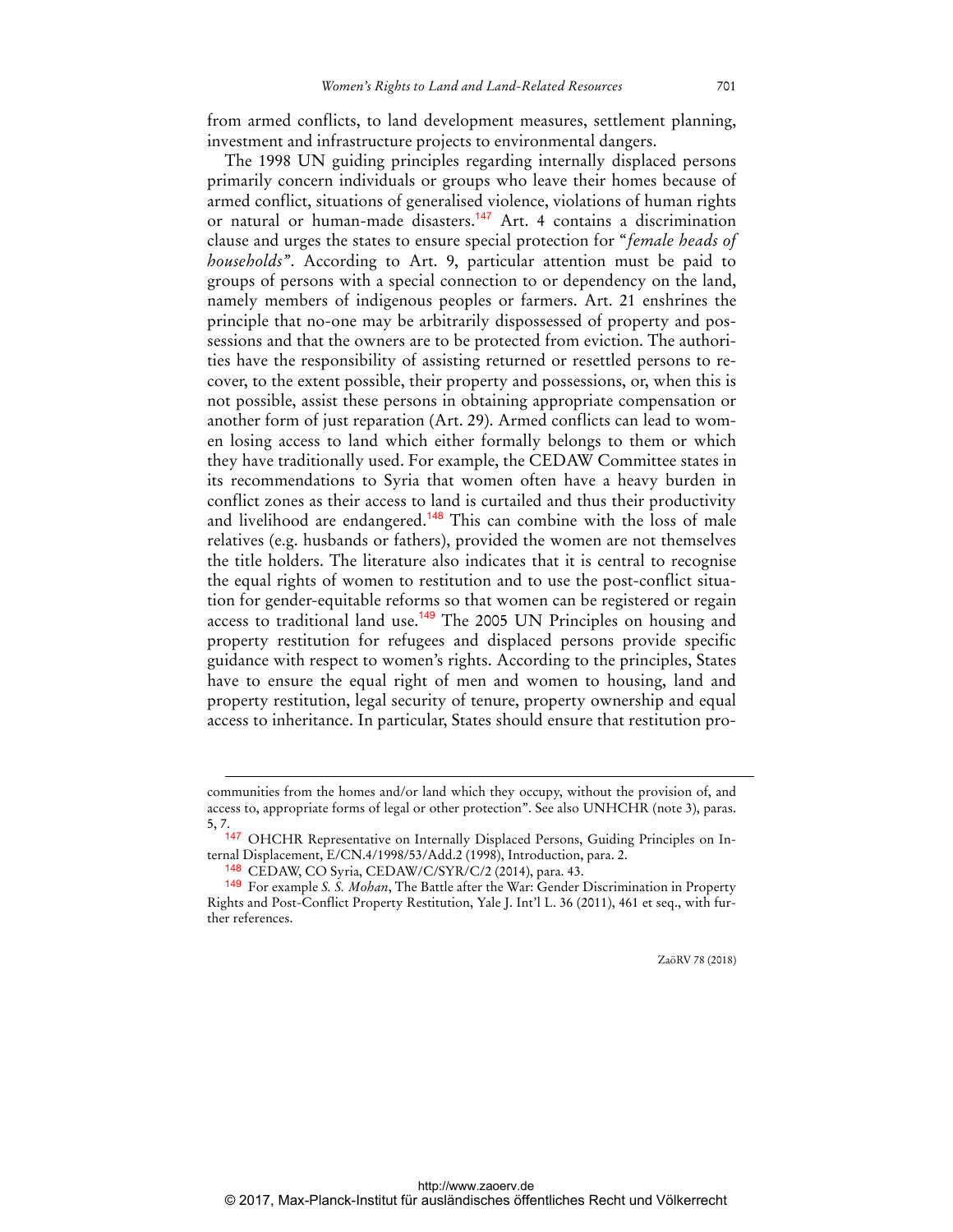grams are gender sensitive and that policies and practices recognise the joint ownership rights of both the male and female heads of household.<sup>150</sup>

Various other international human rights documents address the States' obligations in connection with evictions and forced resettlements due to investment and infrastructure projects.<sup>151</sup> Regarding the right to adequate housing, the UN Special Rapporteur subsumes the right of not being discriminated against with regard to resettlements under Art. 14, para. 2, clause h CEDAW and Art. 11, para. 1 in conjunction with Art. 3 CESCR. In addition, the Special Rapporteur creates a strong connection between security of tenure and the prohibition on arbitrary or unlawful interference with the home in Art. 17 CCPR and further provisions of international human rights and international humanitarian law.<sup>152</sup> On several occasions, human rights bodies have addressed Art. 17 and the problem of forced evictions, even if not specifically in the context of the discrimination of women.<sup>153</sup>

CEDAW in particular brings with it the obligation to clarify and take into account the effects of evictions and resettlement measures on women, to respect and protect their land rights, to include them equally in consultations, to guarantee their access to justice and not to discriminate against them in either compensation issues or after any return. The CEDAW Committee has, for example, urged Cambodia to include women in resettlements and to take further actions to protect women and girls from evictions, as these affect women particularly severely.<sup>154</sup> These approaches have in the meantime – *inter alia* given the impression of increasing land deals – partially been included in the development cooperation policies of European donor states.<sup>155</sup>

ZaöRV 78 (2018)

 $\ddot{ }$ 

<sup>150</sup> Sub-Commission on the Promotion and Protection of Human Rights, Principles on Housing and Property Restitution for Refugees and Displaced Persons (Pinheiro Principles), E/CN.4/Sub.2/2005/17, Annex (2005), para. 4; see also para. 14.2 (participation).

<sup>151</sup> Commission on Human Rights Res. 1993/77 on Forced Eviction; CESCR*,* General Comment No. 7 (note 27); Special Rapporteur on Adequate Housing (note 27); UN Special Rapporteur on the Right to Food, Report "Large-Scale Land Acquisitions and Leases: A Set of Minimum Principles and Measures to Address the Human Rights Challenge" Presented to the Human Rights Council, A/HRC/13/33/Add.2 (2010).

<sup>152</sup> Special Rapporteur on Adequate Housing (note 27), paras. 1, 15, 26, 29, 33, 34, 38 et seq., 53 et seq. and 65; see also *T. Xu/W. Gong* (note 46), 232 et seq.

<sup>153</sup> See also the discussion of the jurisprudence in *S. Dischler* (note 23), 103 et seq.

<sup>154</sup> CEDAW, CO Cambodia, CEDAW/C/KHM/CO/4-5 (2013), para. 42.

<sup>155</sup> As example: Bundesministerium für wirtschaftliche Entwicklung und Zusammenarbeit, Investitionen in Land und das Phänomen des "land grabbing". Herausforderungen für die Entwicklungspolitik, BMZ-Strategiepapier 2/2012, 15 et seq.; see also, for Switzerland, the activities mentioned in Botschaft des Bundesrates zur internationalen Zusammenarbeit 2017- 2020 vom 17.2.2016, BBl 2016 2333, 2470 et seq., 2516 et seq.; or for Denmark: Ministry of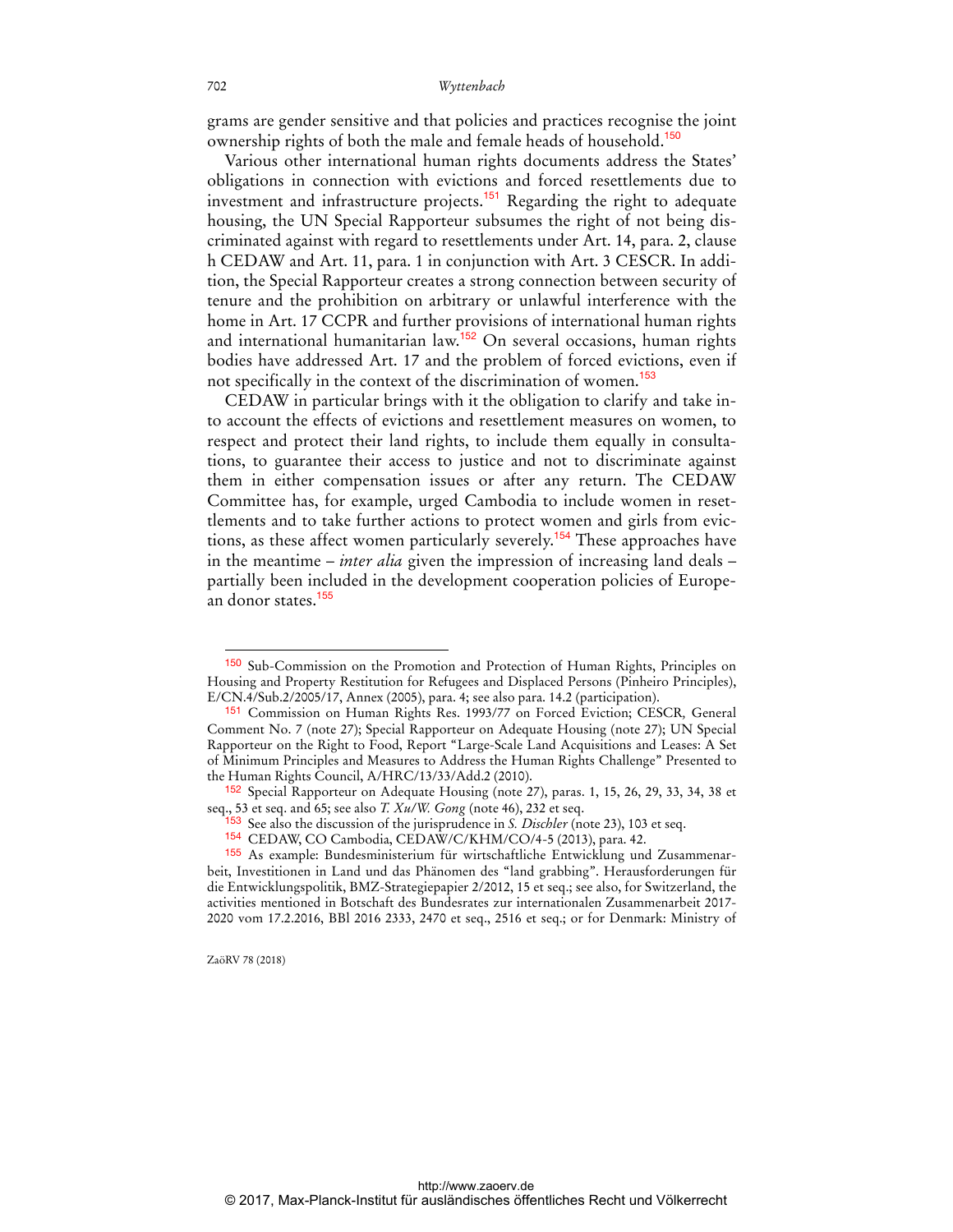### **4. Discriminatory Practices and Legal Pluralism**

The case of *E.S. and S.C. versus Tanzania* (see section VI) is not a rare, isolated one, rather it is representative of a broader grievance. The CEDAW Committee stated in its new General Recommendation No. 34 that women in States or regions with plural legal structures are particularly discriminated against with regard to the tenure and use of land, water and other natural resources.156 The problem is addressed clearly in several Concluding Observations in the context of the State Reporting Procedure: for example, the Committee expresses its concern regarding India, Bangladesh or Sierra Leone because in those countries customs and traditional practices lead to women's property and possessions not receiving equal protection. The Committee urges that the right to inherit and to own land be uniformly regulated in law (Bangladesh)<sup>157</sup> and that conflicting customary laws be revised (Sierra Leone).<sup>158</sup> Similar recommendations were given to Burkina Faso.<sup>159</sup> Even in States parties which have revised their constitutions and legislation, the implementation often faces difficulties for sociocultural reasons, namely if customary law or tribal law is strong at the local level; in addition, women often do not know their rights or cannot enforce them.<sup>160</sup> Benin recognised the equal right of women to inherit land from their parents or husbands in 2007. However, the customary practice that women cannot inherit land persists and women still have difficulties accessing land or credit. The Committee urged the government of Benin to raise awareness of the legislation of 2007, to ensure its enforcement and to support the participation of women in agricultural policy.<sup>161</sup> Despite a new property law, many women in rural China are denied equal land rights. The Committee recommends to abolish the *de facto* obstacles and to ensure that women are appropriately compensated during land disputes.<sup>162</sup> In the recommendations to Congo, the Committee suggests that discriminatory inheritance customs be overcome through information and through engaging the local popula-

 $\overline{a}$ 

Foreign Affairs of Denmark, Strategic Framework for Gender Equality, Rights and Diversity in Danish Development Cooperation, 2014, 21 et seq.

<sup>156</sup> CEDAW, General Recommendation No. 34 (note 16), paras. 22, 23, 33.

<sup>157</sup> CEDAW, CO Bangladesh (note 70), para. 36; CEDAW, CO India, CEDAW/C/IND/ CO/4-5 (2014), para. 35; CEDAW, CO Sierra Leone (note 106), paras. 34 et seq.

<sup>158</sup> CEDAW, CO Sierra Leone (note 106), para. 35.

<sup>159</sup> CEDAW, CO Burkina Faso, CEDAW/C/BFA/CO/6 (2010), para. 44.

<sup>160</sup> UN DAW (note 8), VII et seq.

<sup>161</sup> CEDAW, CO Benin, CEDAW/C/BEN/CO/4 (2013), paras. 34 et seq.

<sup>162</sup> CEDAW, CO China (note 103), paras. 42 et seq.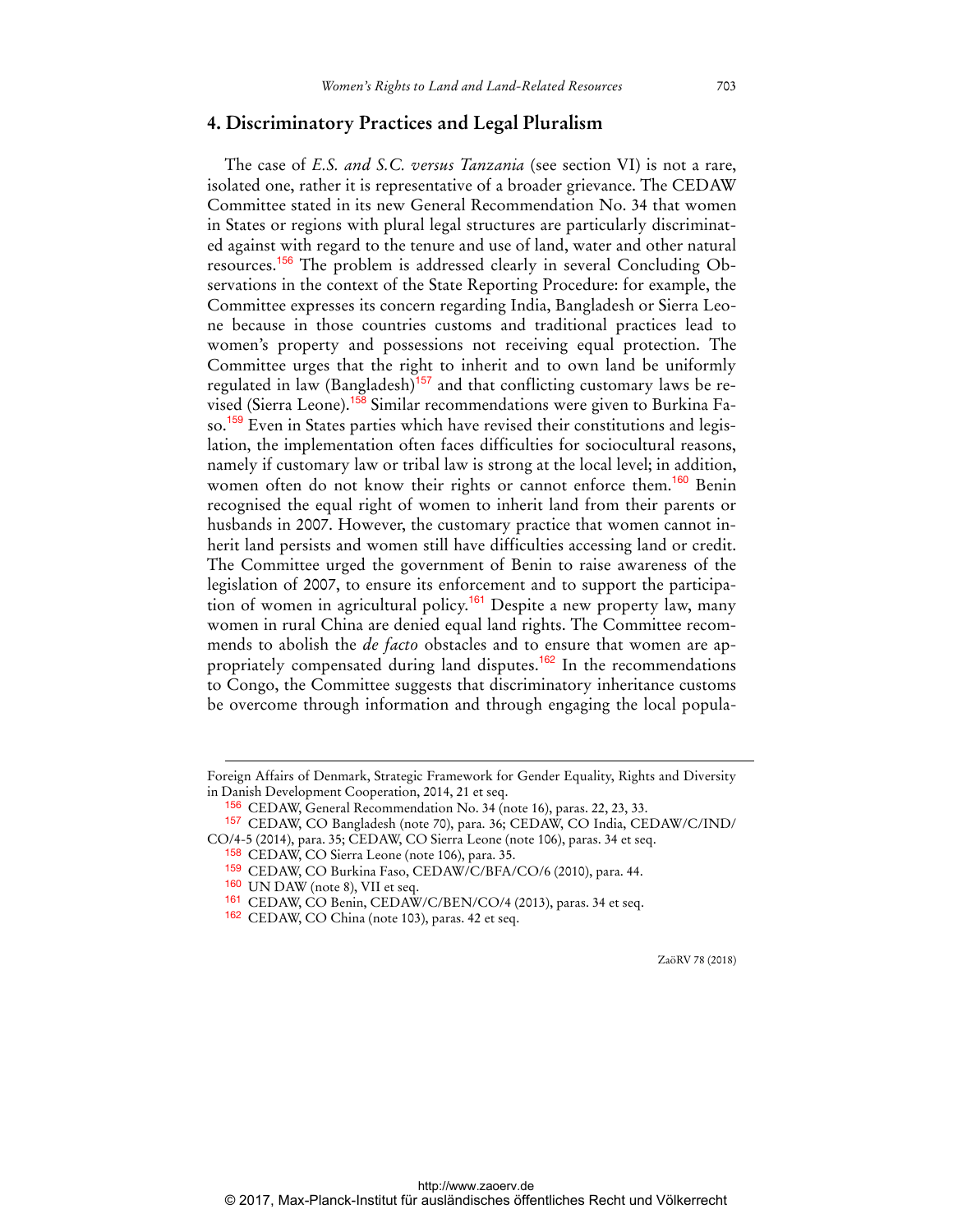tion.<sup>163</sup> Problems also exist regarding the rights of women to *community land*: thus Cameroon is urged to ensure access of women to jointly held land, to overcome the remaining obstacles through (for example) continuing land reforms and  $-$  again  $-$  improving access to justice.<sup>164</sup>

However, the juxtaposition of plural legal traditions is highly varied in the States concerned.<sup>165</sup> Thus for example, statutory and customary regulations coexist in countries in Southern Africa, whereby these are often also influenced by colonial legal traditions.<sup>166</sup> The customary rules regarding land claims (for example governing family and inheritance law) also cannot always be clearly defined; they are primarily interpreted by customary councils or customary courts.<sup>167</sup> If the customary rules are patriarchal and land rights are linked to the status in the clan and family, women profit little from plural legal systems.<sup>168</sup>

Several perspectives are represented in the literature regarding the question of how the situation of women under the conditions of a plural legal system can best be improved. *Nyamu-Musembi* criticises the attitude of the CEDAW Committee as sometimes expressed in the Concluding Observations and General Recommendations: the Committee would appear to represent the opinion under Art. 2, clause f and Art. 5 CEDAW that parallel legal systems (e.g. in post-colonial Africa) which also permit customary, tribal or religious law are generally problematic (she refers here in particular to previous General Recommendation No. 21 from 1994). According to her, the Committee regularly demands that formal (statutory) law be employed and practices prohibited – immediately – instead of considering all factors in that process. The actual protection of women would be neglected thereby; in addition, the prohibitions on cultural practices would often be of no benefit if they came as isolated steps; rather, partial steps which are well embed-

ZaöRV 78 (2018)

<sup>163</sup> CEDAW, CO Congo, CEDAW/C/COG/CO/6 (2012), paras. 37 et seq.

<sup>164</sup> CEDAW, CO Cameroon (note 71), para. 35.

<sup>165</sup> An overview of customary law practices in relation to access to land, land use, inheritance etc. is found in FAO, Gender and Land Statistics, <http://www.fao.org>; see also *R. Sieder/J.-A. McNeish,* Introduction, in: R. Sieder/J.-A. McNeish (note 110), 1 et seq., 3 et seq.

<sup>166</sup> See UN-HABITAT (note 4), 14 et seq.

<sup>167</sup> *T. Masengu*, Customary Law Inheritance: Lessons Learnt from Ramantele v. Mmusi and Others, AJICL 24 (2016), University of Cape Town, Working Paper No. 6, 2015, 23 et seq.

<sup>168</sup> *R. Nielsen* (note 11), 208 et seq.; the relevance of actual social power relationships is also referenced by *A. Hellum/R. Katsande*, Gender, Human Rights and Legal Pluralities in Southern Africa: A Matter of Context and Power, in: G. Corradi/E. Brems/M. Goodale (eds.), Human Rights Encounter Legal Pluralism. Normative and Empirical Approaches, 2017, 119 et seq., 125 et seq.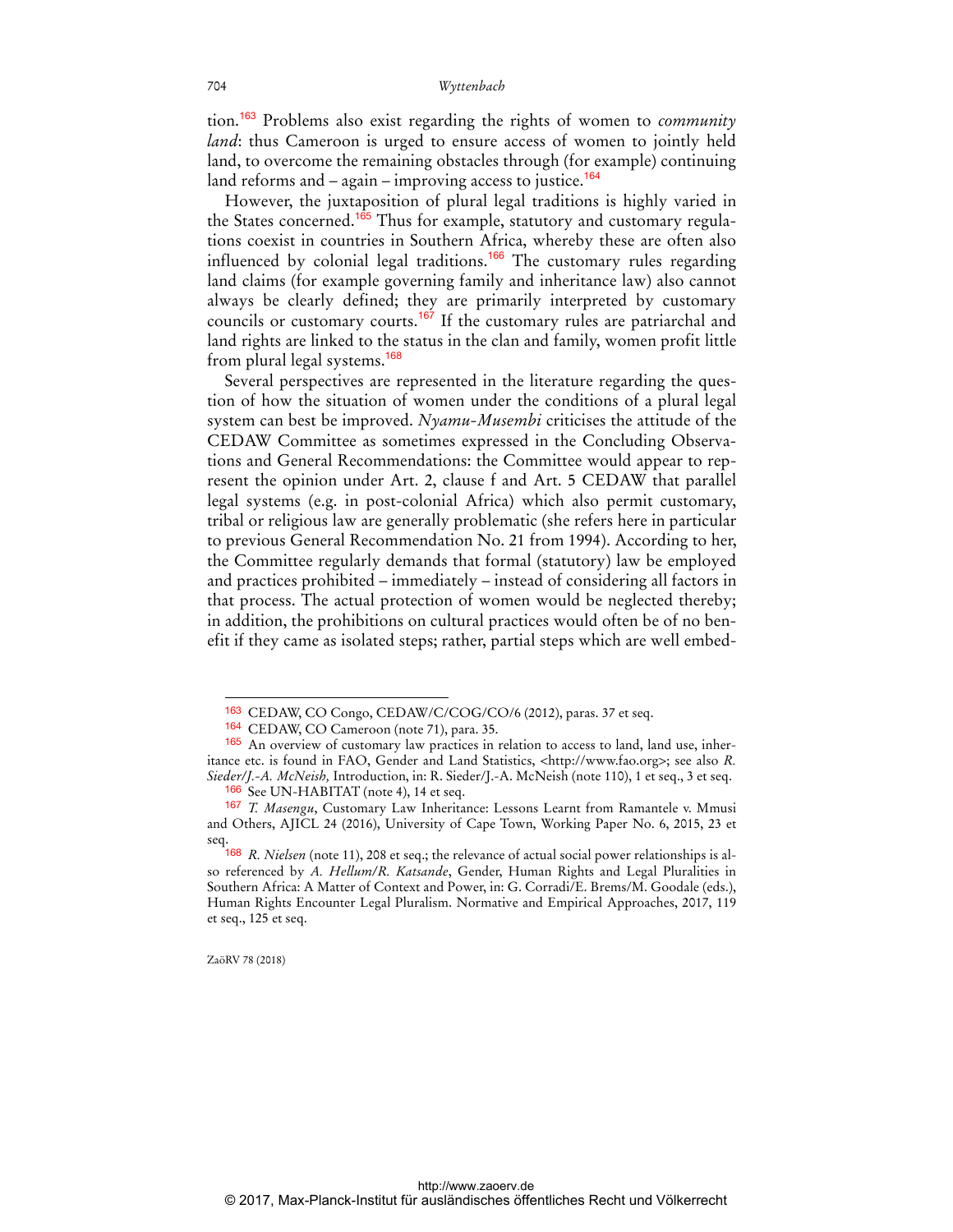ded socially and culturally would be required depending on the situation.<sup>169</sup> Given the fact that discriminatory practices are often embedded in a complex network of economic dependencies and social relationships, rapid, formalistic solutions may provide little benefit or may even be counterproductive. *Ikdahl* indicated that short and long-term strategies should be developed depending on the context: as long as customary law obstructs, it may make sense initially to create *secure housing/tenure* (e.g. to demand the consent of wives for land sales); at a long-term level, the discriminatory stereotypes should be addressed and practices which oppose property rights in the narrow sense overcome.<sup>170</sup> However, the General Recommendation No. 34 on Art. 14 CEDAW offers a more differentiated argument compared to older recommendations. The Committee stresses that the sensibilisation of local authorities and the population is important and – if required – religious or tribal authorities must be consulted and involved.<sup>171</sup> This means specifically that the importance of customary law and local power structures must be considered and included. To avoid resistance at the local level,

on the other.<sup>172</sup> Even when women have equal entitlements according to statutory or customary law, they frequently remain dependent on patriarchal structures and submit themselves to the practices. Thus, for example, in many countries where the inheritance law has been comprehensively revised, land-related inheritance continues *de facto* to follow a patrilineal pattern, or the female inheritors transfer their titles to the brothers or uncles to receive security and shelter in return. Discriminatory traditional inheritance practices can primarily be traced back to the gender-stereotypical expectations of the social role and the life paths of daughters and sons; for example in parts of Central and South Asia, daughters live with the family of the husband after marriage (e.g. they receive a dowry) while the sons take over the land and thus also responsibility for the parents (*exogamy*). Such systems are discriminatory as the dowry can usually be spent while the land rarely loses value. To improve the situation of women under these conditions, funda-

land development projects and land rights projects must be gender-sensitive on the one hand, but must include the economic, social and cultural context

<sup>169</sup> *C. Nyamu-Musembi*, Pulling Apart? Treatment of Pluralism in the CEDAW and the Maputo Protocol, in: A. Hellum/H. Sinding Aasen (note 64), 183 et seq.

<sup>170</sup> *I. Ikdahl*, Property and Security: Articulating Women's Rights to their Homes, in: A. Hellum/H. Sinding Aasen (note 64), 268 et seq., 288 et seq.

<sup>&</sup>lt;sup>171</sup> CEDAW, General Recommendation No. 34 (note 16), para. 58.

<sup>172</sup> *A. Kapur*, Catch-22: The Role of Development Institutions in Promoting Gender Equality in Land Law – Lessons Learned in Post-Conflict Pluralist Africa, Buffalo Human Rights Law Review 17 (2011), 75 et seq.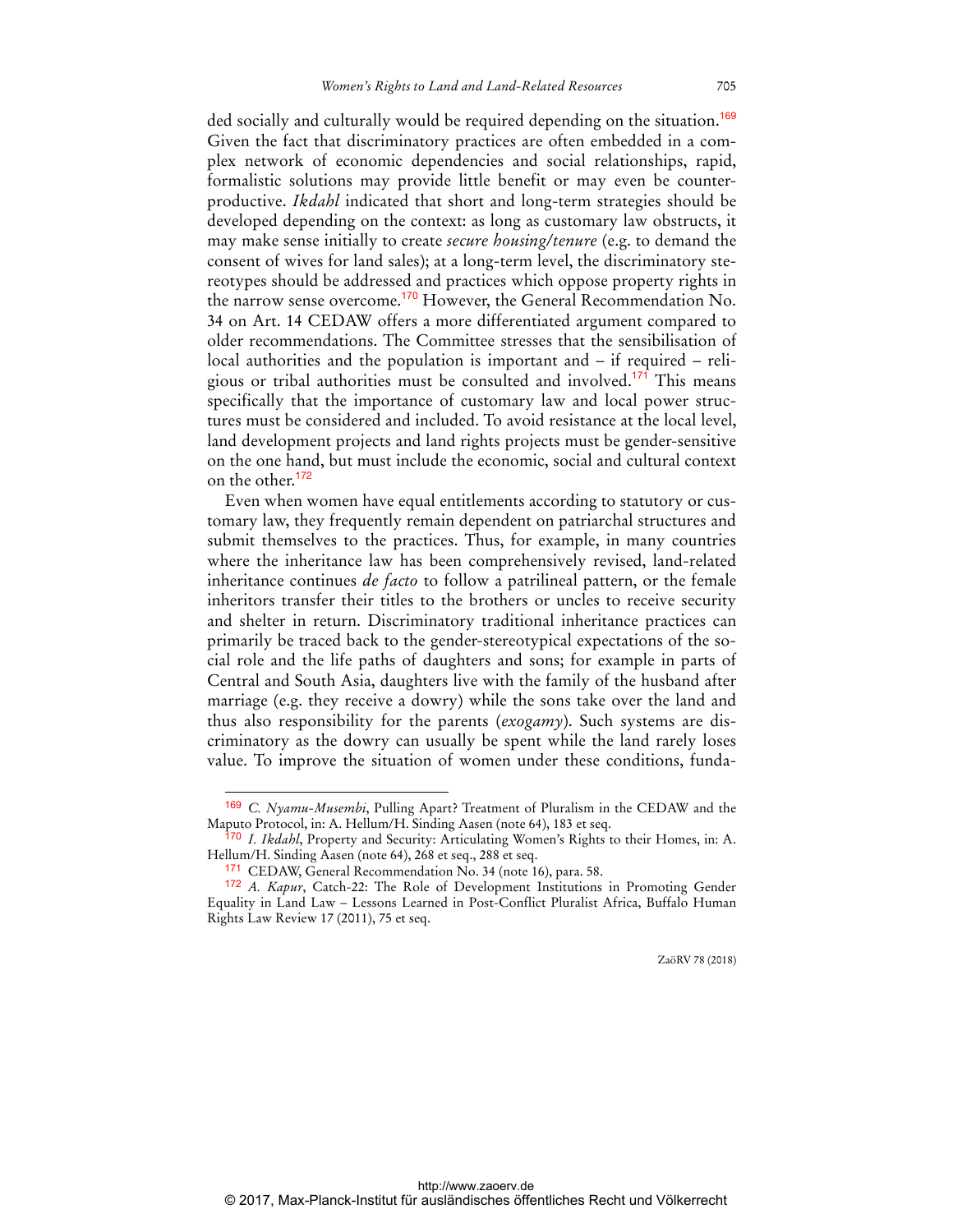mental changes to the social and economic status of women are required; these are challenging and require an overall perspective.<sup>173</sup>

Complex issues may also arise with regard to the rights of indigenous peoples. The human rights instruments relating to indigenous peoples described above refer to the collective dimension of human rights of minorities in the area of land-related resources on the one hand, and promote the individual right to non-discrimination and gender equality on the other. These two aspects can run in parallel, but may also come into conflict.<sup>174</sup> When land traditionally belongs to or is used by a certain (e.g. indigenous) group or community *(customary communal tenure* in its various forms), it is not always certain that women have equal and independent access to use, i.e. independent of male relatives.<sup>175</sup> These circumstances can bring the danger that governments instrumentalise international obligations for the equality of women in order to play women's rights against local and group traditions and the associated self-determination rights of indigenous groups and other minorities. This does not serve the interest of a coherent protection of human rights; holistic and participative approaches are more desirable. *UN Women* suggests supporting a gender-sensitive debate in the *communities* regarding customary law and other plural legal systems which is not limited just to the critical points, but uses the positive sides of the different legal systems to strengthen women's tenure claims and especially to emphasise the changeability of rules and thus also of customary law.<sup>176</sup> It is essential to make gender equality with respect to land rights socially acceptable and to use plural structures appropriately; however, this requires, for example, that the participation of women is generally improved. The literature indicates that it may well be pragmatic and socially acceptable to include and use local structures, for example to implement women's funding programs. However, depending on the context, it may be necessary to transfer the power of definition of land rights in itself and the enforcement

ZaöRV 78 (2018)

<sup>173</sup> *R. Nielsen* (note 11), 208 et seq.; see also *I. Westendorp* (note 8), 325 et seq.; UN-HABITAT (note 4), 20.

<sup>&</sup>lt;sup>174</sup> With regard to the incoherence of the protection of international human rights in relation to a plural legal structure in general (in the context of rights of indigenous people, customary law and religious law), see *E. Brems*, Legal Pluralism a Human Right and/or as a Human Rights Violation, in: G. Corradi/E. Brems/M. Goodale (note 168), 23 et seq., 27 et seq.

<sup>175</sup> *O. de Schutter* (note 45), margin No. 32 et seq.

<sup>176</sup> OHCHR/UN Women (note 17), 30 et seq.; see also UN-HABITAT (note 4), 16. The changeability of laws in plural systems is also referenced in the context of case studies from South and East Asia or Mexico: *A. Hellum*, Gender, Human Rights and Legal Pluralities: Experiences from Southern and Eastern Africa, in: R. Sieder/J.-A. McNeish (note 110), 31 et seq., 49 et seq., and *M. T. Sierra*, Indigenous Fight for Justice: Gender Rights and Legal Pluralism in Mexico, in: R. Sieder/J.-A. McNeish (note 110), 56 et seq., 74.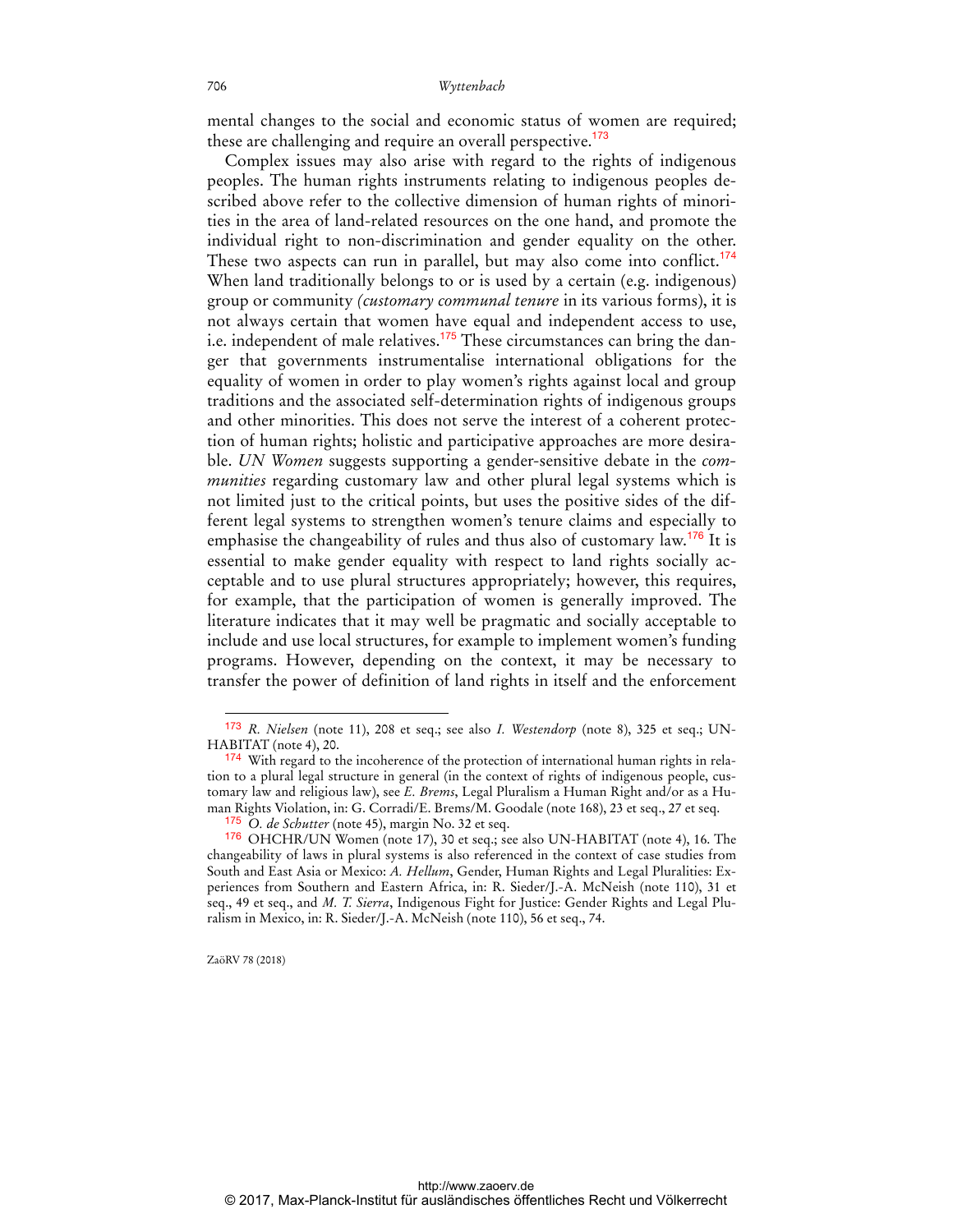of these rights from local elites to central institutions.177 To this extent, access to justice is central. This is addressed further below.

## **5. Legal Certainty and Access to Justice**

On the basis of Art. 2, clause c CEDAW, the States parties must ensure that the administrative authorities and courts know the Convention rights, interpret the national legislation appropriately and protect the rights of women effectively. Inconsistencies between the national legal order and the obligations arising from the Convention which cannot be eliminated immediately by a court decision are to be resolved by the legislative authorities.<sup>178</sup> The *E.S. and S.C. v. Tanzania* dispute is a good example of the importance of access to justice for combating discrimination in the area of land rights. The Committee indeed also urged Tanzania to invest in the continuing training of lawyers and judges, to improve the legal knowledge of women and to prevent excessive delays and formalism.<sup>179</sup>

The basic requirement for access to justice is the *recognition of entitlements in the national legal order*. Further, Convention rights must be known to the courts: the Committee thus urged Cameroon to ensure that the national and customary courts applied the Convention to land-related disputes.<sup>180</sup> Law enforcement can fail if courts delay the case, do not hear complaints of private parties against the state for formal reasons or, influenced by gender stereotypes, are not willing to protect the substantive rights of women. The lack of independence of the judiciary can also be a problem: the Committee thus criticised political interference in court procedures in China which concerned land ownership claims by women.<sup>181</sup> In African countries in particular, the constitutions contain *exemption clauses* which allocate certain areas of law to customary or religious law. This is specifically problematic when formal legal action is blocked in these cases and thus a (constitutional) court review is not possible. *Nyamu-Musembi* indicates that these exemption clauses can be more problematic than the existence of plural legal systems *per se*, as they deny constitutional review of land-related customary law.<sup>182</sup> Examples from various countries show that

 $\overline{a}$ 

<sup>177</sup> *A. Kapur* (note 172), 75 et seq.

<sup>178</sup> CEDAW, General Recommendation No. 28 (note 59), para. 33; on the rule of law and access to justice see also OHCHR (note 22), 16 et seq. and 27 et seq.

<sup>179</sup> CEDAW, CO Tanzania (note 116), para. 50.

<sup>180</sup> CEDAW, CO Cameroon (note 71), para. 35.

<sup>181</sup> CEDAW, CO China (note 103), paras. 14 et seq.

<sup>182</sup> *C. Nyamu-Musembi* (note 169), 183 et seq., 199 et seq. (also with examples).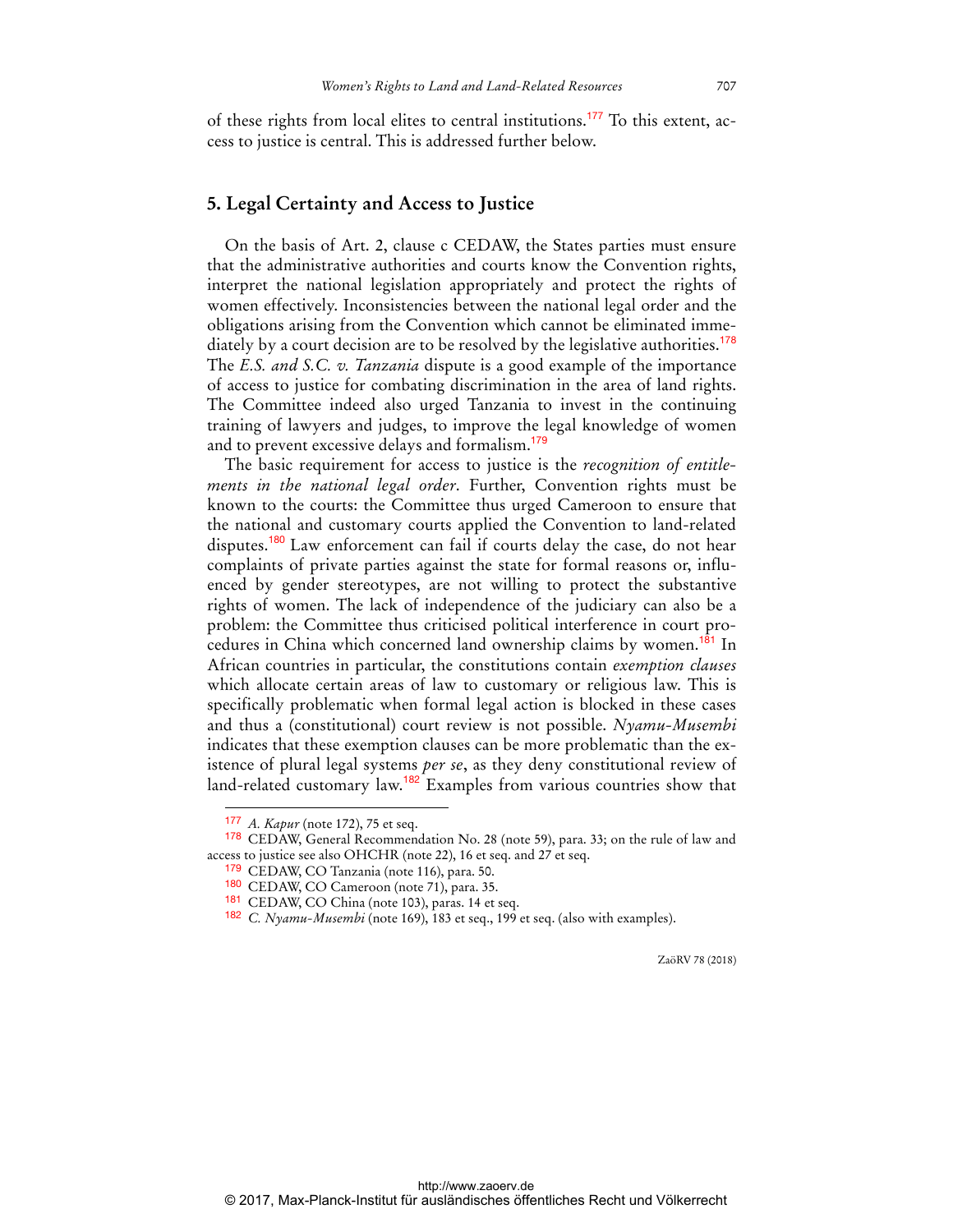judicial review can contribute to eliminating discriminatory provisions and also to changing customary law over time: $183$  in 2002, the Kenya Court of Appeal heard the complaint of a woman who claimed that the customary law was gender-discriminatory as daughters inherited fewer portions of land than sons. The lower court had supported the customary law with the argument that daughters would marry and leave the family. The Court of Appeal referred in its opinion (*inter alia*) to the CEDAW; it found that the constitutional and conventional guarantees of gender equality took precedence over customary law and that the land was to be shared (or balanced) among all sons and daughters.<sup>184</sup> In 2004, the Supreme Court of South Africa decided that it was unconstitutional if inheritances only passed to male relatives when the deceased had not left a will.<sup>185</sup> Of particular interest is a case from Botswana: in 2012 the High Court found that the application of the patrilineal customary inheritance rules was gender-discriminatory and thus unconstitutional.<sup>186</sup> In 2013, the Court of Appeal confirmed the claimants' equal inheritance rights, with, however, another rationale: it avoided recognising a direct conflict between customary law and constitutional law. Instead it ruled that customary law, correctly interpreted, did not exclude the claimants' entitlements to inherit the land. Further, it determined that customary law is not static, rather it develops and must modernise with the times.<sup>187</sup> The South African Constitutional Court also referred to the changeability of customary law.<sup>188</sup>

This all requires, firstly, that women are informed of their rights (legal literacy). Secondly, the legal recourse must be accessible, in particular through

ZaöRV 78 (2018)

<sup>183</sup> See also the compilation OHCHR, Land and Human Rights. Annotated Compilation of Case Law, 2015; further examples and analysis in *M. Ssenyonjo*, The Protection of Women's Human Rights by Domestic Courts in Africa, in: M. Ssenyonjo (ed.), The African Regional Human Rights System, 2011, 355 et seq., 357 et seq.; *F. Banda* (note 76), 376 footnotes 162 and 163; *L. Fielder*, A Tool for Reconciling Gender and Customary Law, in: L. Yarwood (ed.), Women and Transitional Justice. The Experience of Women as Participants, 2013, 137 et seq., 151 et seq.; *Y. Olomojobi*, Women's Right to Own Property, Babcock University. School of Law and Security Studies, 2015, < https://dx.doi.org/10.2139/ssrn.2716902>, 20 et seq. (especially Nigeria).

<sup>184</sup> Kenya Court of Appeal at Eldoret, *Mary Rono v. Jane Rono*, Civil Appeal No. 66, 2002.

<sup>185</sup> Constitutional Court of South Africa, *Bhe v. Magistrate Khayelitsha et al.*, 2005 (1) BCLR 1 (CC), 15.10.2004.

<sup>186</sup> High Court of Botswana, *Mmusi and Others v. Ramantele and Another* (MAHLB-000836-10) [2012] BWHC 1 (12.10.2012).

<sup>187</sup> Botswana Court of Appeal, *Ramantele v. Mmusi and Others* (CACGB-104-12) [2013] BWCA 1 (3.9.2013), paras. 77 and 105; also the analysis by *T. Masengu* (note 167), 30 et seq.

<sup>188</sup> Constitutional Court of South Africa, *Alexkor Ltd and Another v. Richtersveld Community and Others*, 2004 (5) SA 460 (CC), para. 52.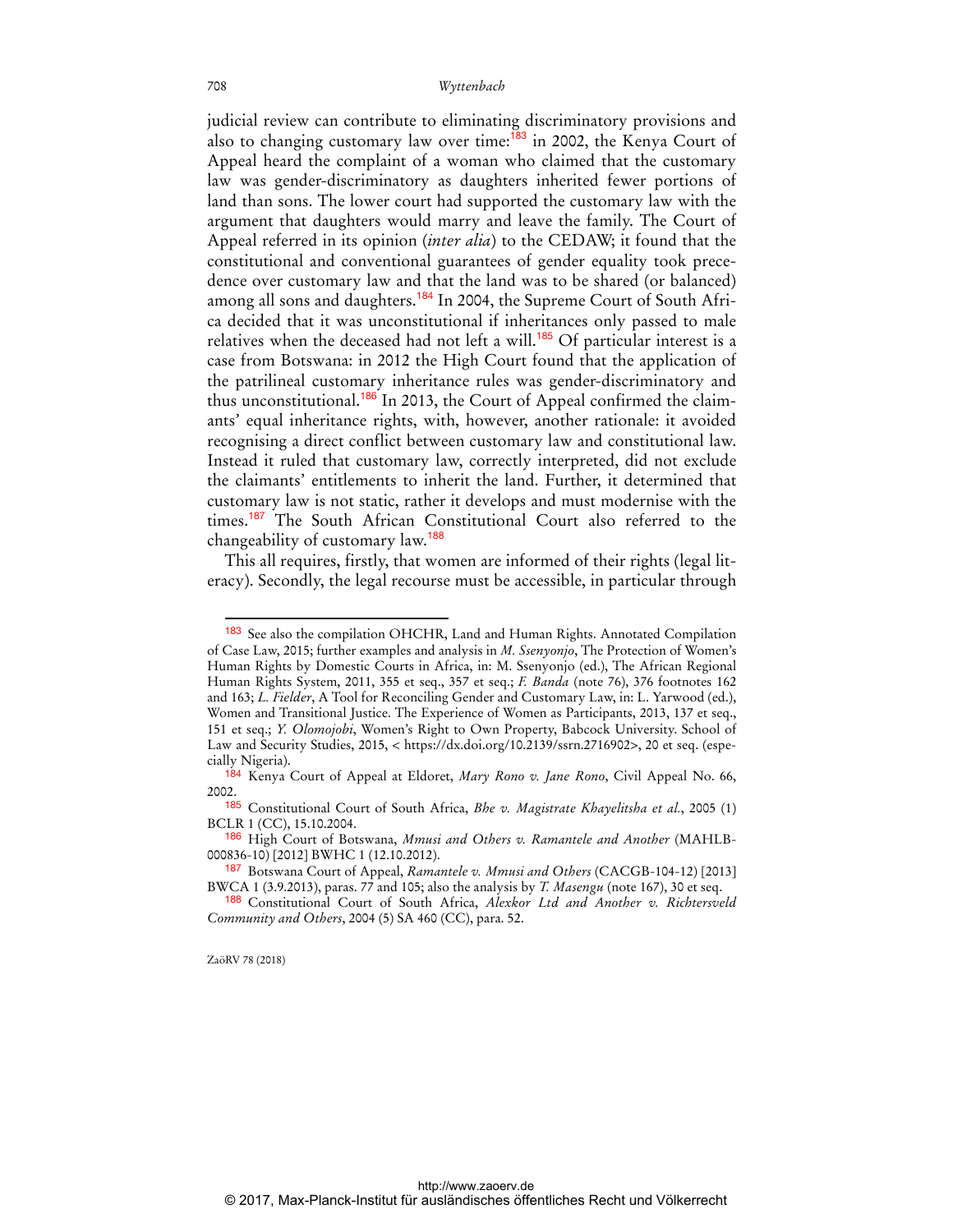financial and professional support.<sup>189</sup> Thirdly, the courts must have enough resources to fulfil their duties competently and independently; corruption in the judicial system must be combated.<sup>190</sup> Fourthly, the judges and lawyers must be appropriately trained regarding the rights of women. Fifthly, the judgements and other legal titles have to be enforced*,* which in the context of the *duty to protect* can also mean proceeding against opposing private parties. Thus the CEDAW Committee encouraged Colombia to protect women who had received land in the course of restitutions from (armed) attacks.<sup>191</sup>

However, the traditional access to justice approach which is linked to intervention of state authorities, formal dispute settlement and court proceedings also has its limits. As *Nagarajan/Parashar* clearly illustrated with regard to the land rights of women in the Pacific region (Vanuatu), human rights conventions, constitutional principles and other formal laws often have no impact in the reality of women's daily life: "Most women's lives are lived outside the space of courts with disputes, if they arise at all, settled informally in spaces where CEDAW does not cast its shadow."<sup>192</sup> In its General Recommendation No. 34, the CEDAW Committee indicates that not only legal but also *customary institutions and mechanisms* with which the land rights of women are protected and defended must be strengthened.<sup>193</sup> Thus, as shown by *Banks* in sub-Saharan countries, for example, the inclusion of important social stakeholders, namely of customary authorities and tribunals, is central for the implementation of the CEDAW.<sup>194</sup> This in turn requires that these bodies are sensibilised with regard to all the country's legal sources,<sup>195</sup> with particular regard to women's rights, and that women *de jure* and *de facto*, i.e. also financially, have the possibility to take formal legal action instead of – or in addition to – customary proceedings (so-called *opting out*).

195 Also *T. Masengu* (note 167), 31.

 $\overline{a}$ 

<sup>189</sup> CEDAW, CO China (note 103), paras. 14 et seq.

<sup>190</sup> *M. Boersma*, The Impact of Corruption Upon Women's Rights: A Neglected Area?, in: I. Westendorp, The Women's Convention (note 8), 2012, 467 et seq., 467 et seq.

<sup>&</sup>lt;sup>191</sup> CEDAW, CO Colombia (note 141), para. 31.

<sup>192</sup> *V. Nagarajan/A. Parashar*, Space and Law, Gender and Land: Using CEDAW to Regulate for Women's Rights to Land in Vanuatu, Law and Critique 24 (2013), 87 et seq., 102 et seq.

<sup>&</sup>lt;sup>193</sup> CEDAW, General Recommendation No. 34 (note 16), para. 59.

<sup>194</sup> *A. M. Banks*, CEDAW, Compliance, and Custom: Human Rights Enforcement in Sub-Saharan Africa, Fordham Int'l L. J. 32 (2008), 781 et seq., 783 et seq., and 844 et seq.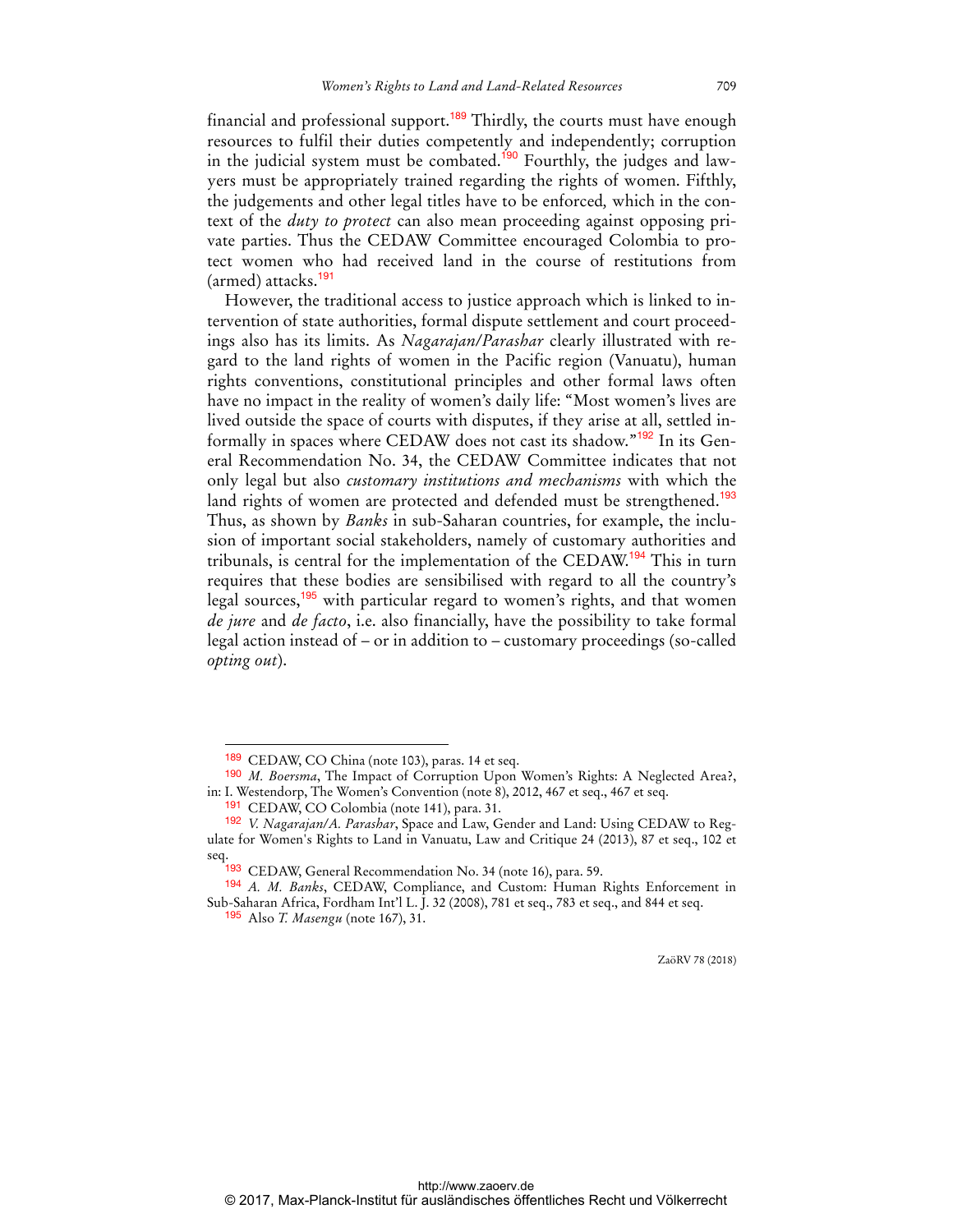# **VIII. Summary Analysis of States' Obligations**

## **1. Non-Discrimination and Equality**

The States parties to the CEDAW are obliged to eliminate all forms of discrimination against women in all areas of life and to ensure formal, substantive (*de facto*) and transformative equality.

The convention forbids both *direct* and *indirect discrimination*. While direct discrimination formally links differences in treatment to the criterion of gender,<sup>196</sup> indirect discrimination occurs when the legislation, application of the law or other measures, although formulated or conceived neutrally or linked to gender-neutral differences, have a discriminatory effect on women owing to pre-existing or *de facto* inequality. Structural and historical discrimination and the power imbalance between men and women must be taken into consideration here.<sup>197</sup> Thus land development programs may disadvantage women by (for example) setting conditions which most women cannot fulfil. Further, States have to understand and address *multiple* and *intersectional* forms of direct and indirect discrimination of women. With respect to land and land-related resources, these may be due to disadvantages based on gender in combination with, or intersecting with, other grounds, such as economic or civil status or national minority.<sup>198</sup>

Beyond the classical prohibition on discrimination, the CEDAW further obliges the States parties to establish *formal* and *substantive or de-facto equality* (Arts. 2 and 3 CEDAW) in relation to access to land, the use and management of, and control over, land and its associated resources. Many States have revised their constitutions and legislation in the last 20 years, e.g. introduced equal rights in the family, for separation and divorce and for inheritance.<sup>199</sup> Formal equality is an indispensable and important factor for any improvement with regard to land rights for women, but it is clearly not enough, as various examples in South Asia, Southern Africa or Latin America show<sup>200</sup> (see also examples in sections V and VII). The States parties are not only obliged to revise their legislation and administrative practices, but also to take discriminations in society, i.e. between private parties, into consideration: the States parties must ensure that discriminatory practices and

ZaöRV 78 (2018)

<sup>196</sup> CEDAW, General Recommendation No. 28 (note 59), para. 4.

<sup>197</sup> CEDAW, General Recommendation No. 28 (note 59), para. 16; on the concept of discrimination see Art. 1 CEDAW.

<sup>198</sup> See above, Section V. 2.

<sup>199</sup> OHCHR/UN Women (note 17), 3.

<sup>200</sup> Convincingly also *J. Quan* (note 97), 25 et seq.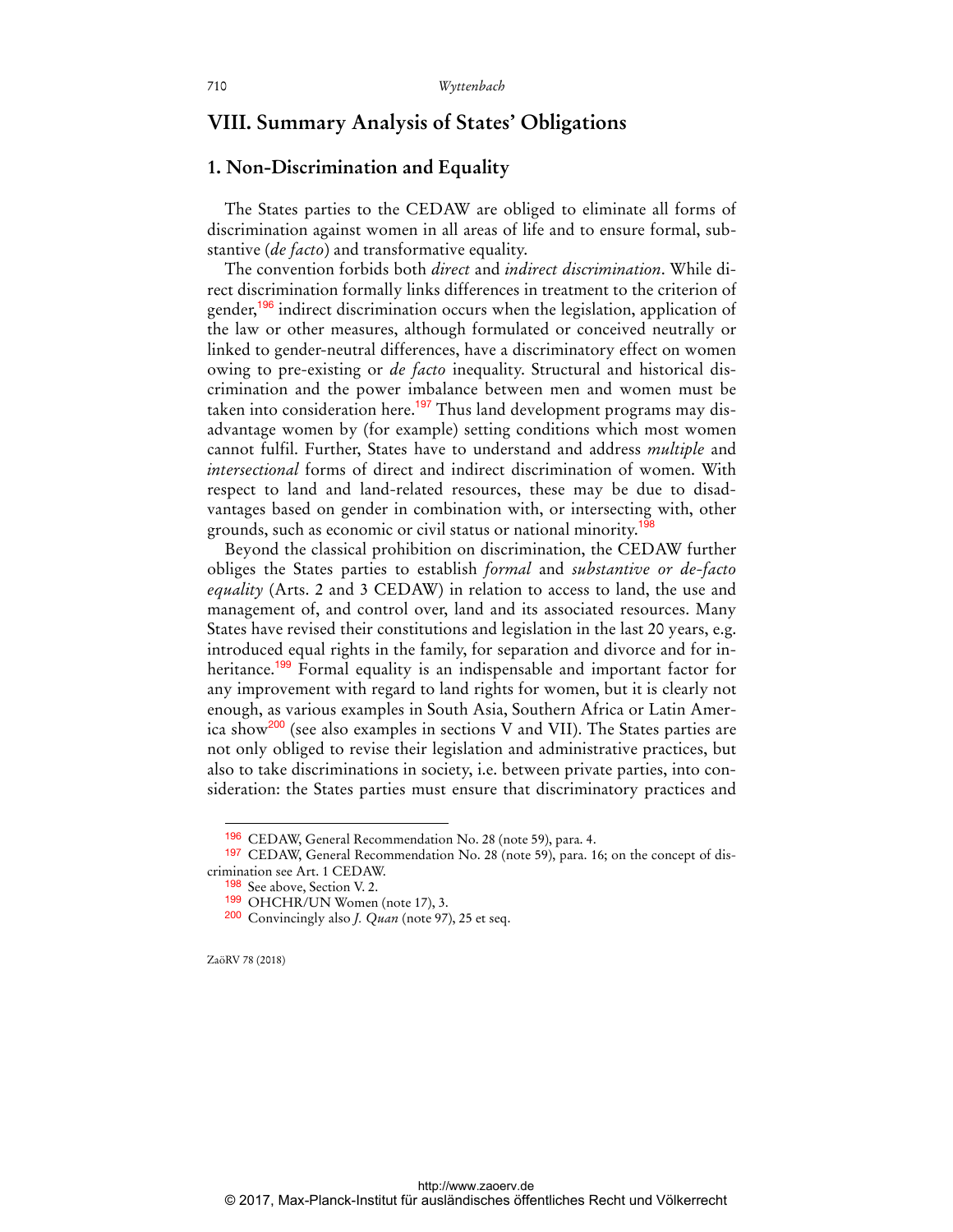role stereotypes are overcome (*transformative equality*, Art. 2, clause f and 5 CEDAW).<sup>201</sup> It must be added that measures in the area of women's land rights should not only target short-term improvement, but should contribute to substantive equality in the longer-term (this can be described as *sustainable equality*). Thus an isolated measure in the area of formal (legal) equality can have *de facto* negative effects over the longer term if not taken from an overall perspective and important social and economic factors are not considered. To secure short-term and longer-term interests of women, it may be appropriate initially to establish security of tenure and housing, such as for informal settlements or *de facto* use of land, and then find longerterm and stable gender-sensitive solutions in relation to property and use.

## **2. Duty to Respect, Protect and Fulfil/Ensure**

#### **a) Background**

(1) First of all, States have to respect, protect and fulfil all *human rights*  relating to land. According to the understanding of the treaty bodies, this triad can be applied not only with regard to the so-called first generation rights (e.g. the right to property under the regional human rights conventions), but also to Economic, Social and Cultural rights (so-called ESC rights, e.g. the right to adequate housing).<sup>202</sup> However, the UN core conventions do not contain a specific and coherent norm regarding the protection of ownership and tenure in general, nor one regarding land rights in particular. The protection of land rights arises rather from the interplay of various guarantees in the core conventions (see section III above, e.g. the right to privacy, the right to adequate housing, minority rights) on the one hand, and from the classic right to property, as enshrined in the regional human rights conventions on the other. ESC rights are to be ensured progressively according to the available resources of the State party (Art. 2 CESCR), while some obligations, e.g. the duty to respect or the guarantee of a minimum, are to be taken into account immediately.<sup>203</sup>

 $\overline{a}$ 

<sup>201</sup> See also *F. Banda* (note 76), 381.

<sup>202</sup> UNHCHR/UN-HABITAT, The Right to Adequate Housing, Fact Sheet No. 21 Rev. 1, 2009/2014, 33 et seq.; CESCR, General Comment No. 14, E/C.12/2000/4 (2000), para. 33.

<sup>&</sup>lt;sup>203</sup> On the duty to respect and protect in connection with the Right to Adequate Housing see CESCR, General Comment No. 4, (note 51), paras. 10-13 (on the Right to Housing in Art. 11 para. 1 CESCR); and General Comment No. 3, E/1991/23 (1990), para. 5.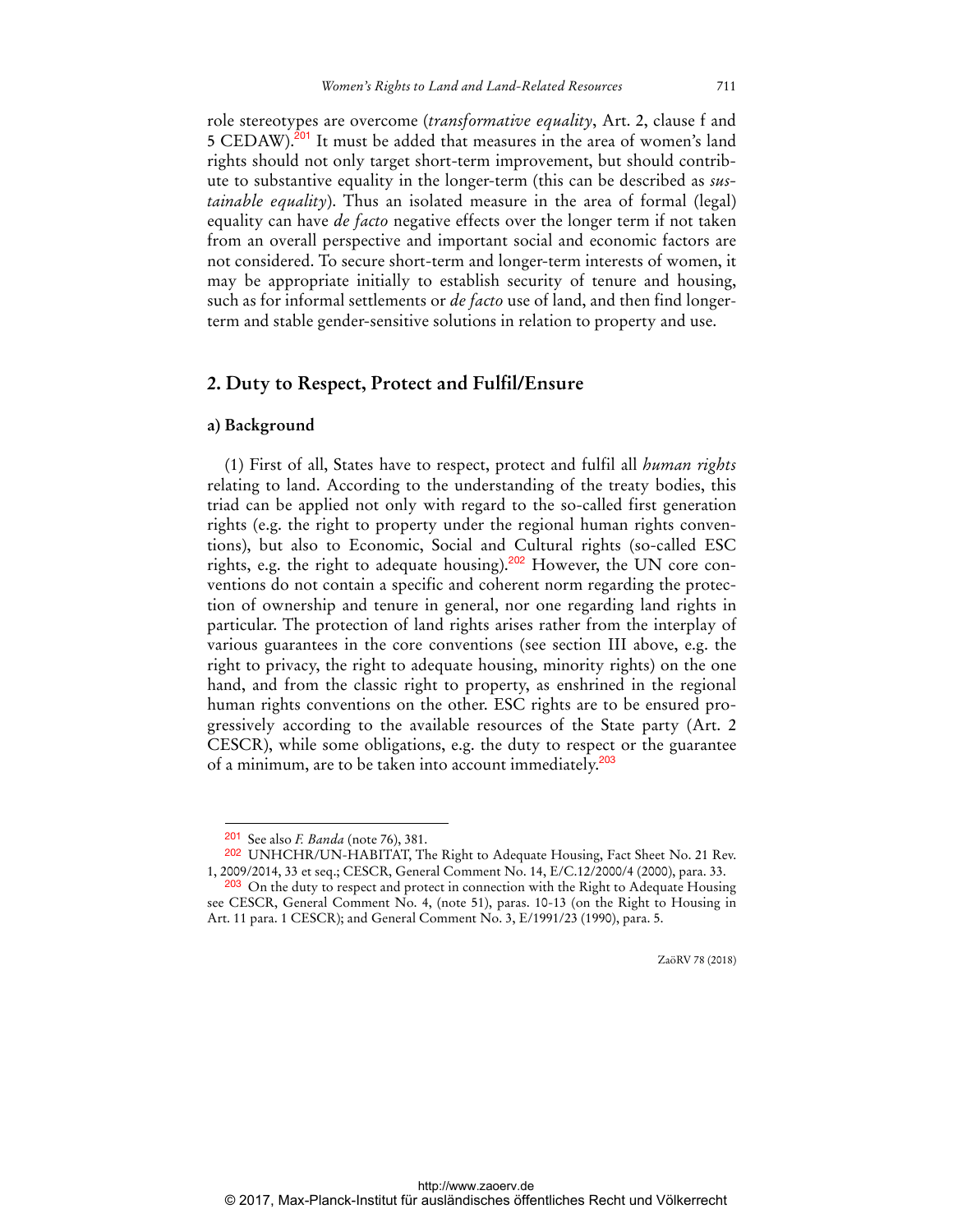(2) Furthermore, an (*accessory) prohibition on discrimination* applies in relation to these human rights which are connected to land and reproductive resources (e.g. Art. 2, paras. 1 and 3 CCPR; Art. 2, paras. 2 and 3 CESCR; Art. 14 ECHR; Art. 1, para. 1 ACHR). This means that these human rights are to be respected, protected against violations by third parties and fulfilled and ensured through appropriate measures *equally for women and men*. 204

(3) Finally, we find *general and independent non-discrimination clauses* in several documents, e.g. in the CEDAW, in Art. 26 CCPR or in Art. 1 of Protocol No. 12 to the ECHR<sup>205</sup> which relate to *all areas of law and State practice*: the overall legal system and practice must be non-discriminatory.

The CEDAW Committee applies the triad of the obligations to respect, protect and fulfil also to the principles of non-discrimination and *de jure* and *de facto* equality.<sup>206</sup> What this means for ensuring equal land rights for women is presented in the final evaluation below.

#### **b) The Obligation to Respect the Land Rights of Women**

The State must respect women's *property rights in the narrow sense*, contained, for example, in Art. 1 of the 1<sup>st</sup> Protocol to the ECHR and also implicitly guaranteed by Art. 15, para. 2 CEDAW, as well as their other landrelated claims*,* in law, in administrative practice and in jurisprudence. Furthermore, it must not *discriminate* against women in relation to the respect of these land rights. This principle applies firstly to State activities which are directly connected to property rights and other land rights. Thus women may not be directly or indirectly discriminated against, for example, in the law governing land registry or land sales, in land-related contract law, in land reforms, regarding expropriation of formal titles or of *de facto* usage rights, for restitutions and compensations, in the recognition and registration of property and tenure rights or for the enforcement of land rights (for example) in court. Secondly, the principle also applies to legislation, institutional practice and jurisprudence which *indirectly* affect women's land rights, e.g. in personal, marriage, family and inheritance law or in relation to the management and use of assets. States with plural legal systems at a na-

ZaöRV 78 (2018)

<sup>&</sup>lt;sup>204</sup> With respect to ESC-rights: CESCR, General Comment No. 16, E/C.12/2005/4 (2005), para. 17; UNHCHR (note 3), paras. 24-27.

<sup>205</sup> Protocol No. 12 to the European Convention for the Protection of Human Rights and Fundamental Freedoms, 4.11.2000, ETS 5.

<sup>206</sup> CEDAW, General Recommendation No. 28 (note 59), para. 9.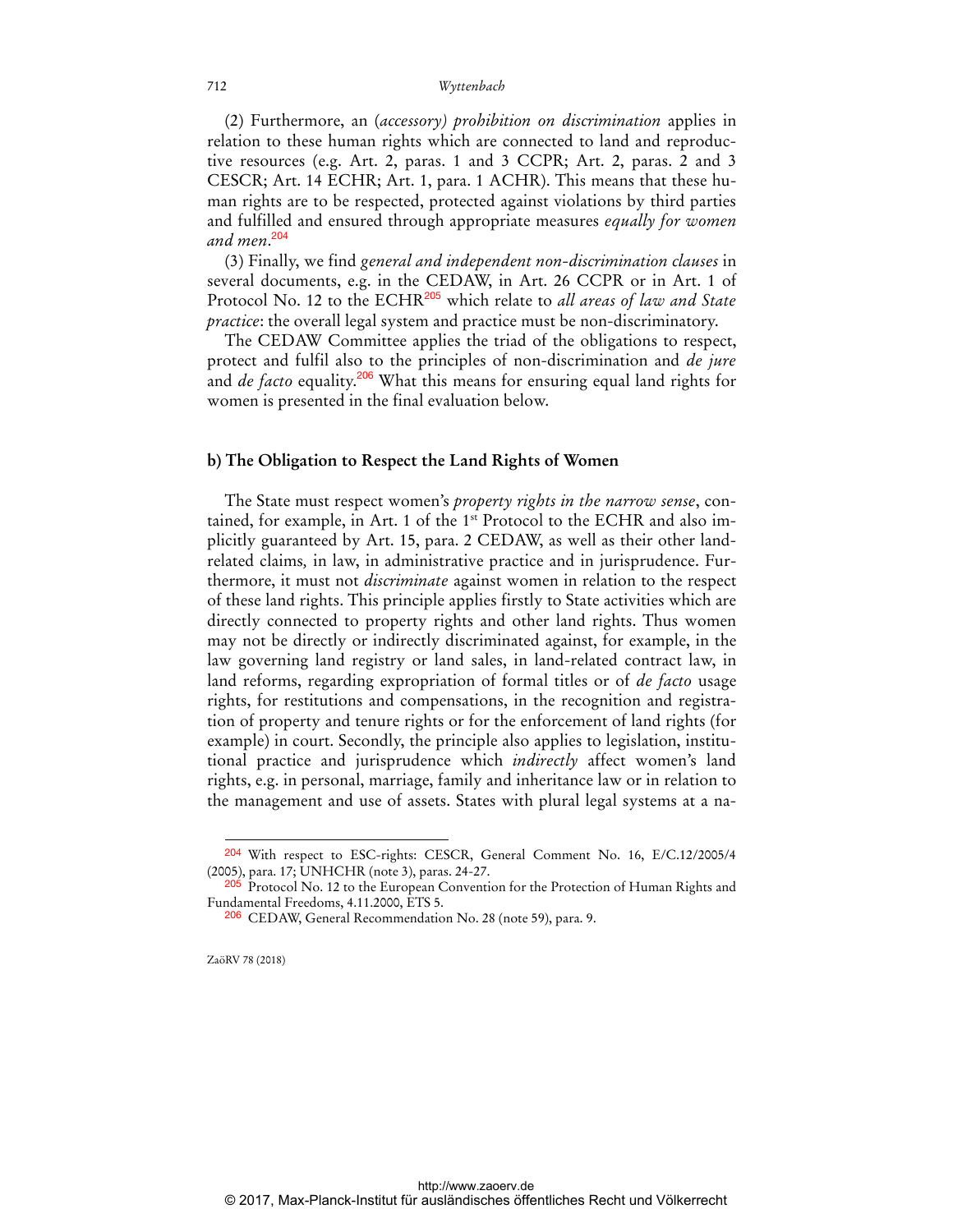tional or regional level may also be obliged to revise their legal order and practice: it is incompatible with CEDAW to recognise or promote discriminatory customary or religious rules legally or judicially.

#### **c) The Obligation to Protect the Land Rights of Women**

Authorities are obliged to prevent and combat violations of land rights by private parties, e.g. *property grabbing* by relatives or property and tenure violations by other persons. Again, *de jure* and *de facto* protective measures are to be provided without discrimination. In this context, combatting violence against women – considered as a form of discrimination<sup>207</sup> – may be an important factor, as violence can directly or indirectly lead to the violation of women's land rights. Women and girls are thus to be protected with appropriate measures against discriminatory social practices which affect the *de facto* access, management, use and control of or over land and its associated resources. Further, direct and indirect discriminations in the private economic sector are also to be approached, namely for access to services, either through legal regulation (e.g. with regard to the granting of mortgages<sup>208</sup>), such as by setting certain conditions for approvals (e.g. in connection with large-scale land acquisitions), or through other measures, e.g. the sensibilisation or training of involved parties. The obligations to protect and fulfil intertwine in this area.

## **d) The Obligation to Fulfil/Ensure with Respect to Land Rights of Women**

Overall there is a marked discrepancy between the human rights which women enjoy on the basis of international and regional conventions, and the enforcement or implementation of these rights at national and local levels. An important first step is the recognition of *land governance in a broad sense* as a highly human rights-sensitive area. Art. 2 CEDAW obliges a *policy* which is effective and coherent overall. Existing problems must be contextualised legally and socially, in particular if institutional difficulties and

 $\overline{a}$ 

<sup>207</sup> See e.g. CEDAW, General Recommendation No. 35 on gender-based violence against women, updating General Recommendation No. 19, CEDAW/C/GC/35 (2017), para. 1 with further references.

<sup>208</sup> On the obligations of the States parties to regulate services from private parties, see also CEDAW, General Recommendation No. 28 (note 59), para. 13.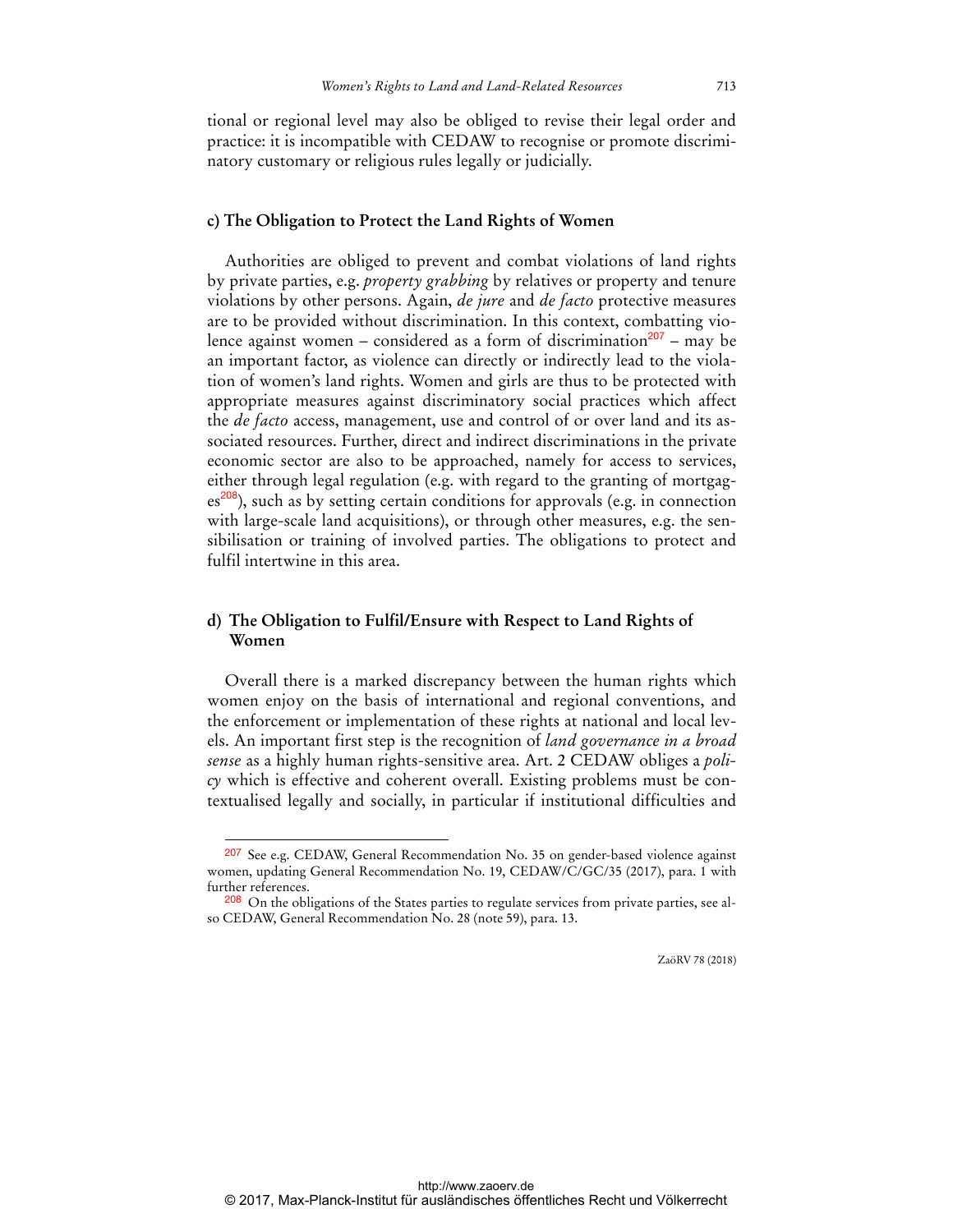customary law or gender stereotypes oppose implementation. Local customary law and other practices and their effects on women's land rights must be understood and included in land policy.

*Direct and indirect land-related policy* must be oriented towards the social and economic situation and the communal or familial status of women. Therefore, e.g. in land reforms or agricultural development, it must be determined which forms of ownership and tenure have been practised in a certain region and how these are embedded in the overall economic and social status of women.<sup>209</sup> Socio-economic factors are usually decisive for the question of which solution is best in which context. For all measures which the State wishes to adopt in the area of land rights, tenure and use, the advantages and disadvantages are to be reviewed in a *gender impact assessment*, be it the registration of individual land titles, the granting of intermediate tenure titles, the formalisation or other recognition of land used according to customary law, the elimination or regularisation of informal settlements, the planning of urban settlements or similar. The same applies to other governmental programs such as the decentralisation of land management or the improvement of the participation of local communities.<sup>210</sup> Thereby, it has to be taken into account how current developments, as identified by UN-HABITAT for example,<sup>211</sup> impact women economically and socially: changes in land use (for example through land acquisitions), increasing urbanisation, migration (including internal displacement), environmental damage and climate change as well as violent conflicts.

This requires that it is *structurally and institutionally* ensured that women participate in land and agricultural (economic) policy as both concerned parties and as members of authorities and institutions, that gender aspects are systematically included in the development of policy and budgeting and that the accountability of the authorities is ensured.<sup>212</sup> A coherent policy must be based on reliable data. There is a striking lack of gender-segregated data on the ownership and use of land and land-related resources.<sup>213</sup> The collection of gender-segregated data, monitoring and evaluation are required to clarify where and why deficits regarding substantive equality exist and which measures must be adopted.<sup>214</sup>

ZaöRV 78 (2018)

<sup>209</sup> UN-HABITAT (note 53), 28 et seq.

<sup>210</sup> Regarding participation see OHCHR (note 22), 47 et seq.

<sup>211</sup> UN-HABITAT (note 53), 39.

<sup>212</sup> OHCHR/UN Women (note 17), 37.

<sup>213</sup> *R. Nielsen* (note 11), 207 et seq.; OHCHR/UN Women (note 17), 37 et seq.

<sup>214</sup> Thus the CEDAW Committee requested Macedonia (for example) to clarify why the portion of women owning land is so low, CEDAW, CO Macedonia, CEDAW/C/MKD/CO/ 4-5 (2013), paras. 35 et seq.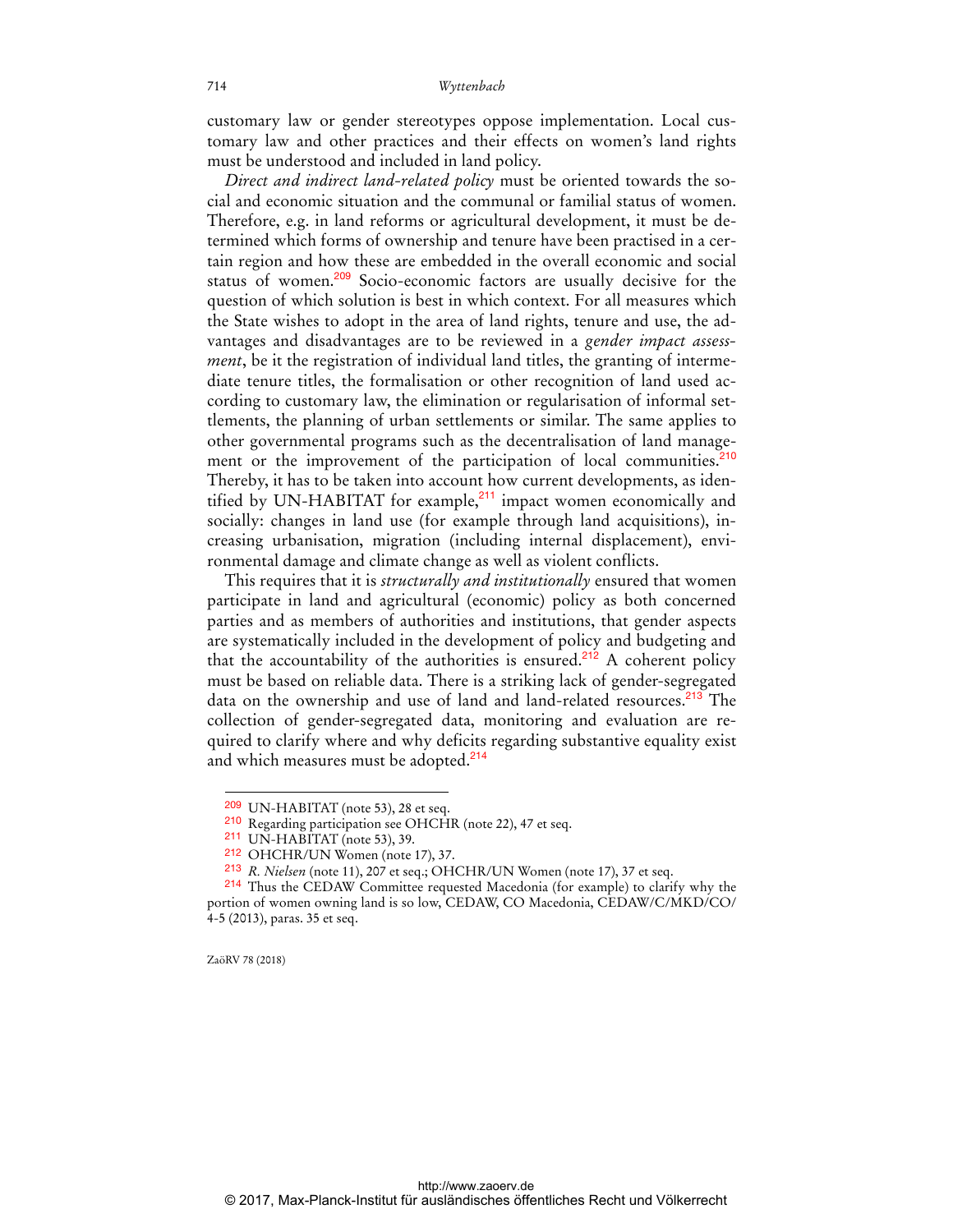In its concluding observations, the Committee repeatedly mentions that *temporary special measures* pursuant to Art. 4, para. 1 CEDAW may be necessary to balance discriminations against women in access, tenure and use of land.<sup>215</sup> Such measures may include improved access to credit or loans, for example,<sup>216</sup> or the support of legal consultations and representations. Temporary special measures can also address the situation of particularly disadvantaged groups of women, such as in the event of multiple or intersectional discrimination,217 and improve the participation of women in *land governance* structures, such as by using quotas. *Information campaigns* should be targeted to women and their *legal literacy* should be improved. Finally, the general *principles of the rule of law* such as legal security, transparency of State activities, accountability and access to justice are to be strengthened.

## **IX. Outlook**

 $\overline{a}$ 

This paper has examined how existing human rights in general and the provisions of CEDAW in particular may be used for a human rights-based approach to land and gender equality. As shown, the topic of women's land rights is extremely diverse, ranging from access to land and distribution of land to the protection of property, usage rights and security of tenure in a rural or urban context. Inequalities in relation to the actual distribution of and access to the land are often based on general social and economic discrimination. At the same time, equal land rights are important to promote economic independence and social equality of women. Land rights of women are not only affected by land-related economic and social developments such as agrarian reforms and industrialisation, registration and privatisation of land or resettlement programs, but they are also strongly influenced by the general *de jure* and *de facto* situation of women, e.g. in family, personal or heritage law or regarding their (political) participation.

So far, a comprehensive provision on land rights is missing in international human rights law and it might be difficult to design one at all, given the heterogeneity of aspects. As the obligations of the States parties are derived from various human rights standards associated with this topic, a holistic approach is required. The three levels of obligation (to respect, to pro-

<sup>215</sup> CEDAW, CO Cameroon (note 71), paras. 15, 35; CEDAW, CO Mexico, CE-DAW/C/MEX/C/7-8 (2014), paras. 34 et seq.; CEDAW, CO Sierra Leone (note 106), paras. 34 et seq.; CEDAW, CO Macedonia (note 214), paras. 35 et seq.

<sup>216</sup> *B. Rudolf* (note 73), 351 et seq.; *F. Banda* (note 76), 380.

<sup>217</sup> CEDAW, General Recommendation No. 25 (note 68), para. 38.